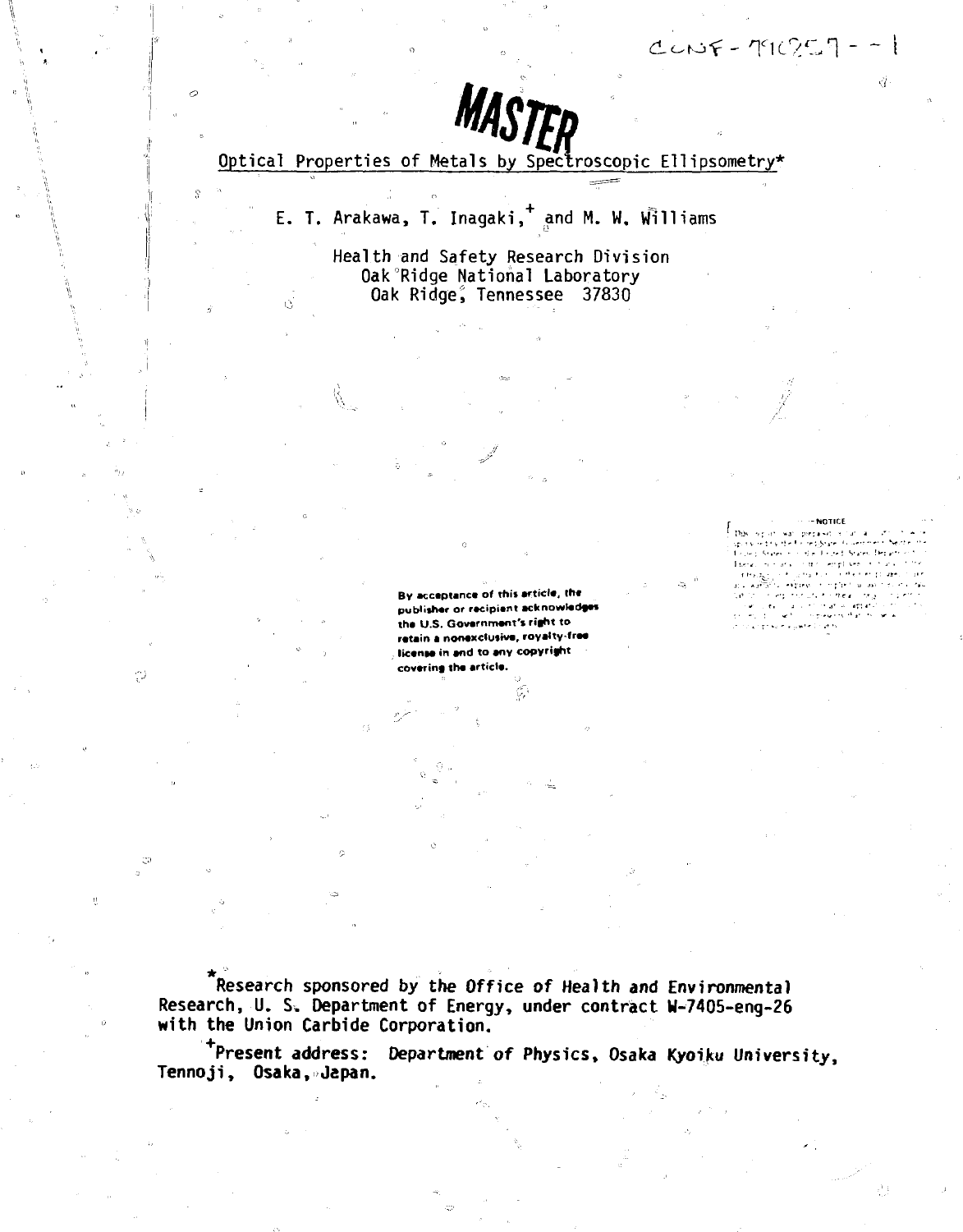#### Optical Properties of Metals by Spectroscopic Ellipsometry

E. T. Arakawa, T. Inagaki,\* and M. W. Williams Health and Safety Research Division, Oak Ridge National Laboratory, Oak Ridge, Tennessee 37830

#### Abstract

The use of spectroscopic ellipsometry for the accurate determination of the optical properties of liquid and solid metals is discussed and illustrated with previously published data for Li and Na. New data on liquid Sn and Hg from 0.6 to 3.7 eV are presented. Liquid Sn is Drudelike. The optical properties of Hg deviate from the Drude expressions, but simultaneous measurements of reflectance and ellipsonietric parameters yield consistent results with no evidence for vectorial surface effects.

## **MASTER**

<sup>\*</sup>Present address: Department of Physics, Osaka Kyoiku University, Tennoji, Osaka, Japan.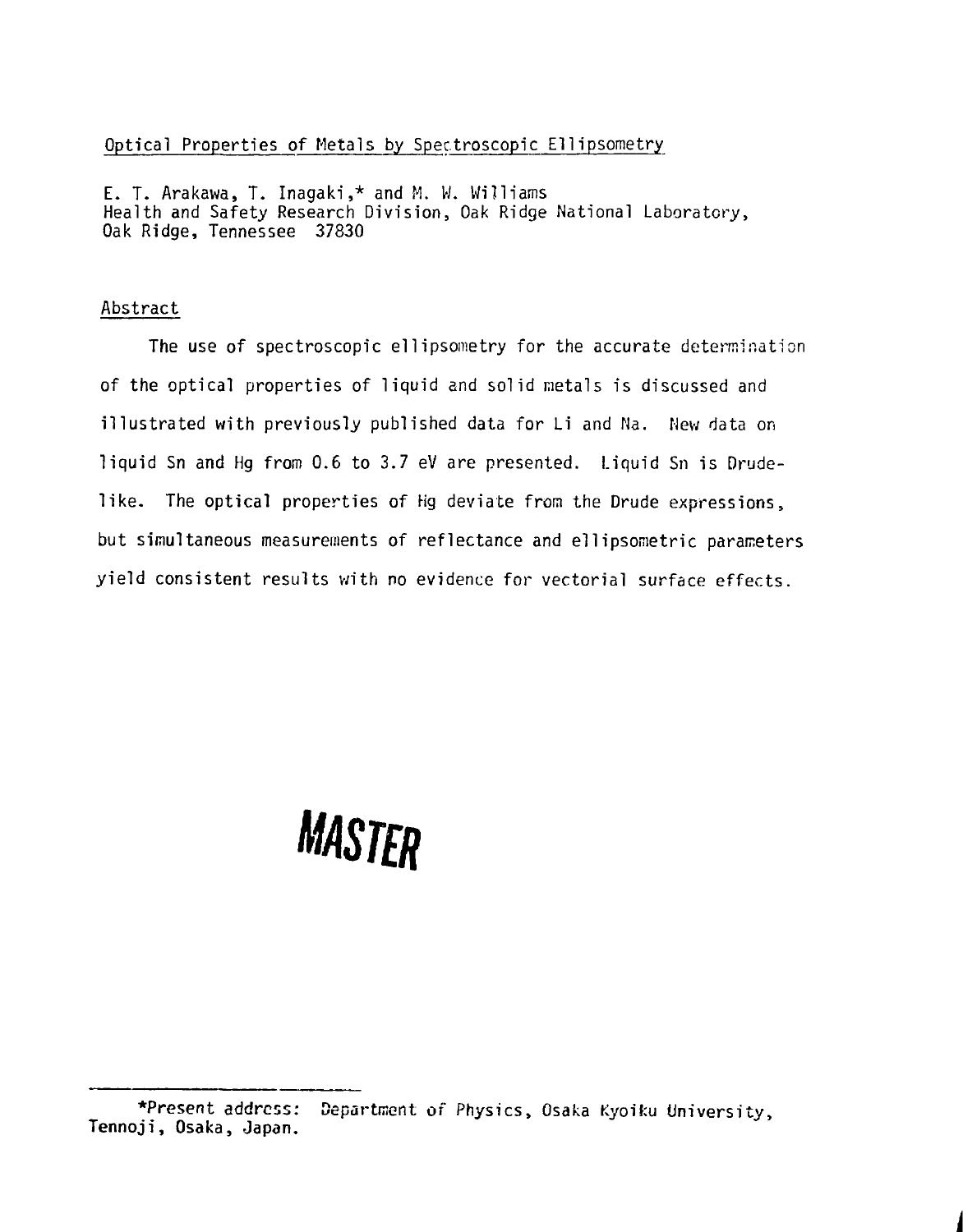#### Introduction

For many years ell ipsometry has been a widely used technique in the study of surfaces. It has long been recognized, in theory, that ellipsonietry is capable of yielding highly accurate values of the bulk optical properties for a clean sample as well as being sensitive to very thin surface films or to small amounts of adsorbed materials. Before the advent of ultrahigh vacuum techniques, it was difficult to produce and maintain sufficiently clean surfacet for the determination of accurate values of the bulk optical properties of a metal by ellipsometry. Because of this and the known sensitivity of ellipsometry to surface films, one of its more routine applications has been to monitor a change occurring at a surface with time (e.g., oxidation of the surface), as long as this did not proceed too rapidly. A single ellipsometric measurement was quite complex and time consuming, and extraction of the optical properties of the sample from the measured el 1ipsometric parameters was computationally challenging. For these reasons early ellipsometers were mostly designed for use at a single wavelength. With the development of fast automated ellipsometers and the almost universal availability of adequate computing facilities, spectroscopic ellipsometry has now become a very powerful tool, with enormous potential, for the study of metals [1-5]. Combined with present day ultrahigh vacuum techniques, spectroscopic ellipsometry can now yield accurate bulk optical presenties of clean samples. In addition, simultaneous ellipsometric ai eflectance measurements on the same clean sample can yield informa 'on about intrinsic properties of the surface. The application of ellipsometry to the study of thin surface films is currently expanding in scope. It is anticipated, for example, that there

 $- 2 -$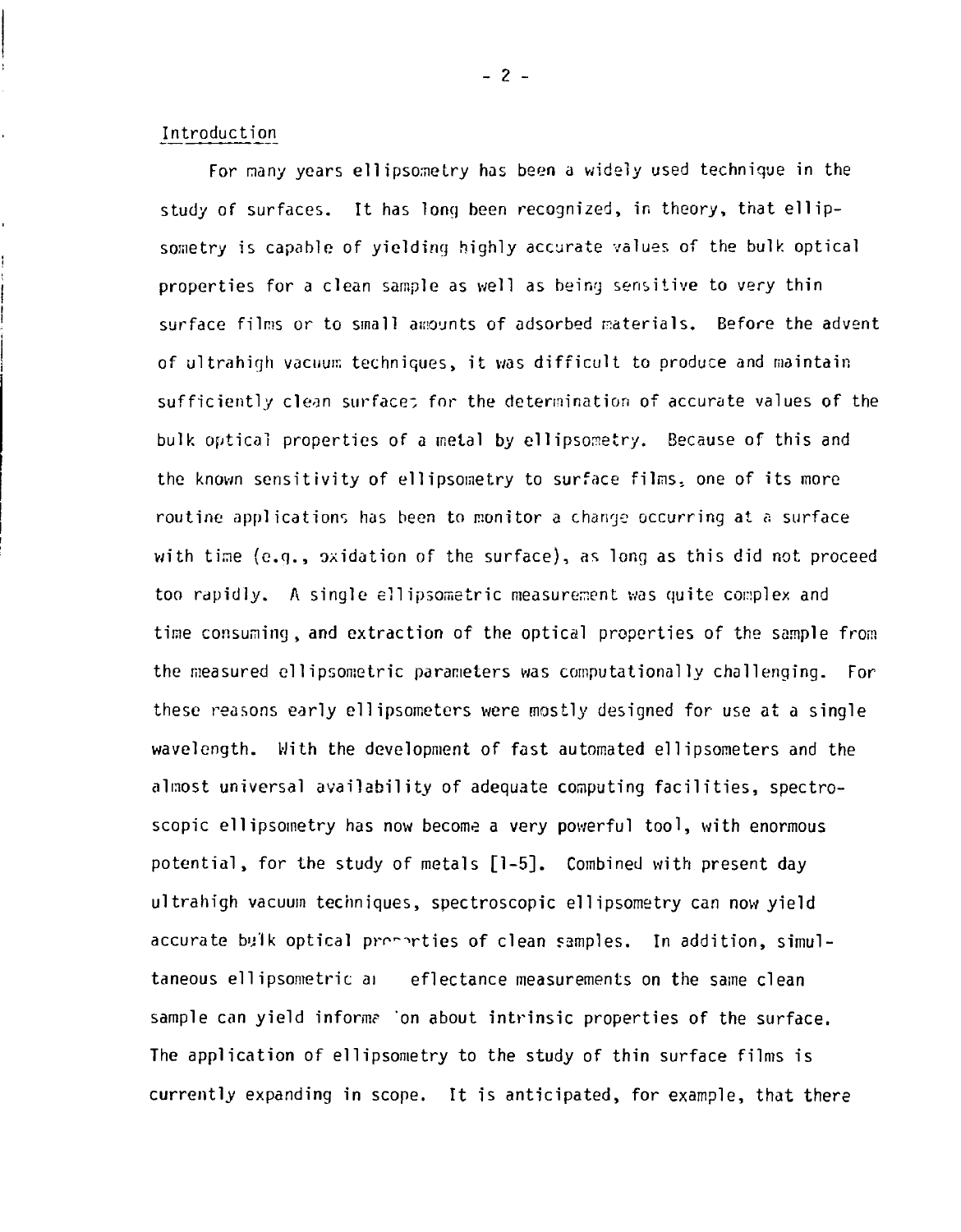will be increased use of ellipsometry in many biological and medical problems involving membranes or macromolecules on surfaces [6,7]. Interferometric ellipsometry [8], ellipsometry combined with surface electromagnetic waves [9], and the study of multilayer systems by a combination of internal and external ellipsometry [10] will all, undoubtedly, be expanded to a range of wavelengths. These spectroscopic ellipsometry techniques will each yield specific information about the surface that is probed. Different types of ellipsometric systems with their advantages and disadvantages and the accuracies attainable have been reviewed oy Aspnes [1] and by Kinosita and Yamamoto [11].

In this review we will demonstrate the necessity of employing spectroscopic el 1ipsometry techniques in the determination of accurate values for the optical properties of solid and liquid metals in the energy range from the infrared to the near ultraviolet. This energy range, below the volume plasmon energy for most metals, is an energy range of great interest. However, the optical conductivity is usually very high over much of this region, and thus the normal incidence reflectance is relatively insensitive to the optical properties of the metal. Reflection ellipsometry is far more sensitive, both to the optical properties of the bulk metal and to the surface conditions. Because of this sensitivity to surface conditions, early data obtained by spectroscopic ellipsometry for a particular material were not necessarily reproducible from one experimental arrangement to the next. One example is the so-called Mayer-El Naby anomaly in the optical absorption of alkali metals, first reported in 1963. It is only recently that consistent, accurate data characteristic of the clean metal have been obtained using ultrahigh vacuum reflection ellipsometry.

 $-3 -$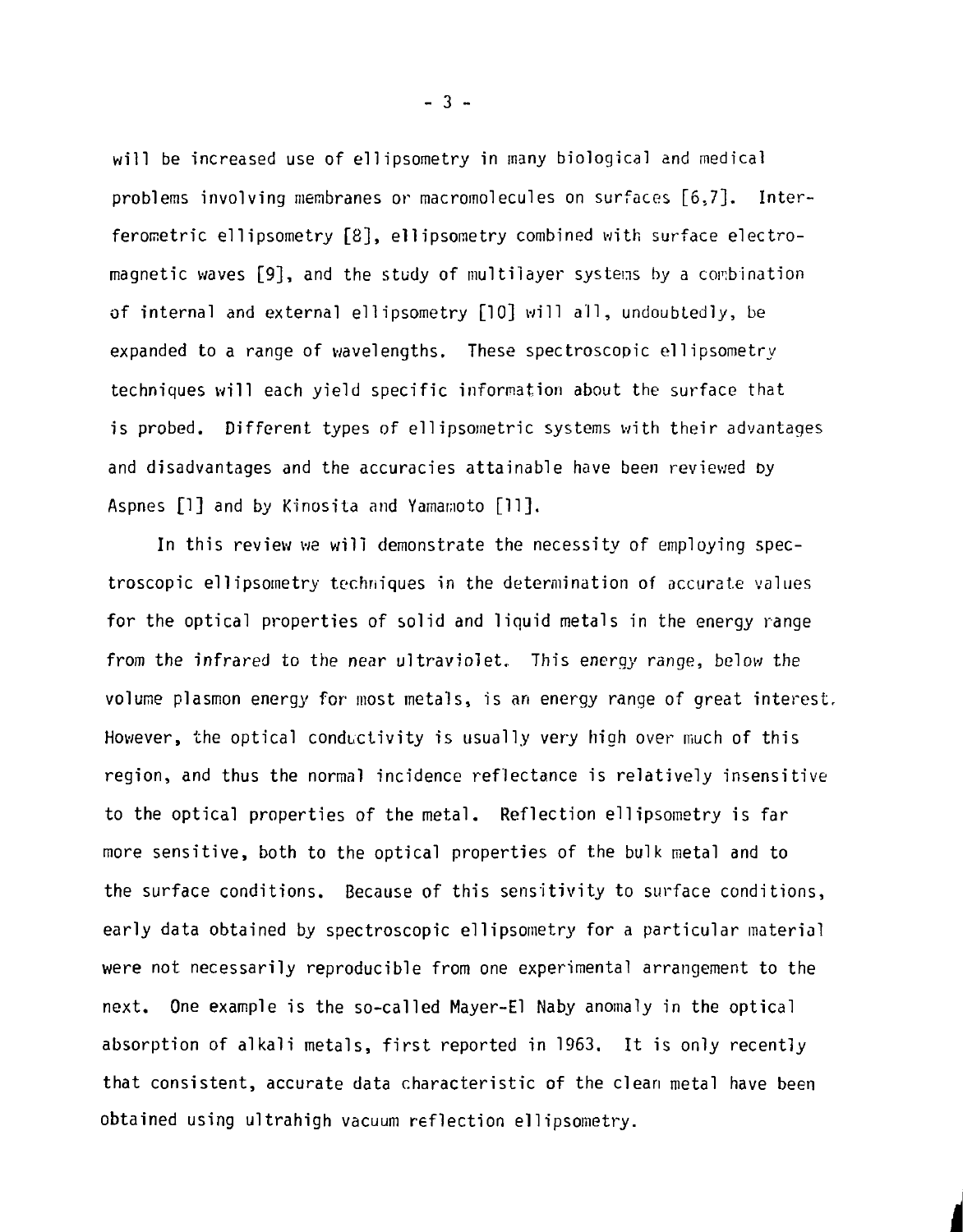Optical properties have been obtained for most metals in their solid state over an extended energy range. In Section I we discuss recent studies of the optical properties of solid Li and Na, with emphasis on the accuracy attainable. Optical properties have been obtained for relatively few liquid metals and, in general, these are over very limited energy ranges. Existing data for liquid metals are discussed, and new data on liquid Sn are presented in Section II. In Section III we present new data on liquid Hg. The optical properties of liquid Hg have evoked particular interest. A consistent difference has been observed between the optical properties deduced from reflectance and from ellipsometric spectra, which has led to the proposal of various surface models. We show that no real differences are found between the optical properties deduced from reflectance and from ellipsometric measurements and that there is no evidence for any surface structure for liquid Hg. The optical constants of bulk Hg, obtained most accurately by ellipsometry, are, however, non-Drude-like and this deviation from classical behavior requires theoretical explanation.

 $-4 -$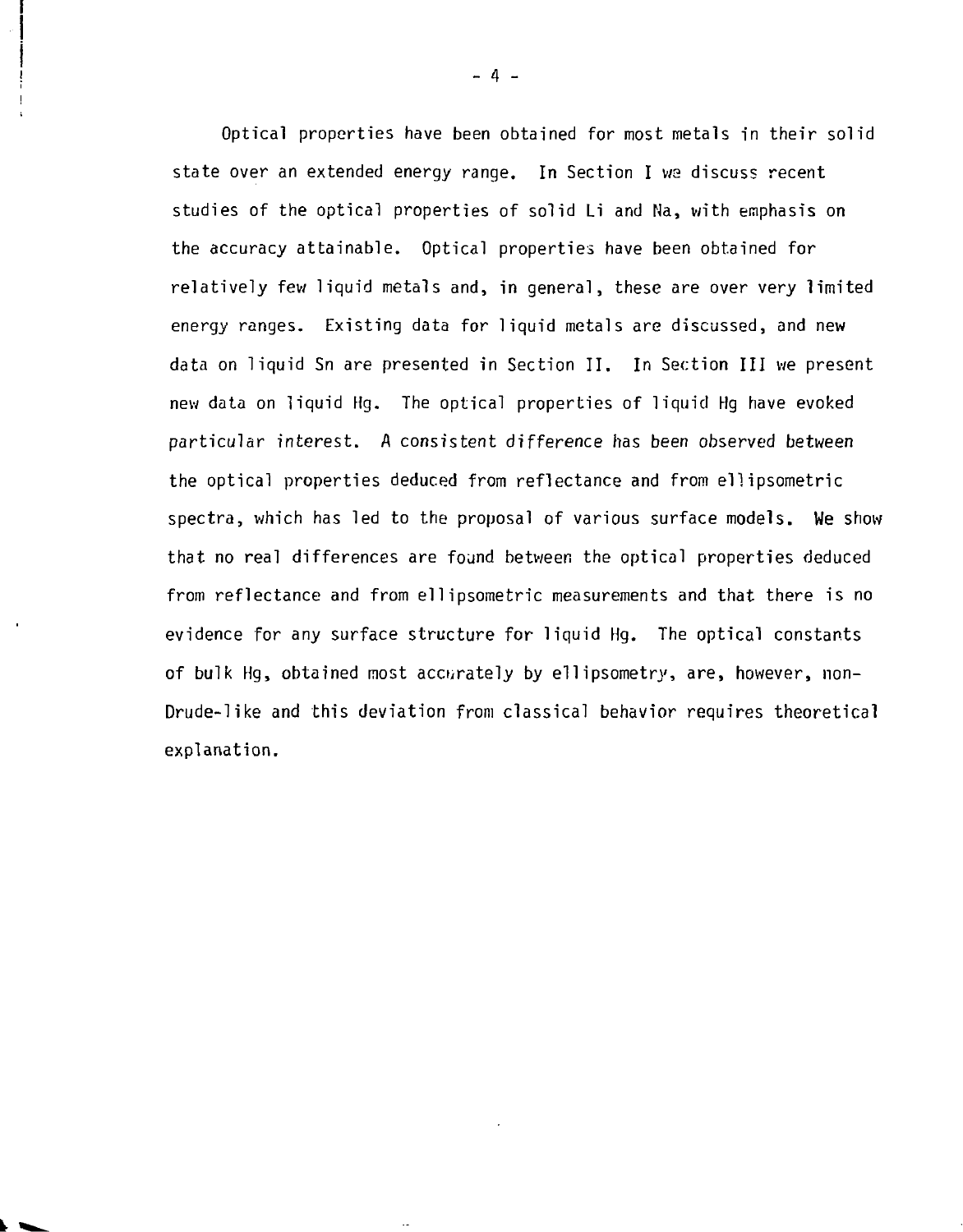#### I. Solid Li and Na

For many years interest in the alkali metals centered around anomalous structure seen by some workers in the IR to visible region of the absorption spectra.| As an example, most of the experimental results for solid Na, published up to 1974, are shown in Fig. 1 in the form of the optical conductivity o defined by  $\sigma = \omega \epsilon_2 / 4\pi$ , where  $\epsilon_2$  is the imaginary part of the dielectric function and  $\omega$  is the angular frequency of the incident photons. All of these results were obtained using ellipsometric techniques. It was realized that, for the alkali metals in this energy region, the high values observed for reflectance make it difficult to obtain accurate values of the optical properties. This also applies for other solid and liquid metals and will be demonstrated for Hg in Section III. From the data shown in Fig. 1 for solid Na, only Smith's results [12] can be interpreted in terms of a nearly-free-electron theory and the known band structure of Na. The doublepeak structure observed by Mayer and Hietel [13] cannot be explained by a simple theory and was termed anomalous. It is to be noted that even studies performed after the development of ultrahigh vacuum techniques show significantly different spectra, presumably due to such factors as the roughness, crystallinity, granularity, and contamination of the surfaces studied.

As part of a program designed to study the optical properties of liquid alkali metals, we determined the optical properties of Na and Li, between 0.6 and 3.8 eV, in the form of thick evaporated solid films [14], The eilipsometer and experimental techniques have been described previously [14]. The samples were prepared and measured under ultrahigh vacuum conditions:

 $- 5 -$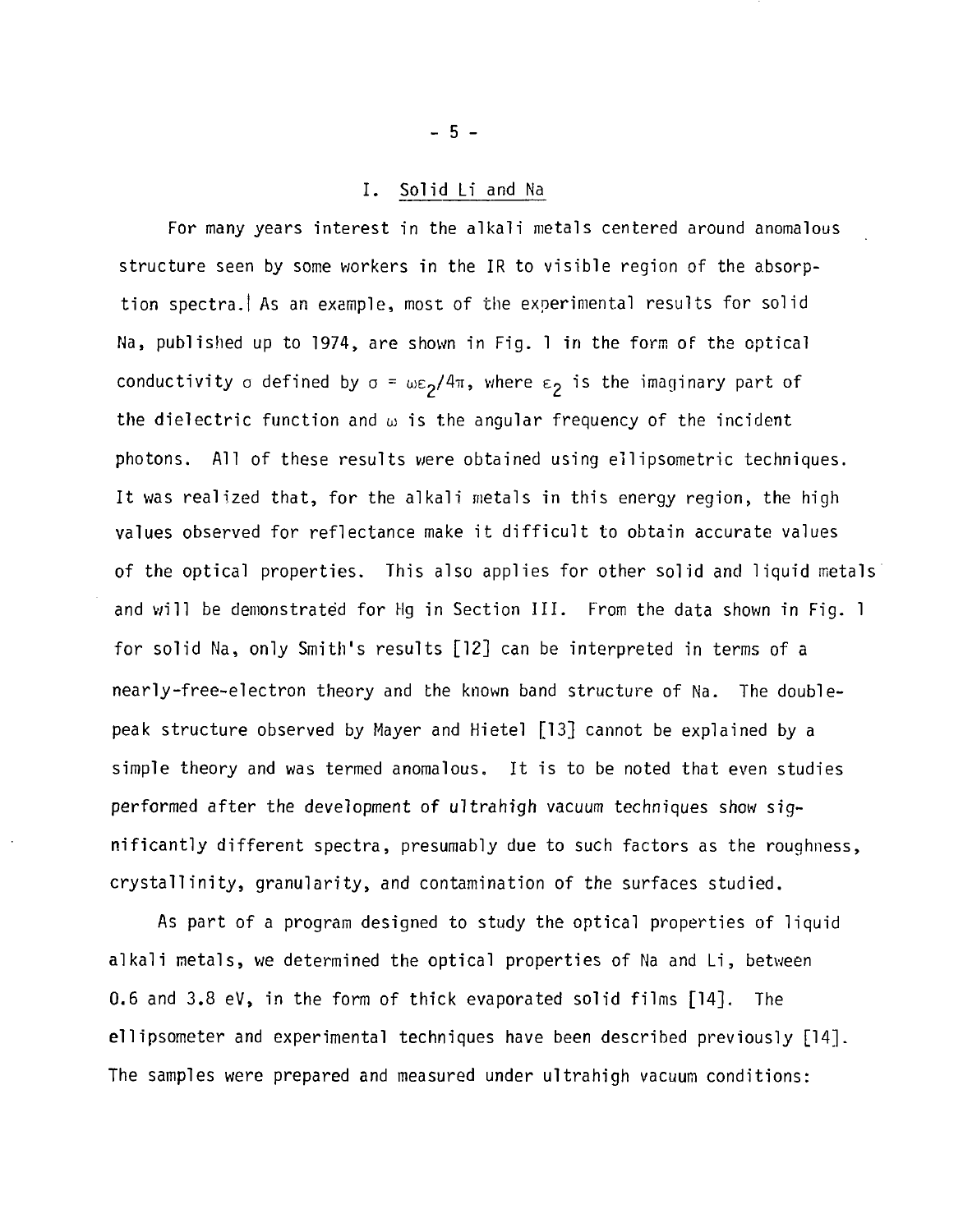before and after evaporation, the pressure in the sample compartment was in the low  $10^{-9}$  torr range. Measurements were made at room temperature by reflection ellipsometry through a quartz substrate at the quartz-metal interface. Our results [14] for solid Na, compared with those of Smith [12], are shown in Fig. 2. The anomalous structure reported by Mayer and Hietel was not seen: rather Smith's results were confirmed for the first Hietel was not seen: rather Smith's results were confirmed for the first

time. method of Conn and Eaton [15] was employed in this study to measure  $\psi$  and  $\Delta$  defined by tan $\psi = r_n/r_s$  and  $\Delta = \Delta_n - \Delta_s$ , respectively, where  $r_n$  and  $r_s$ are the reflectance amplitudes, and  $\Delta_{\mathbf{p}}$  and  $\Delta_{\mathbf{q}}$  are the phase changes upon reflection, of the components of the incident light with the electric vector parallel and perpendicular to the plane of incidence, respectively. In this method, by setting the polarizer at 45°,  $\psi$  is determined from the intensity ratio  $I_p/I_s$  of the p and s components of reflected light by  $\tan\psi = \left(\frac{I_D}{I_S}\right)^{\frac{1}{2}}$ , and  $\Delta$  is determined from the axial ratio  $\left(\frac{I_{min}}{I_{max}}\right)^{\frac{1}{2}}$ tani/j = Up/I^ \* an d A is determined from the axial ratio Umin^max ^ and I<sub>max</sub> are the minimum and maximum intensities measured by rotating the analyzer around the axis of the reflected beam and tan $\xi = (I_{min}/I_{max})^{\frac{1}{2}}$ .

The advantage of this method is its high sensitivity in determining  $\psi$ . As has been discussed by Smith [12], if  $\beta$  is defined by  $\psi = \frac{1}{4}\pi - \beta$ ,  $\beta$ is quite small for a highly reflecting surface for which  $r_p/r_s$  is very close to unity. In fact, using the conventional null method, in [12] could not obtain reliable values of  $\psi$  from a single reflection at a

 $\mathcal{I}_1$  could not obtain reliable values of  $\mathcal{I}_2$  reflection at a single reflection at a single reflection at a single reflection at a single reflection at a single reflection at a single reflection at a single refl

 $- 6 -$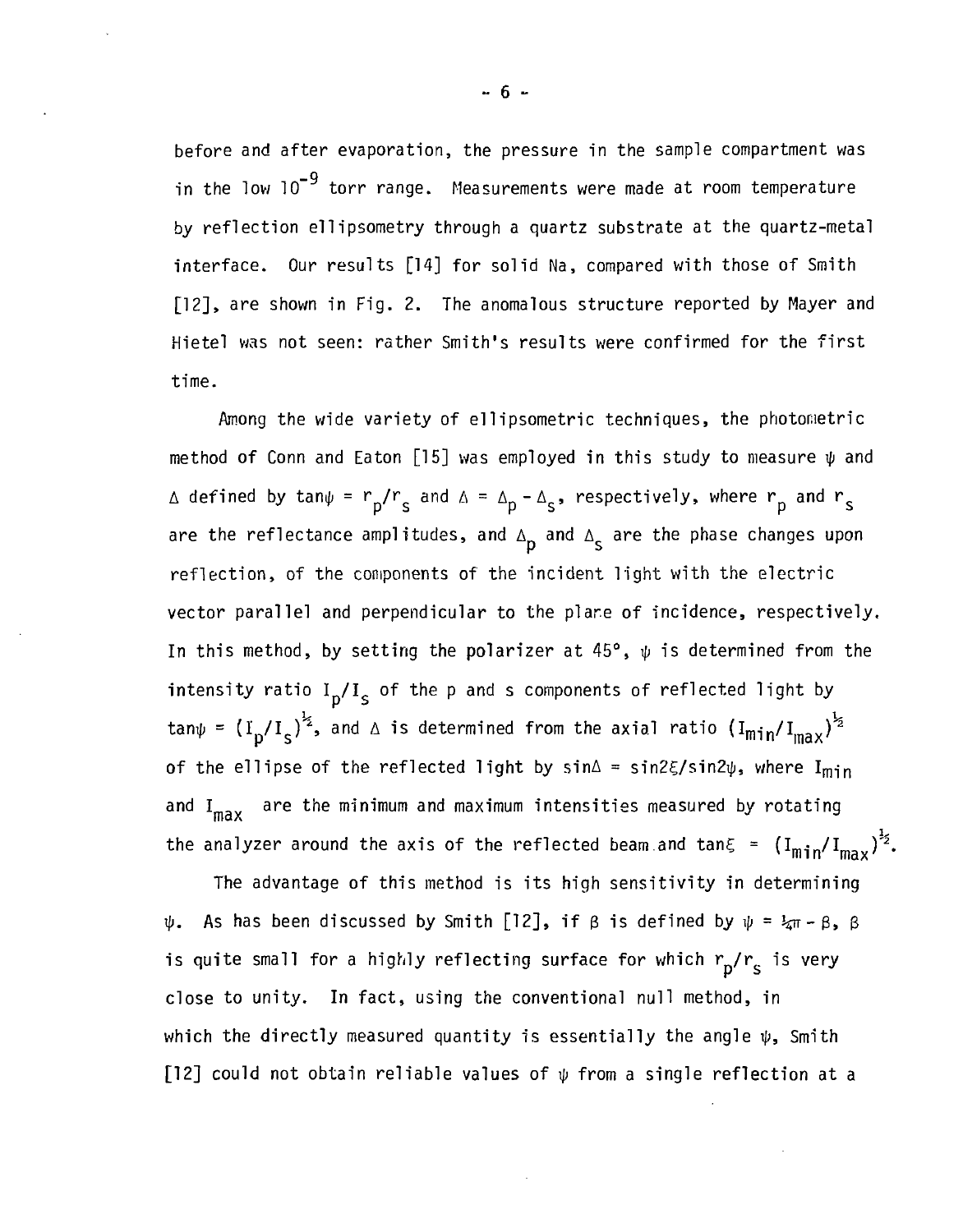quartz-Na interface due to the relatively low sensitivity of the null method. In contrast, since the intensity ratio  $I_p/I_s$  can be written for 2  $\mathbf{p}_1 \cdot \mathbf{s}$  as ID/IS  $\mathbf{p}_2$  as the present method is four method is four method is four method is four method. times more sensitive than the null method. This method has even higher sensitivity than the modulation method developed by Jasperson and Schnatterly  $\mathcal{I}_1$  in which tried to determine IJJ is which tried to determine IJJ is a set of determine IJJ  $(I_S - I_p)/(I_S + I_p) \approx 2\beta$ . The contrast between the present method and the null method can be seen clearly in Fig. 3. The values of  $\beta$ measured by Smith [12] for a single reflection at a quartz-Na interface at an angle of incidence of 75° are plotted using open circles in the lower part of Fig. 3. Since no particular structure was found in these data, he had to make multiple reflection measurements, in which he actually measured the quantities 43 and 73 from four and seven reflections at quartz-Na interfaces. His data for  $4\beta$  are shown in the upper part of Fig. 3 by open circles and these do exhibit a clear structure. The present data obtained from a single reflection at a 70° angle of incidence, and presented by filled circles in the figure, show a structure similar to that in Smith's 43 data. A technique similar to the present one has been used in Mayer and Hietel's study [13] on Na and in a study of solid Li by Mathewson and Myers [17],

As had been found previously by Smith [12] the experimental values of the optical conductivity of solid Na below the interband threshold are considerably larger than the Drude values given by  $\sigma_D = Ne^2/m^2\pi^2$ , if  $\sigma_{\rm D}$  is evaluated from the m\* deduced from the experimental  $\epsilon_{\rm I}$  values, where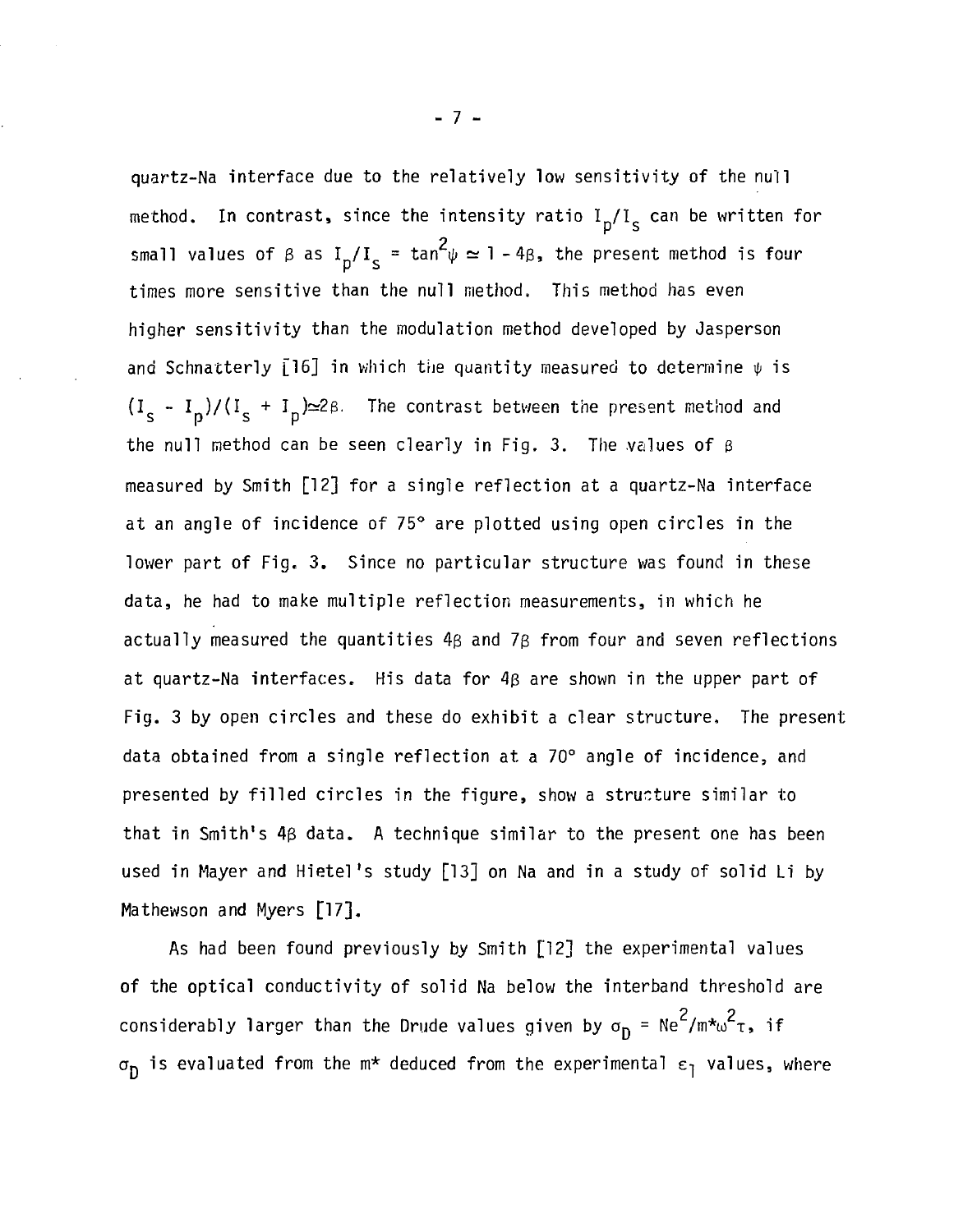$\varepsilon_1$  is the real part of the dielectric function, and  $\tau$  from the dc conductivity. In this expression, N is the density of free carriers, m\* is their effective mass, and  $\tau$  is the relaxation time. Values of  $\varepsilon_1$ , obtained by us, for solid Na are plotted in Fig. 4 as a function of  $\lambda^2$ , the square of the wavelength in um. Assuming the simple expression

$$
\varepsilon_1 = 1 + 4\pi N_0 \alpha - \left(\frac{\omega_a}{\omega}\right)^2
$$

to hold for  $\varepsilon_1$ , where N<sub>o</sub> is the number of atoms per unit volume,  $\alpha$  is the ion core polarizability, and  $\omega_{\bf a} = (4\pi Ne^2/m^*)^{\frac{1}{2}}$ , the values of  $m^*/m$  obtained are 1.07 in the IR and 1.08 in the visible and ultraviolet. The plasmon 2 energy, h $\omega_n$ , defined by  $\varepsilon_1$  = 0 is 5.6 eV and 4 $\pi$ N $_\alpha$ a, obtained for  $\lambda^{\texttt{--}}$  = 0, is 0.1.

The available measurements of the room temperature optical conductivity for solid Li covering the energy range from the infrared to the near ultraviolet are presented in Fig. 5. The data by Inagaki et al. [14] were obtained using the same techniques as described for solid Na. Samples were deposited and measured at room temperature, with observations made at the quartz-lithium interface. Curve A by Mathewson and Myers [17] was measured for a Li film on a quartz substrate twelve hours after deposition, curve 3 was measured for the same film seven days after deposition, and curve C was obtained for a Li film on a sapphire substrate. In each case, Li was deposited on substrates cooled by liquid nitrogen and then measurements made at room temperature at the vacuum-Li interface. Hunderi's measurements [18] were made at room temperature at the vacuum-Li interface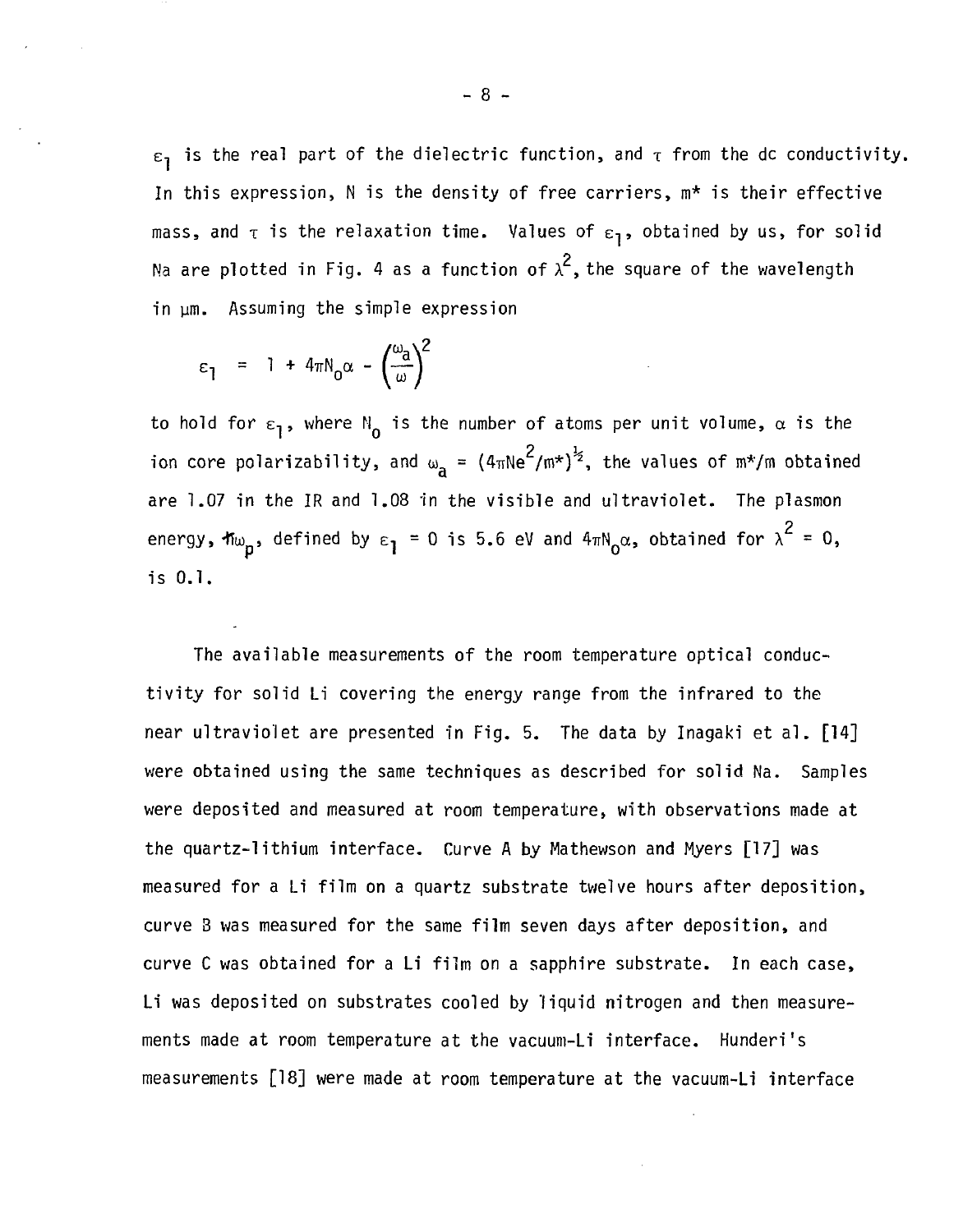on films which had been prepared by evaporation onto sapphire substrates cooled to 80°K. Myers and Sixtensson's results [19] were obtained from measurements made at room temperature at the vacuum-Li interface. The film believed to be characteristic of the BCC structure was deposited on a sapphire substrate cooled to 15°K, while that believed to be characteristic of the HCP structure was deposited on a sapphire substrate cooled to 80°K. Both samples were annealed at room temperature prior to measurements being made. Mathewson and Myers [17] stated that, of their data, curve C was most likely characteristic of the BCC structure in Li. They further assumed that changes with time indicated a change in crystalline structure of their sample. Most of the Li films studied by Inagaki et al. [14] were stable and did not change with time. For the few films that did change, increased absorption was seen in the vicinity of 2 eV, rather than the types of change in structure seen by others and indicated by Fig. 5.

It is known that Li is a difficult metal to work with. It is highly reactive and its crystalline structure is found to depend critically on the method of film preparation. As seen in Fig. 5, there is no demonstrated consistency in the experimental optical conductivity spectra obtained from ellipsometric measurements at room temperature. Assuming the threshold for interband transitions is given by the energy corresponding to the minimum in the conductivity spectrum, none of the data shown in Fig. 5 are consistent with simple band-structure calculations. Experimentally the minima in the different studies lie in the energy range from 1.4 to 2.3 eV, whereas the predicted value is  $\sim$  3.0 eV. Possibly, broadening of the absorption edge may shift the apparent onset of absorption so

- 9 -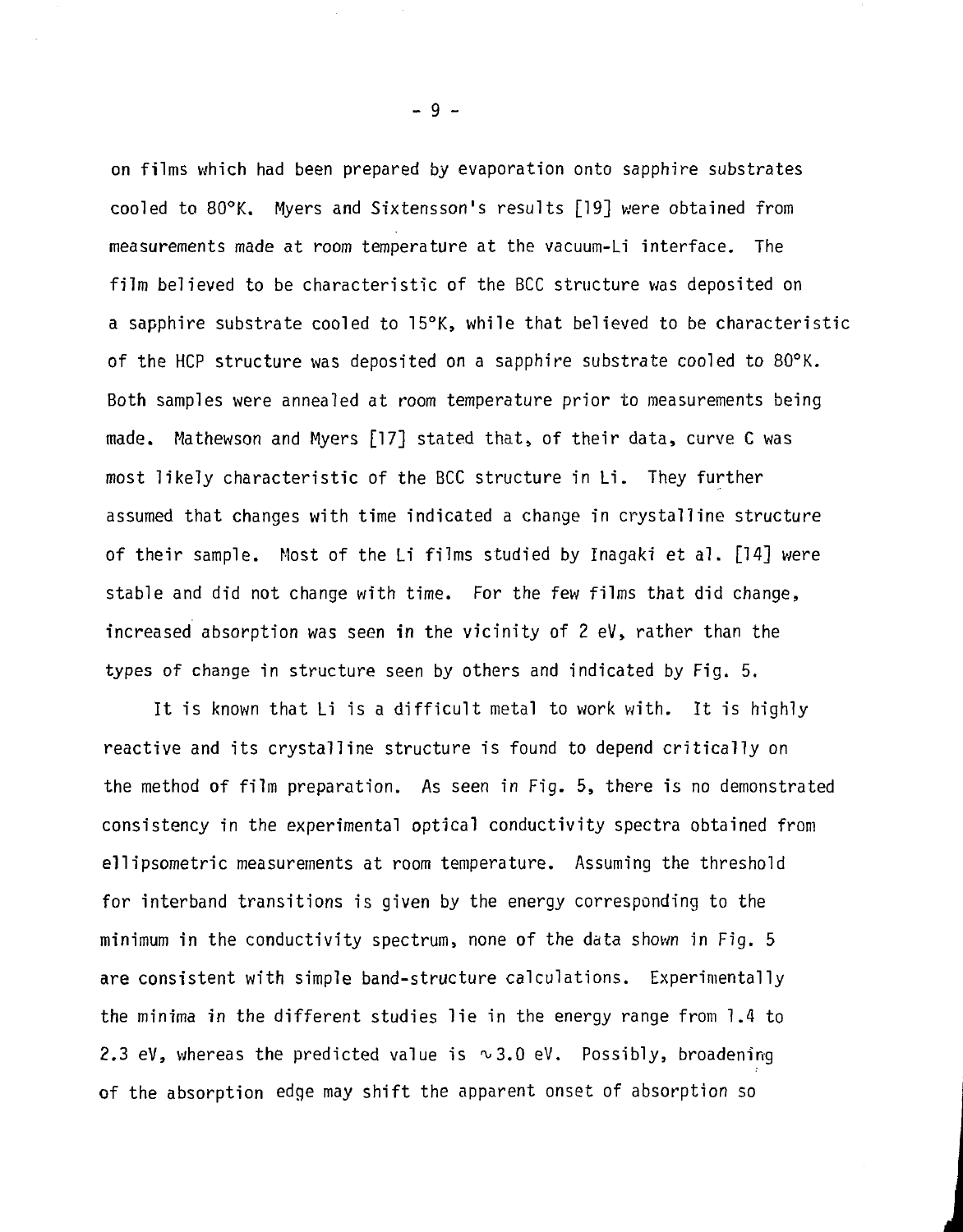that the observed minimum for a given curve should not be interpreted in this way. However, at this time the data on Li cannot be explained in terms of simple theories based on the nearly-free-electron model of a metal.

Rasigni and Rasigni [20] have presented optical constants for Li between 0 and 10.7 eV, calculated by a Kramers-Kronig analysis of normal incidence reflectance data. The reflectance values between 0.5 and 5 eV were obtained by direct measurement on a vacuum-Li interface at 6°K, while from 5.5 to 10.7 eV they were calculated from the optical constants determined, at room temperature, by Callcott and Arakawa [21] from observations of reflectance as a function of angle of incidence at both the vacuum-Li and substrate-Li interfaces. Their Kramers-Kronig analysis was normalized to Inagaki et al. [14] from 2 to 3 eV and to Callcott and Arakawa [21] from 6.5 to  $\Omega$  eV. Values of the refractive index, n, and extinction coefficient, k, obtained by Rasigni and Rasigni are shown in Fig. 6 compared with the same quantities obtained by Inagaki et al. and Callcott and Arakawa. It is seen that, even with the normalization of the Kramers-Kronig analysis in the 2 to 3 eV region, there are significant differences between the optical constants obtained from reflectance and from ellipsometric measurements in the infrared and visible regions.

Li, with its low atomic number and relatively simple atomic structure, is of great theoretical interest. Further experimental studies of the optical properties of solid, and liquid, Li under controlled conditions, coupled with surface characterizations, are required.

 $-10 -$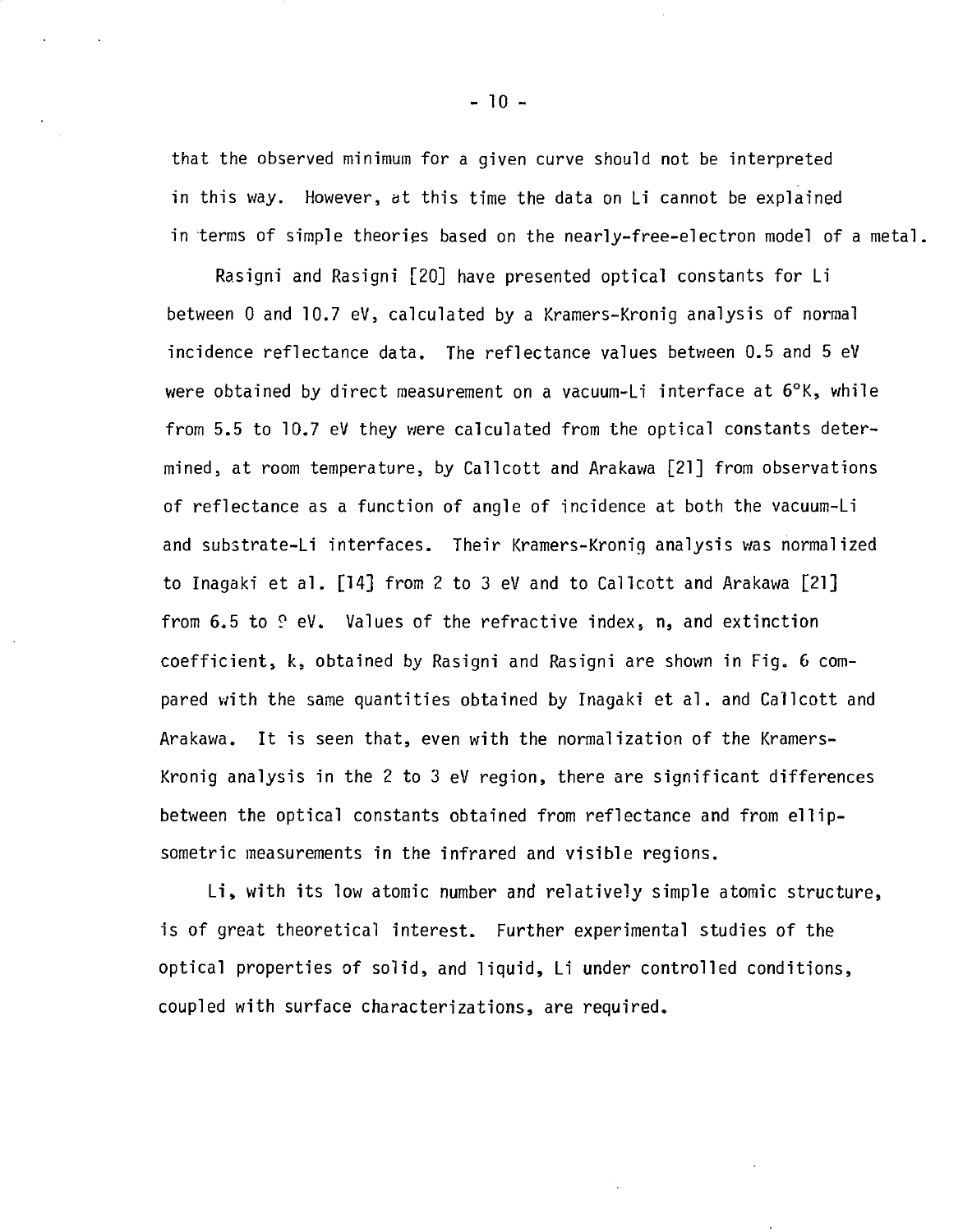#### II. Liquid Metals

Liquid metal samples in equilibrium with their environment are free of macroscopic surface roughness effects. In addition, geometrical factors involving granularity and different crystalline forms of the metal which can affect the values obtained for the optical properties of solid metals are not encountered for liquid metals. Under ultrahigh vacuum conditions, the surface can also be obtained free of contamination. Thus, in principle, it should be easier to obtain accurate values of the bulk optical properties of a metal in its liquid state than in its solid state. Experimentally, the temperatures required to melt most metals make optical measurements under ultrahigh vacuum conditions difficult to perform. Consequently there is a relative sparsity of optical data on liquid metals other than Hg.

Existing optical data on liquid metals obtained by ellipsometric techniques are mainly attributable to Kent [22] (Cd, Sn, Pb, Bi), Hodgson [23] (Cu, Ge, Ag, Cd, In, Sn, Sb, Te, Hg, Pb, Bi), Lelyuk<sup>1</sup>et al. [24] (Ga, Hg), Mayer and Hietel [13] (Na, K, Rb, Cs), Smith [25] (Cd, Hg, Pb, Bi), Miller [262 (Al, Fe, Co, Ni, Cu, Ag, Au), Comins [27] (Al. Cu, Ga, Sn, Au, Hg, Pb, Bi), and Inagaki et al. [28] (Na). Measurements of reflectance have been employed by Schulz [29] (Ga, Hg). and Wilson and Rice [30] (In, Hg, Bi). In addition there are several other determinations of the optical properties of liquid Hg which will be referenced in Section III. Many of these measurements on liquid metals are over a very limited energy range. Exceptions are the reflectance spectra obtained by Wilson and Rice from 2 to 20 eV. It has been found that the optical properties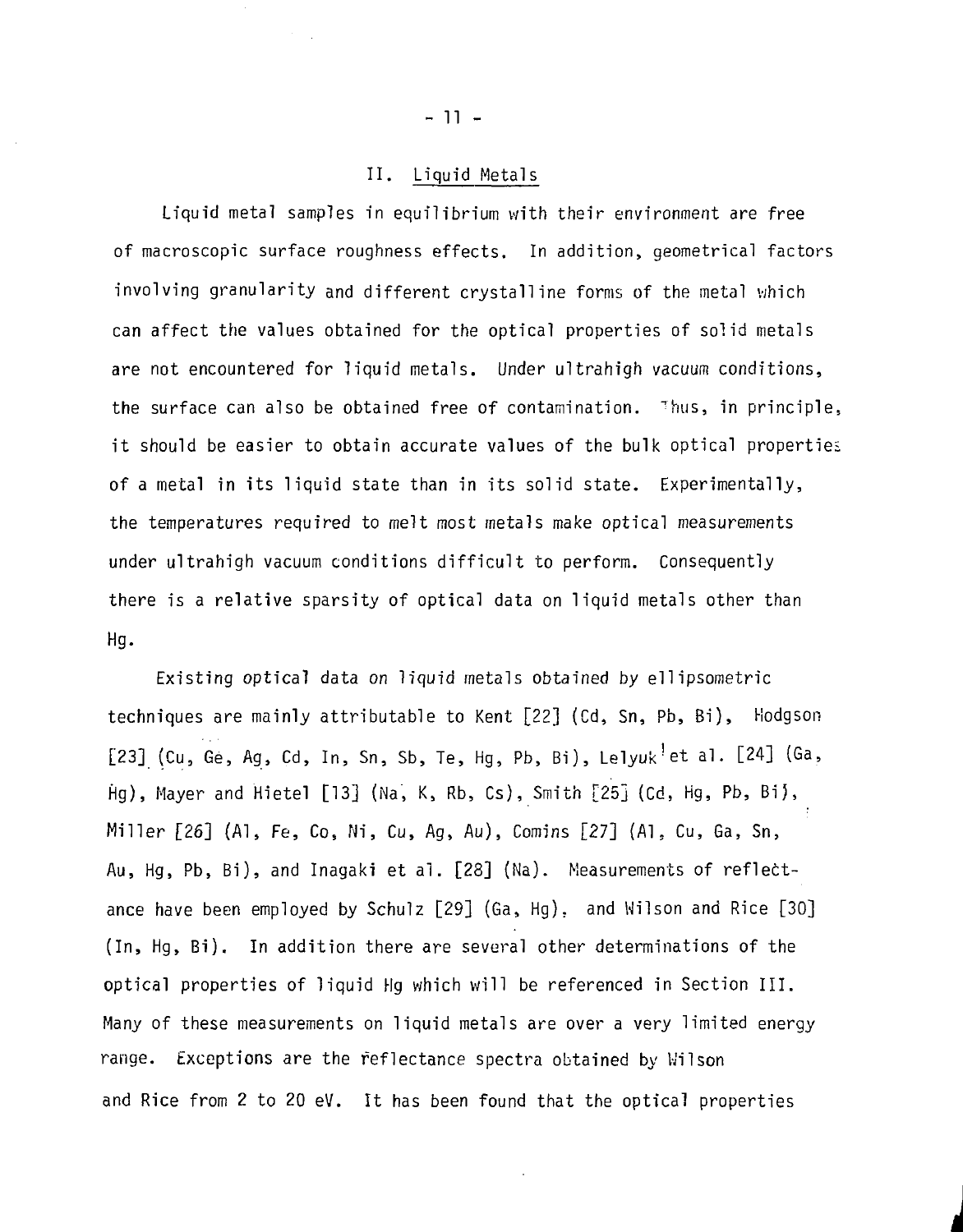of many liquid metals can be explained in terr.s of the simple Drude theory, at least over limited energy ranges, as long as  $\mathbb{R}^*$  (or  $\mathbb{R}^*$ , an effective density of free carriers) and , are treated as adjustable parameters, i.e., the optical properties of many of the liquid metals which have been studied experimentally can be explained in terms of a nearly-free-electron theory. A notable exception is liquid Ikj, which will be discussed in Section 111. In fact, simple metals, having weak electron-ion interactions  $(e.g., t.a.,)$ Al, etc.) are described by a nearly-free-electron theory and can be expected to obey the Orude formulae, whereas for metals where the scattering interaction is strong (e.g., transition and rare earth metals, divalent metals, Be, Hg, Ba, etc.) there are more uncertainties in the theory and more probability of non-Drude-like behavior [31]. In addition, band gaps characteristic of long-range order are destroyed by melting, ai,d it is to be expected that the corresponding structures would be removed froi;. the energy spectrum of the liquid metal [31,32]. For several metals, structures in the optical properties of the solid associated with transitions from the conduction band to states above the Fermi level have not been observed in the spectrum for the liquid. On the other hand, we will show that structure for liquid Na appears at the same energy as structure for solid Na. When transitions in the solid metal are from the d-bands to the Fermi level, structure has been found to persist in the spectrum for the liquid  $[26,30]$ . Thus, as might be expected, some short-range order exists in liquid metals which is similar to that which exists in the corresponding solid. In fact, from theoretical and experimental arguments, based principally on correlations between nuclear magnetic resonance measurements and electronic structure, Knight and Berger [33] concluded that a liquid metal possesses a band structure which is very like that of its solid,

ŧ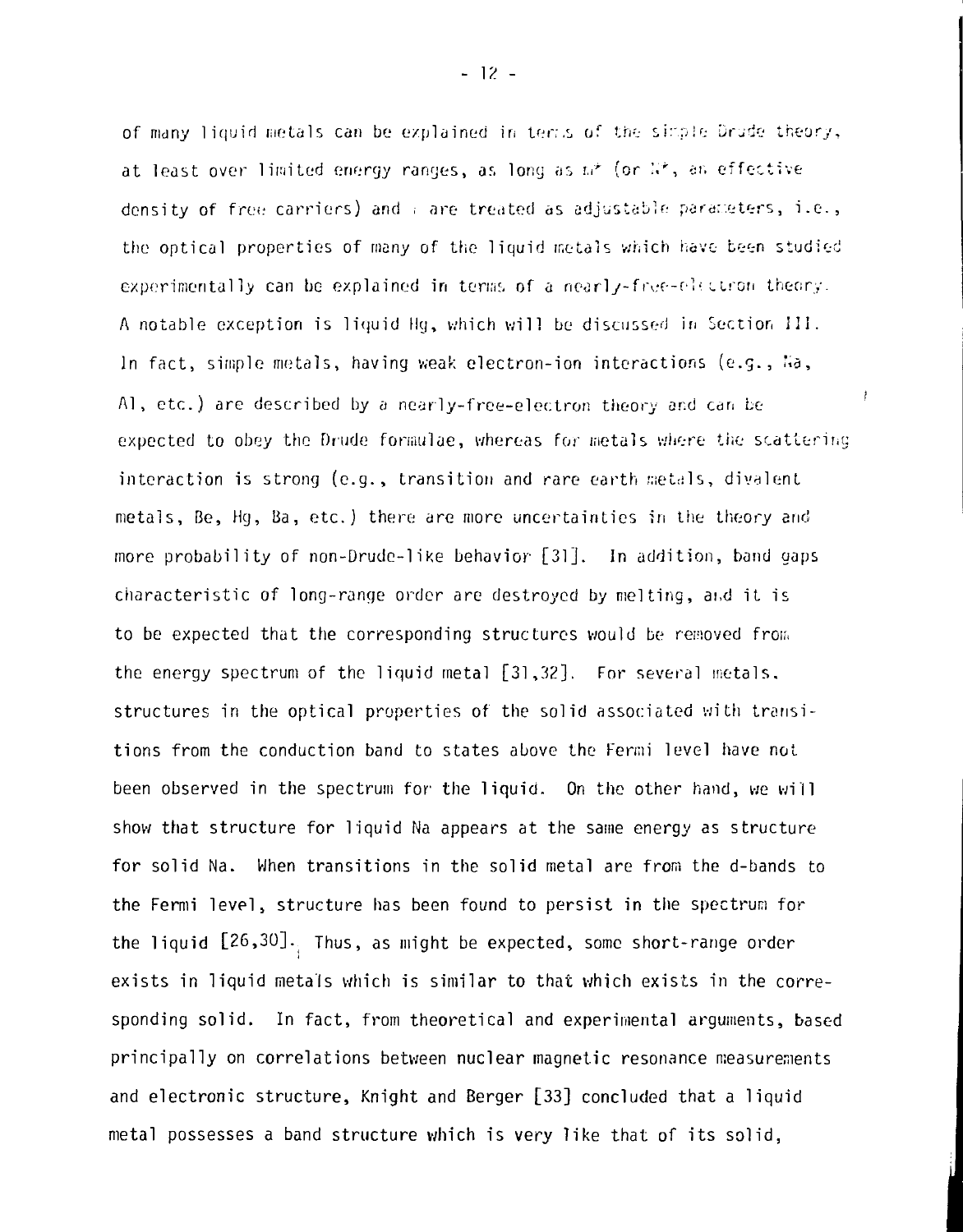provided the short-range structure is not alternal during reliting. Although the long-range order, which is normally associated with the existence of Brillouin zones, is destroyed on nelting, they proposed a new illustration can lead to a band structure in some liquid metals.

The optical conductivity spectra for solid and ligate Nature be examined from the point of view of the above arounces. Our data for solid Na [14] have been presented in Fig. 2, while our data for liquid Na  $[28]$ , obtained using essentially the same techniques on free summaces of Na at 120 C, are shown in Fig. 7. In contrast to the case of solid Na, the absorption properties in liquid Na below 2.2 eV can be described well by the simple Drude model of free-carrier absorption, Above 2.2 eV, absorption is greater than predicted by the simple Drude model. Although Smith [34] has shown theoretically that the interband transition in solid Na, seen in the region of 3 eV in Fig. 2, should not persist into the liquid phase, Knight and Berger [33] suggest, from observations of nuclear magnetic resonance line shifts in liquid and solid alkali metals, that the electronic structures of the respective solids and liquids are the same. This would justify our interpretation [23] of the structure seen in the optical conductivity of liquid sodium above about 2.2 eV as being due to a liquid analog of the interband absorption seen in the spectrum for the solid. On the other hand, Helman and Baltensperger [35] claim that this discrepancy between our experimental results and the simple Drude formula does not arise from an interband transition but from the fact that the relaxation time t is frequency dependent when the electron-ion interaction in the liquid metal is properly taken into account.

 $-15 -$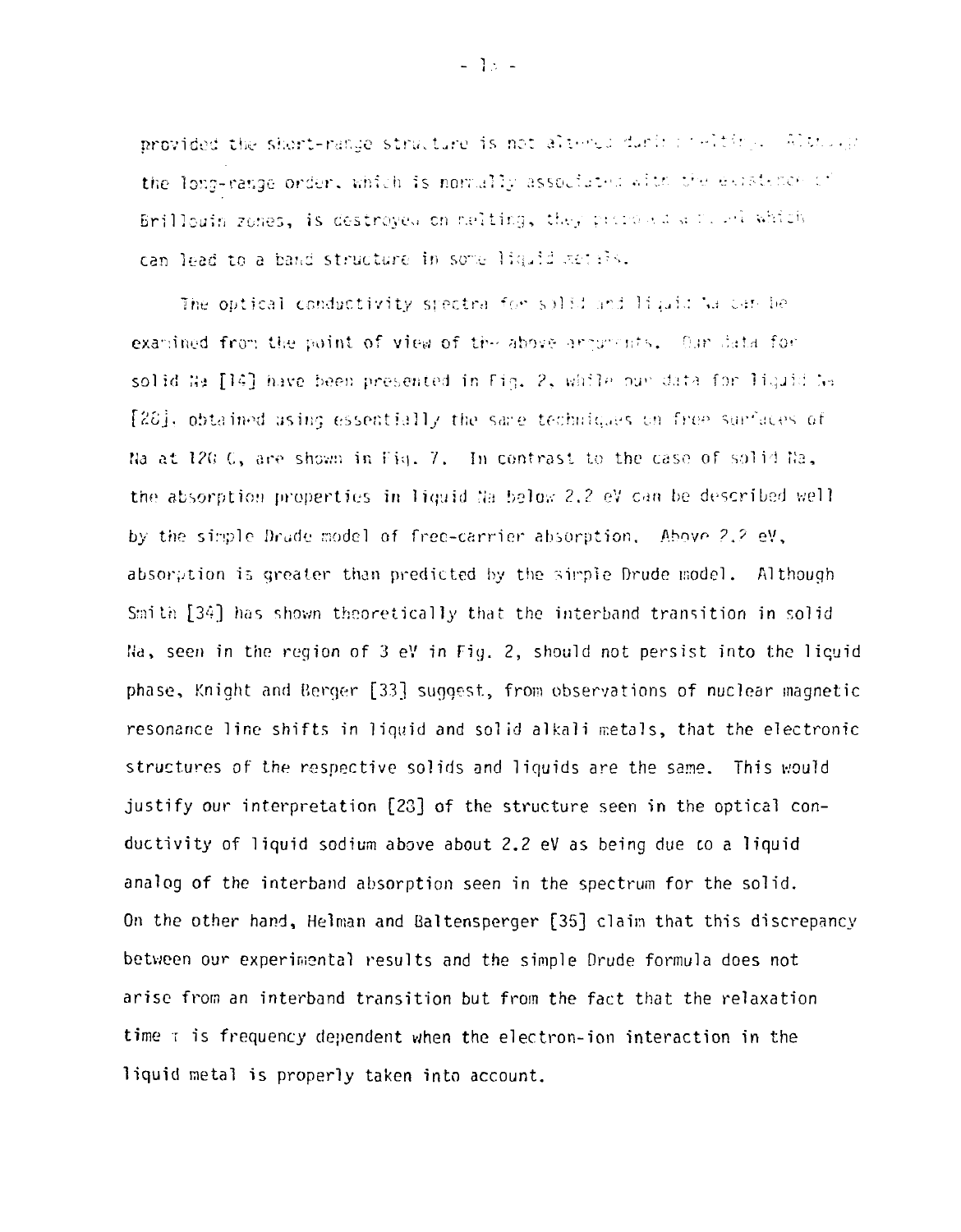We have recently obtained the optical properties of liquid Sn [36] at 261<sup>°</sup>C from ellipsometric maasurements for photon energies between 0.62 and 3.7 eV. Measurements were reade at a vacuum-liquid Sn interface after contaminants were removed from the liquid surface using a stainless steel scraper. The real and imaginary parts,  $\epsilon_1$  and  $\epsilon_2$ , of the dielectric function are shown in Fig. 8 together with the values obtained previously by Kent [2?], Hodgson [23] ami Comins [27], and the corresponding Drude curves. Figure 9 shows the variation of  $\left(1-\frac{1}{\epsilon_1}\right)^{-1}$  with  $\lambda^{-2}$  for our values of  $\varepsilon_1$  for liquid Sn. This curve is of interest since all data from the infrared through the ultraviolet fall on a single straight line yielding a single value of m\* from the slope. This is contrary to the results for other metals in the solid and liquid phases (compare Fig. 4) where different values of m\* are obtained in the infrared and in the visible and ultraviolet regions. It is seen that liquid Sn behaves like a nearly-free-electron metal over the full range of the experimental measurements. There is no evidence of the interband transitions seen in solid Sn at 1.2 eV and  $\sim$ 3 eV [37]. A value of  $m*/m = 0.98 \pm 0.05$  was obtained from the slope of Fig. 9, compared with  $\sim$ 3.0 for solid Sn [36]. The sum rule

$$
\int_0^\infty \sigma(\tau) d\omega = \frac{\pi}{2} \left( \frac{N_T}{m} \right) e^2 ,
$$

where  $N_T$  is the total electron density, requires that if some interband transitions of various electrons disappear on melting, then the value of m\* representing intraband transitions will decrease. This is true for Sn [32].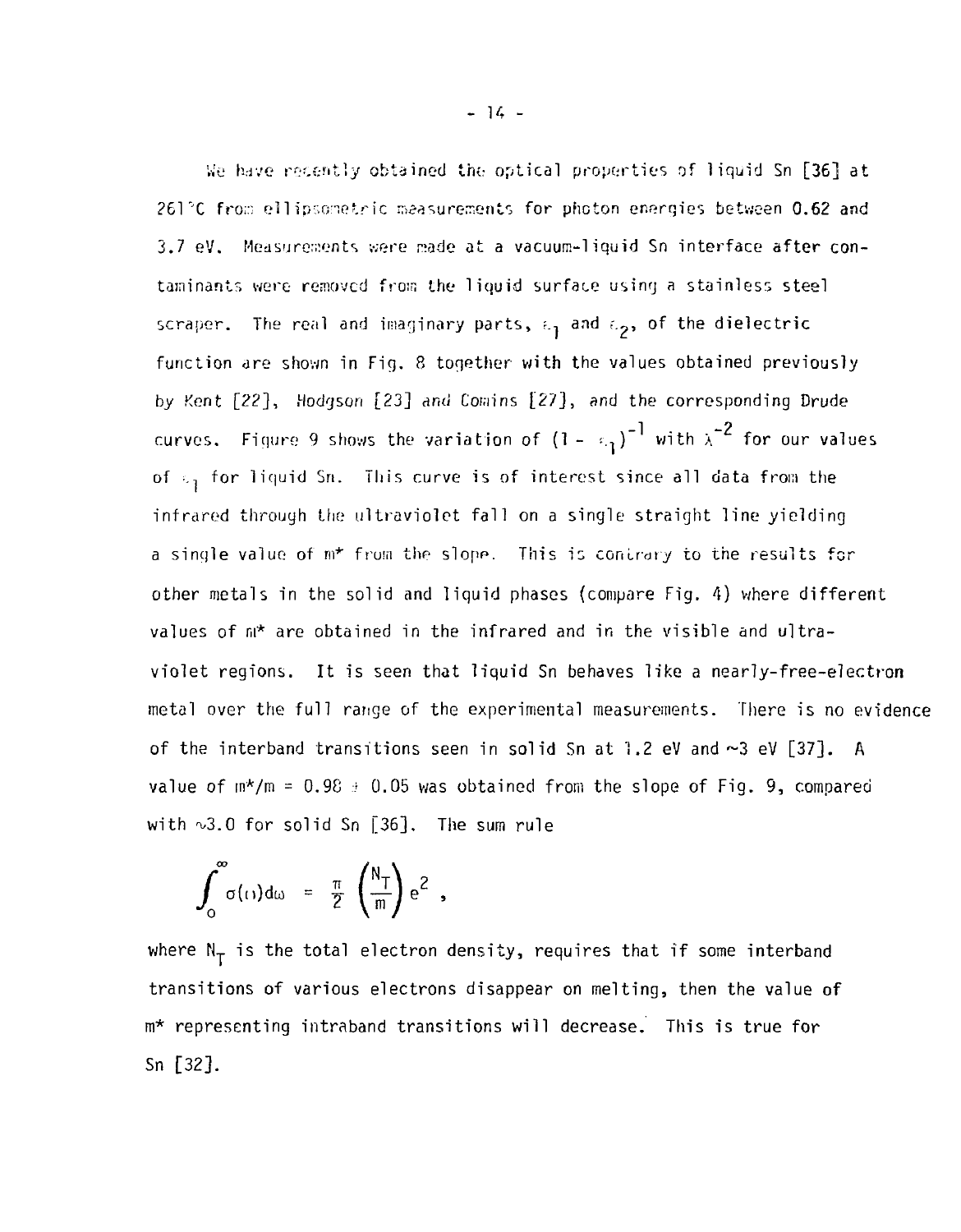The measurement of the optical properties of liquid metals over an extended energy range, from the infrared to the vacuun: ultraviolet, deserves more attention. In particular, the observation of the optical properties of a metal in both the solid and liquid states obtained in the same experiment under ultrahigh vacuum conditions by spectroscopic ellipsometry would be of great interest. Accurate measurements, on well-characterized surfaces, would yield information of relevance to theories of order-disorder on going from the solid to the liquid T38],

**i**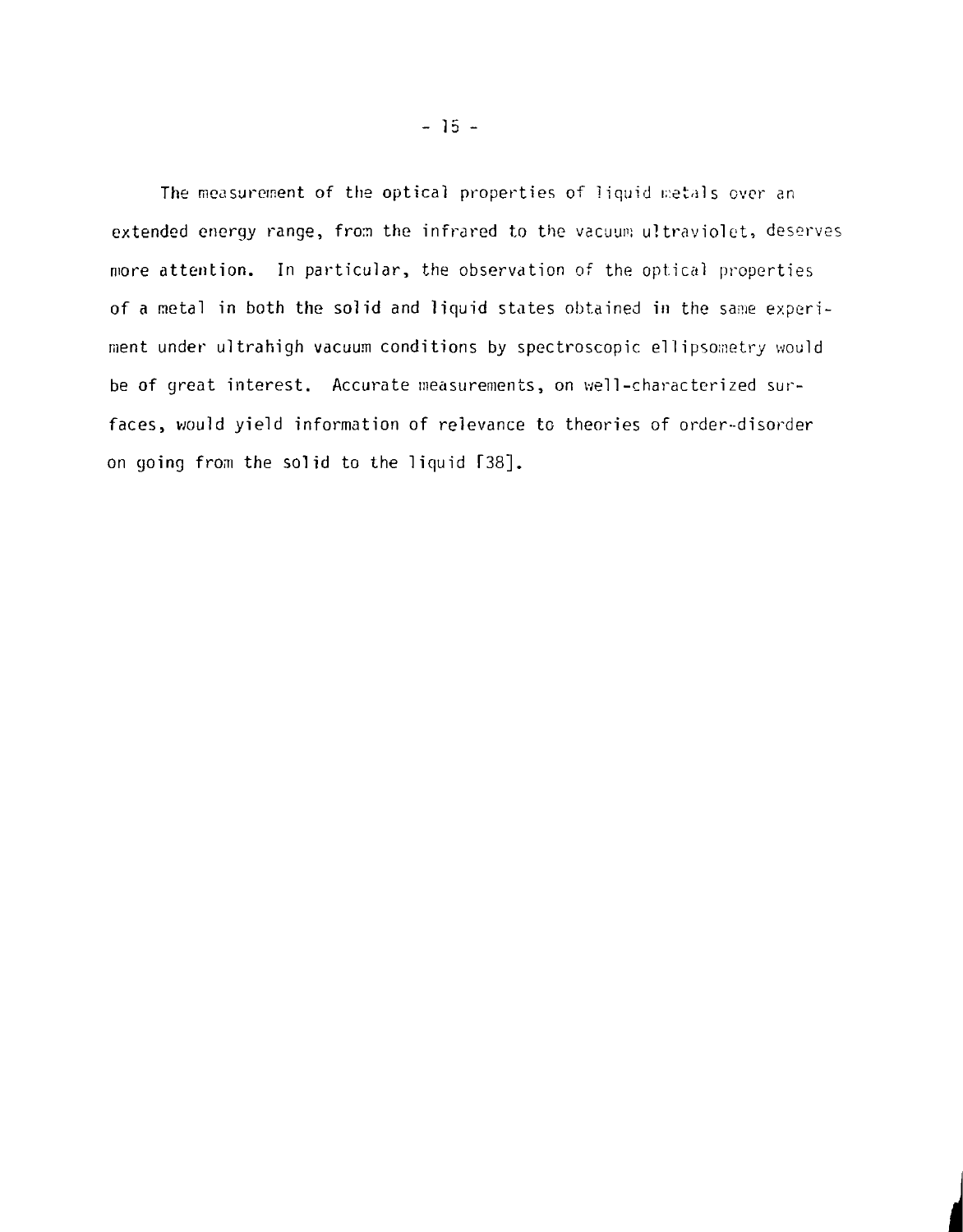#### III. Liquid Hg

Mercury would appear, at first, to be an easy place to start in a study of the optical properties of liquid metals. It is easy to handle, stable, and liquid at room temperature. Furthermore, it is relatively easy to obtain a clean Hg surface. In 1957, Schulz [29] surveyed the literature and on the basis that there were many measurements available in the visible, some in the ultraviolet, and a few in the infrared for liquid Hg, and only the measurements by Kent [22] at three wavelengths in the visible available for other liquid metals, came to the conclusion that "If the goal is to find a metal which is most likely to follow the Drude theory over a long wavelength range, the evidence points toward liquid Hg as being the most promising metal." Schulz, from his reflectance measurements, then presented a strong case for the validity of the Drude theory in liquid Hg. Since then a consistent difference has been observed between the optical properties deduced from reflectance and from ellipsometric spectra. To reconcile the two sets of results, Bloch and Rice [39] proposed a surface transition zone. From ellipsometric and reflectance measurements made simultaneously on the same samples, Crozier and Murphy [40] concluded that such a model, coupled with vectorial optical properties for the liquid Hg, was consistent with their data. Guidotti and Rice [41] probed the liquid Hg surface directly using an attenuated total reflection method to excite surface plasmons and expressed the vectorial effect in terms of a conductivity in the surface layer which is both anisotropic and larger than the value in the bulk. We have recently measured simultaneously the absolute reflectances  $R_S$  and  $R_D$  and the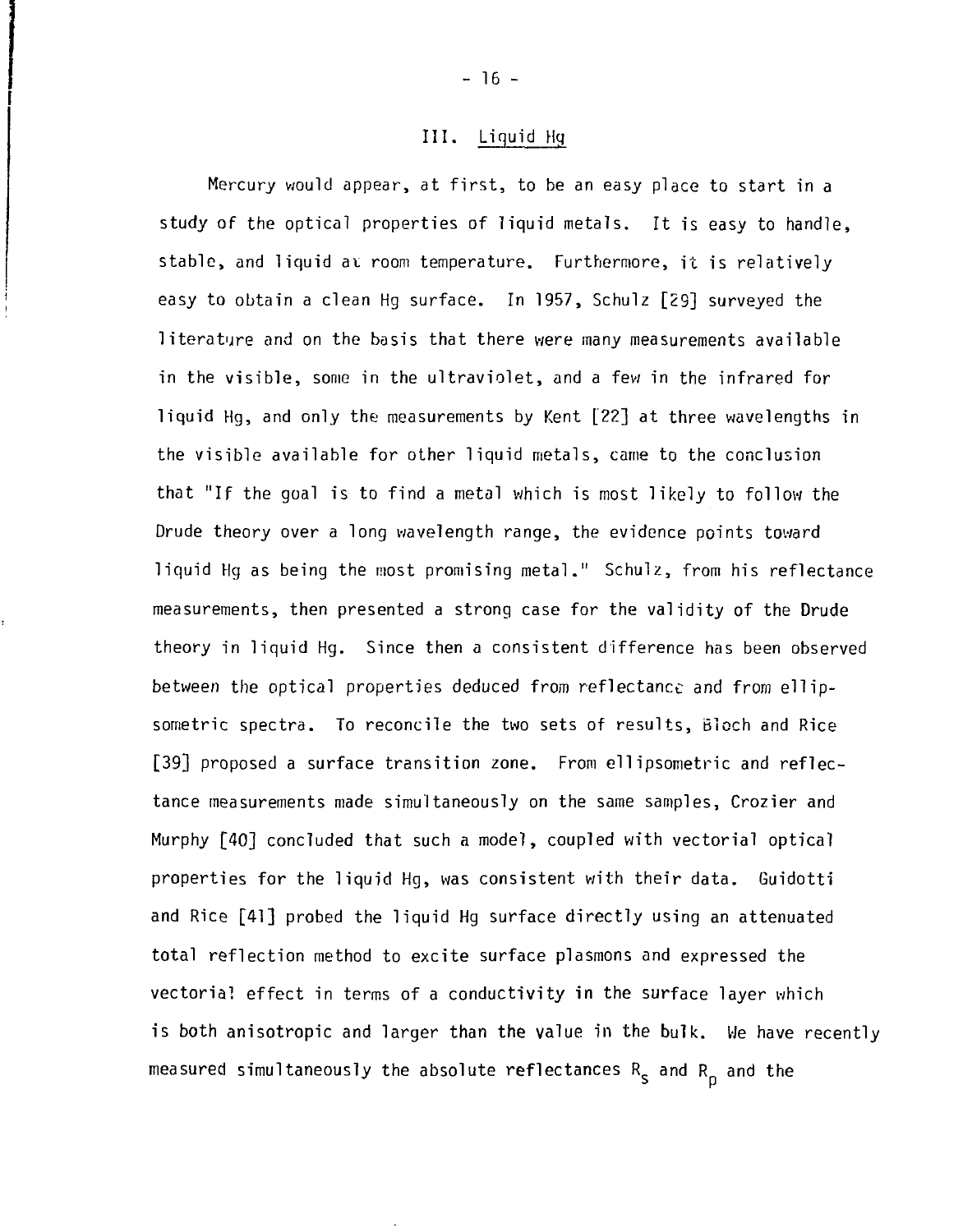ellipsometric parameter  $\Delta$  for liquid Hq over the energy range from 0.6 to 3.7 eV [42]. No systematic differences were found between the optical properties deduced from reflectance and from ellipsometry, in contrast to the results of Crozier and Murphy. In this Section we present an analysis to demonstrate that neither the previously existing nor our new el 1ipsometric data show evidence for any intrinsic surface structure in liquid Hg. By use of a Kramers-Kronig analysis it is then shown that it is the optical properties obtained from ellipsometric measurements that are representative of liquid Hg. Finally, it is shown that there is no real conflict with the optical properties deduced from reflectance data as there are large inherent uncertainties associated with this method when used for metals in the infrared to near ultraviolet energy region.

Liquid Hg, cleaned by the overflow method previously used by Hodgson [23], was brought into contact with a strain-free quartz prism. Measurements were made on this system at atmospheric pressure. At all times during the measurements the surfaces could be inspected and were found free of visible contamination. The experimental method of obtaining  $R_p$ ,  $R_s$ , and A was almost identical to that used by Crozier and Murphy [40]. The azimuth setting of the polarizer was fixed at 45° to the plane of incidence. Two sets of intensities 1(0°) and 1(90°), and 1(45°) and 1(135°) were measured for reflection from the quartz-liquid Hg interface, where  $I(A^{\circ})$  is the intensity measured with the analyzer setting at  $A^{\circ}$  to the plane of incidence. The liquid Hg was then removed and the values of the intensities  $I_0(0^{\circ})$  and  $I_0(90^{\circ})$  recorded for total internal reflection at the quartz-air interface. The angle of incidence was determined to be 60.52 $^{\circ}$  from the value of  $\Delta$  obtained from these total reflection measurements. R<sub>p</sub> and R<sub>s</sub> were given by R<sub>p</sub> = I(0°)/I<sub>0</sub>(0°) and R<sub>s</sub> = I(90°)/I<sub>0</sub>(90°),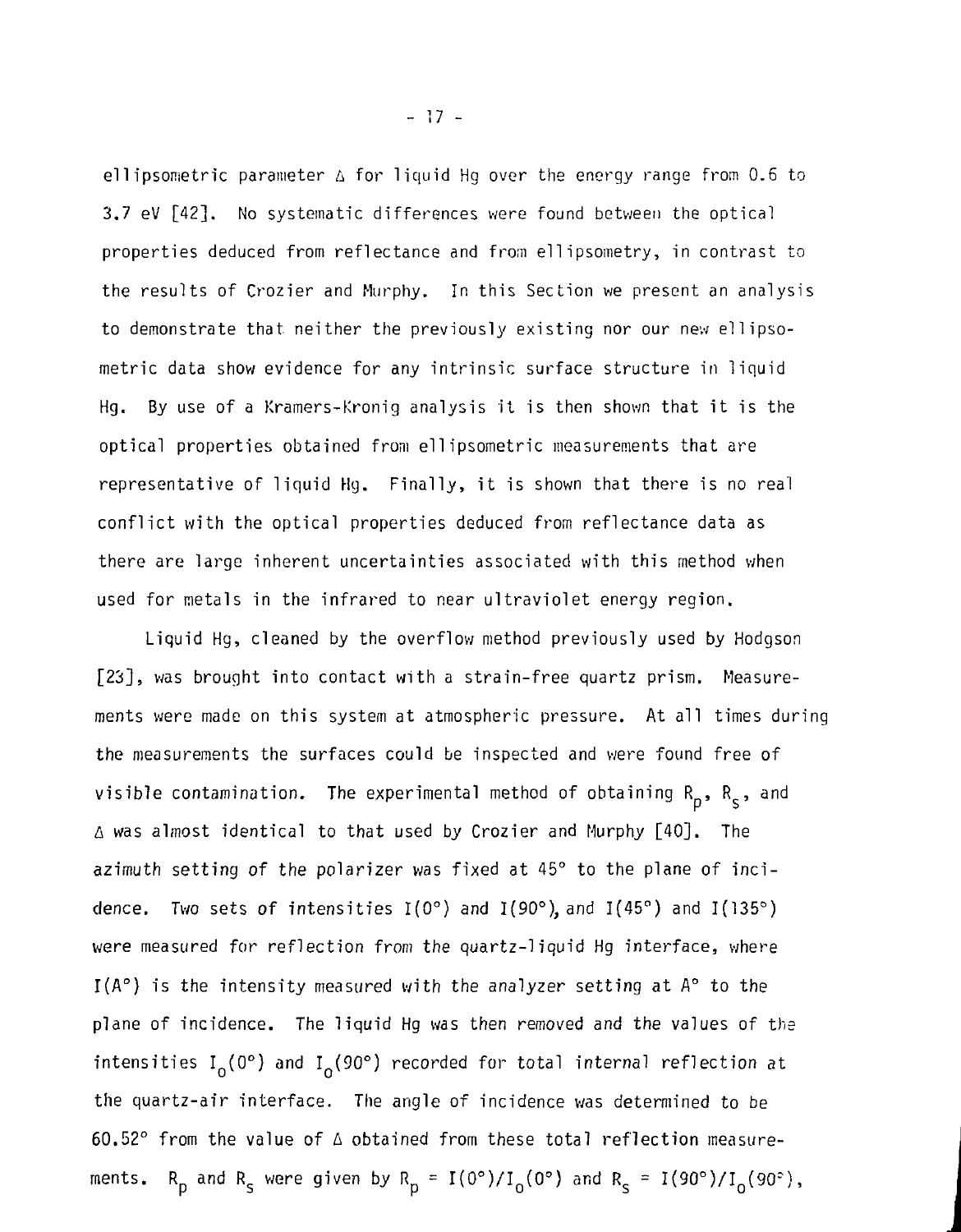respectively, and  $\triangle$  was determined from [40] cos $\triangle$  = -cos2 $\zeta$ /sin2 $\psi$ , where tan $\xi = [\Gamma(45^{\circ})/\Gamma(135^{\circ})]^{\frac{1}{2}}$  and tan $\psi = [\Gamma(0^{\circ})/\Gamma(90^{\circ})]^{\frac{1}{2}}$ . The parameter  $\psi$ was actually obtained from tan $\psi = [R_n / R_c]^2$ .

The dielectric functions  $\varepsilon_1$  and  $\varepsilon_2$  were calculated from the measured ellipsometric parameters  $\psi$  and  $\Delta$ . The values obtained for  $\epsilon_2$ , in the form of the optical conductivity  $\sigma$ , are shown in Fig. 10 and those for  $\varepsilon_1$  in Fig. 11. Also shown are previous values appearing in the literature [23, 25,27,40, 43-47], all of which have apparently been obtained from  $\psi$  and  $\Delta$ under the same assumption of no surface effects. The notation  $n_0 = 1.00$ indicates the data were obtained at a vacuum (or inert gas)-liquid Hg interface,  $n_0 = 1.42$  at a cyclohexane ( $n_0 = 1.4198$ )-liquid Hg interface, and  $n_0 = n_0$  at a quartz-liquid Hg interface. The measurements of Smith and Stromberg [47] at 2.27 eV also included  $n_0 = 1.5084$  (benzene) and  $n_0$  = 1.3344 (water). No differences were found in their values of  $\varepsilon_1$  and  $\varepsilon$ <sub>2</sub> within their experimental accuracy of four significant figures. The Drude variations of  $\sigma$  and  $\varepsilon_1$  were calculated from

$$
\epsilon_{D} = 1 - \frac{4\pi h \sigma_{0}}{(\tau / h) E^{2} + iE}
$$

where  $\tau$ , the relaxation time for free carriers, was determined [44] from  $\tau = (m/Ne^2) \sigma_0$  using the d.c. conductivity  $\sigma_0 = 9.387 \times 10^{15} \text{ sec}^{-1}$  and the density of free carriers  $N = 8.158 \times 10^{22}$  cm<sup>-3</sup> for liquid Hg at 20°C. An imperfect glass-liquid Hg contact [43,44] apparently caused the considerable difference between the results of Lelyuk et al. [24] and those shown in Figs. 10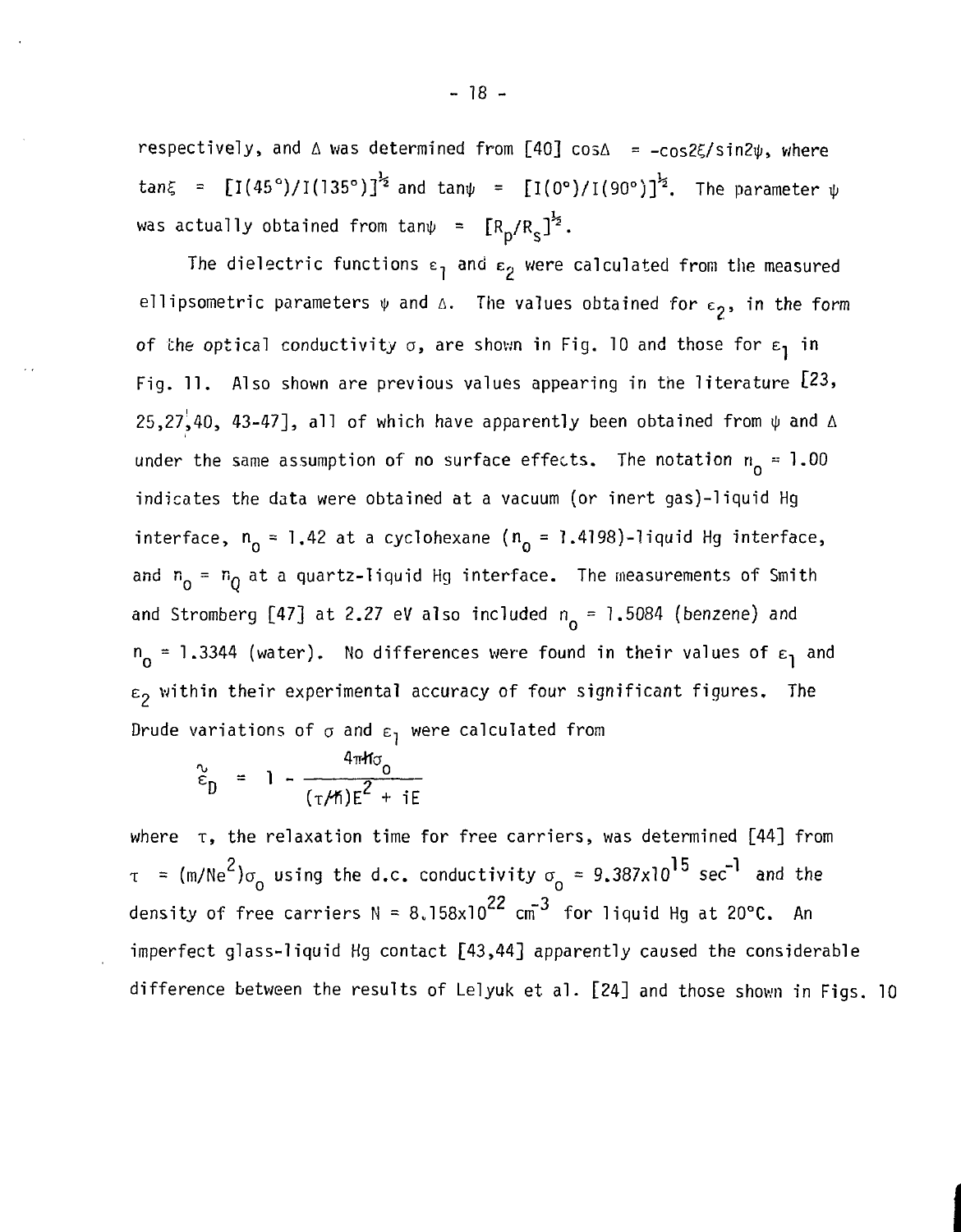and 11. The experimental data, obtained in the various studies represented, are consistent with each other, with no systematic correlations of  $\sigma$  or  $\varepsilon_1$ with the value of  $n_{0}$ . The dashed curves indicate the probable upper and lower limits of the observed quantities. It is seen that the optical properties of liquid Hg, as observed by ellipsometric measurements, are not represented by the Drude nearly-free-electron model.

The lack of any demonstrated differences in the experimental values of  $\sigma$  and  $\epsilon_1$  for different values of  $n_{\alpha}$  is strong evidence for the absence of any surface structure in liquid Hg. If the surface models [39,41] proposed for liquid Hg were applicable, then measurements made with different materials (i.e., different n values) in contact with the liquid Hg, and analyzed assuming no surface structure, would give apparent optical properties for liquid Hg which varied as a function of the value of  $n_{o}$ .

Consider liquid Hq [47], with  $\varepsilon = -18.46 + 13.50$ , covered with a 10A thick transparent layer of refractive index  $n_1 = 1.45$  as shown in Fig. 12. As defined by Burge and Bennett [48], we call the dielectric function  $\varepsilon$ , calculated from the measured ellipsometric parameters  $\psi$  and  $\Lambda$  for a real surface under the assumptions that the surface is smooth, homogeneous, and isotropic, the pseudodielectric function. If surface structure is present on the real surface, then the pseudodielectric function will, in general, be a function of  $\phi$  and  $n_{\alpha}$ , the angle of incidence and the refractive index of the ambient medium, respectively. The calculated pseudodielectric functions for the chosen example at a photon energy of 2.27 eV, are shown as functions of  $\phi$  and n<sub>o</sub> in Fig. 12. For  $\phi = 70^{\circ}$ , the variations of  $\varepsilon_1$  and  $\varepsilon_2$  with n<sub>o</sub> are large enough to indicate experimentally the existence of the surface structure.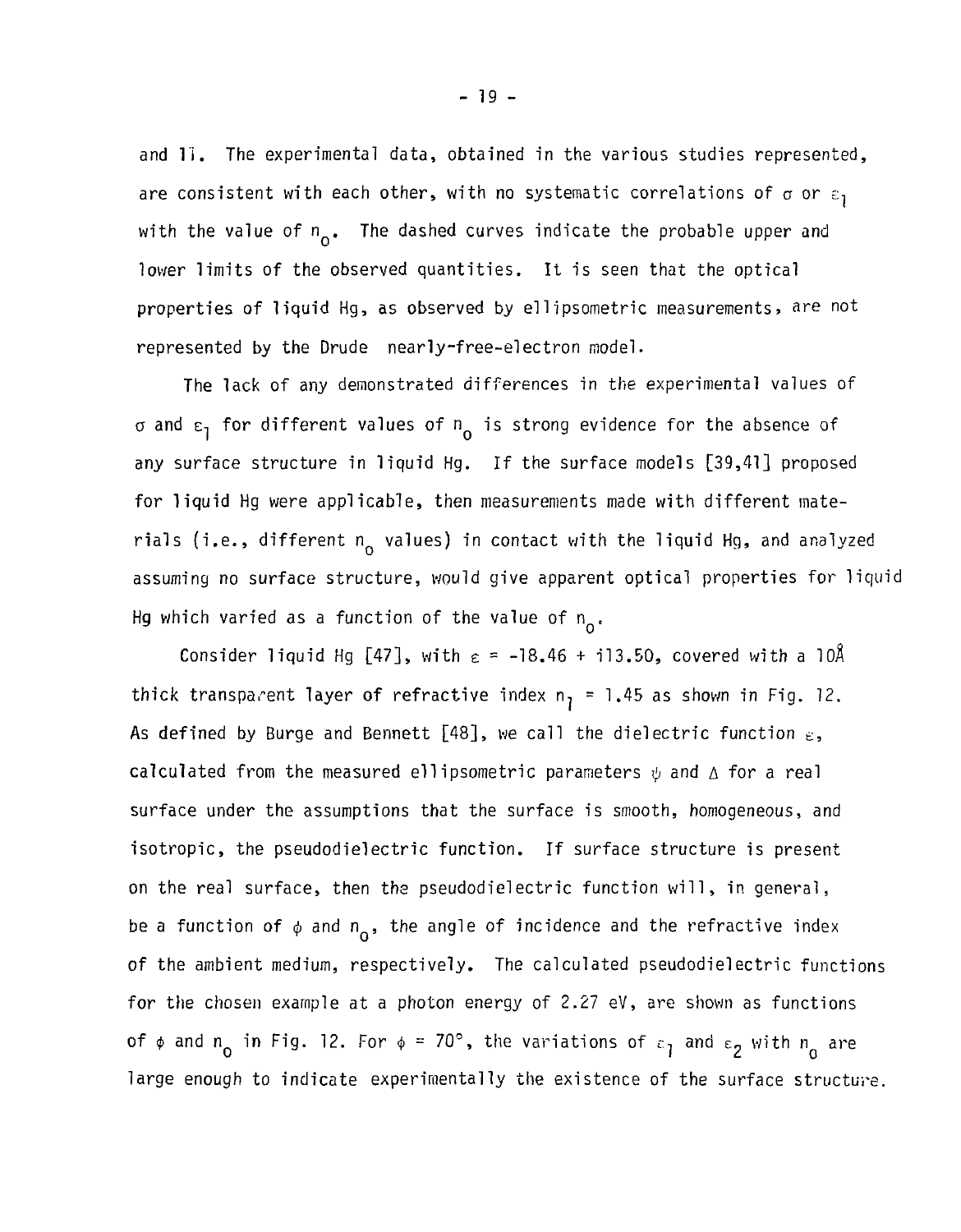Most ellipsometric data are taken at an angle of incidence in the region of 70° (± 10°) and thus, if there is a surface layer on liquid Hg with properties resembling those shown in Fig. 12, it should show up as systematic differences in  $\sigma$  and  $\varepsilon_1$  with  $n_{\alpha}$  in Figs. 10 and 11. Other reasonable values of  $n_1$  and thickness of the surface layer lead to the same conclusion. Thus lack of systematic variations in  $\sigma$  and  $\varepsilon_1$  with the value of  $n_{\alpha}$  implies that there is no surface layer or surface inhomogeneity on liquid Hg. A similar analysis [42] rules out any anisotropy in the optical properties of liquid Hg in the vicinity of its surface.

The pseudodielectric function  $\varepsilon(n_0, \phi)$  can be used in several other tests for surface structure. For example, a value of  $\varepsilon(n_0, \phi)$  obtained for a real surface at a given photon energy can be used to calculate the anticipated variation of the reflectance at that energy as a function of the refractive index of the ambient medium,  $n_{0}$ , and the angle of incidence  $\phi$ . This quantity,  $R_{ant}(n_{o}^-, \phi^+)$  can then be compared with the experia nt o  $\mathcal{L}_{\mathcal{D}}$  observed  $\mathcal{L}_{\mathcal{D}}$ . Assuming the system shown in the system shown in the system shown in the system shown in the system shown in the system shown in the system shown in the system system system system Fig. 12 with  $n_0 = 1$  and  $\phi = 70^\circ$ , the quantities  $R_{ant}(n_0^-, \phi^+)$  and  $R_{exp}$ (n<sub>o</sub> , $\phi$  ) have been calculated. The difference  $\delta R = R_{\tt anti}(\eta_{\star}$  , $\phi$  ) -  $R_{\tt exp}$  $(n_0, \phi)$  has been plotted in Fig. 13 which shows  $\delta R_p$  and  $\delta R_s$  as functions of  $n_{0}$  and  $\phi$  .  $\delta\psi$  and  $\delta\Delta$ , calculated for the same system, are also shown in Fig. 13. It is seen that  $\delta R_p$  or  $\delta \Delta$ , for  $n_0^{\frown} \neq n_0$  and large values of  $\phi$  are large enough to be detected, if surface structure exists.

The present measurements of  $R_p$  on liquid ilg were used to perform a  $\delta R_p$ -check. For this purpose the available pseudodielectric functions obtained with  $n_{0} = 1$ at each energy (Figs. 10 and 11) were used to calculate the anticipated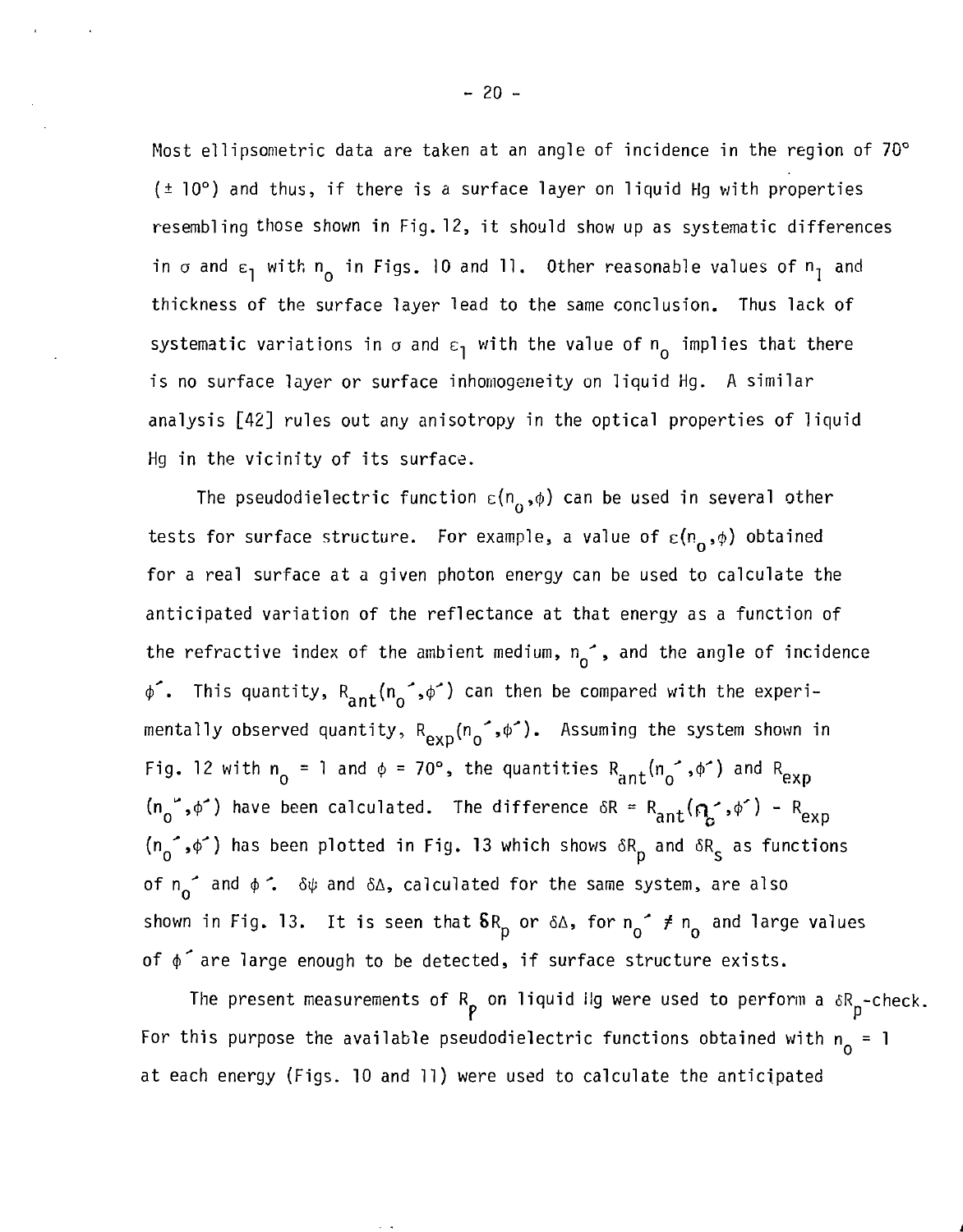value of R<sub>p</sub> for  $n_{0}$ <sup>-</sup> =  $n_{0}$  and  $\phi$ <sup>-</sup> = 60.52°, i.e., the actual experimental conditions of our measurement of  $R_n$ . The anticipated and measured values of  $R_p$  for our present studies on liquid Hg are shown in the top part of Fig. 14. Also shown in the lower part of Fig. 14 is a similar comparison for the measurements of Crozier and Murphy  $[40]$ . In both studies, values of R<sub>n</sub> obtained by direct measurement at the quartz-liquid Hg interface and the corresponding calculated quantity both show a systematic deviation from the Drude values, but are in good agreement with each other.

Further tests for the detection of surface structure from ellipsometric measurements involve searching for inconsistencies in the values of R<sub>n</sub>, R<sub>c</sub>, and  $\triangle$  measured simultaneously at a given interface. One method involves comparing one of these measured quantities with its value as calculated from the other two. Another method involves calculating the optical constants from three different pairs of the measured quantities. These tests have been described previously  $[42]$ ; none show any evidence for surface structures in liquid Hq.

The apparent Drude optical properties of liquid Hg, which have been extracted from two or more reflectance measurements at a given energy, and which have been thought to be in conflict with the ellipsometric measurements, can be shown [42] to be unreliable because of the large uncertainties involved in the reflectance measurements relative to the accuracy necessary to obtain reliable optical properties in this energy range. Figure 15 shows plots in the  $\varepsilon_1-\varepsilon_2$  plane of calculated equireflectance curves. For each curve the type of reflectance measurement is specified by a subscript ( $\overline{R}$  = reflectance at  $\phi = 45^{\circ}$  for unpolarized light), the value of the ambient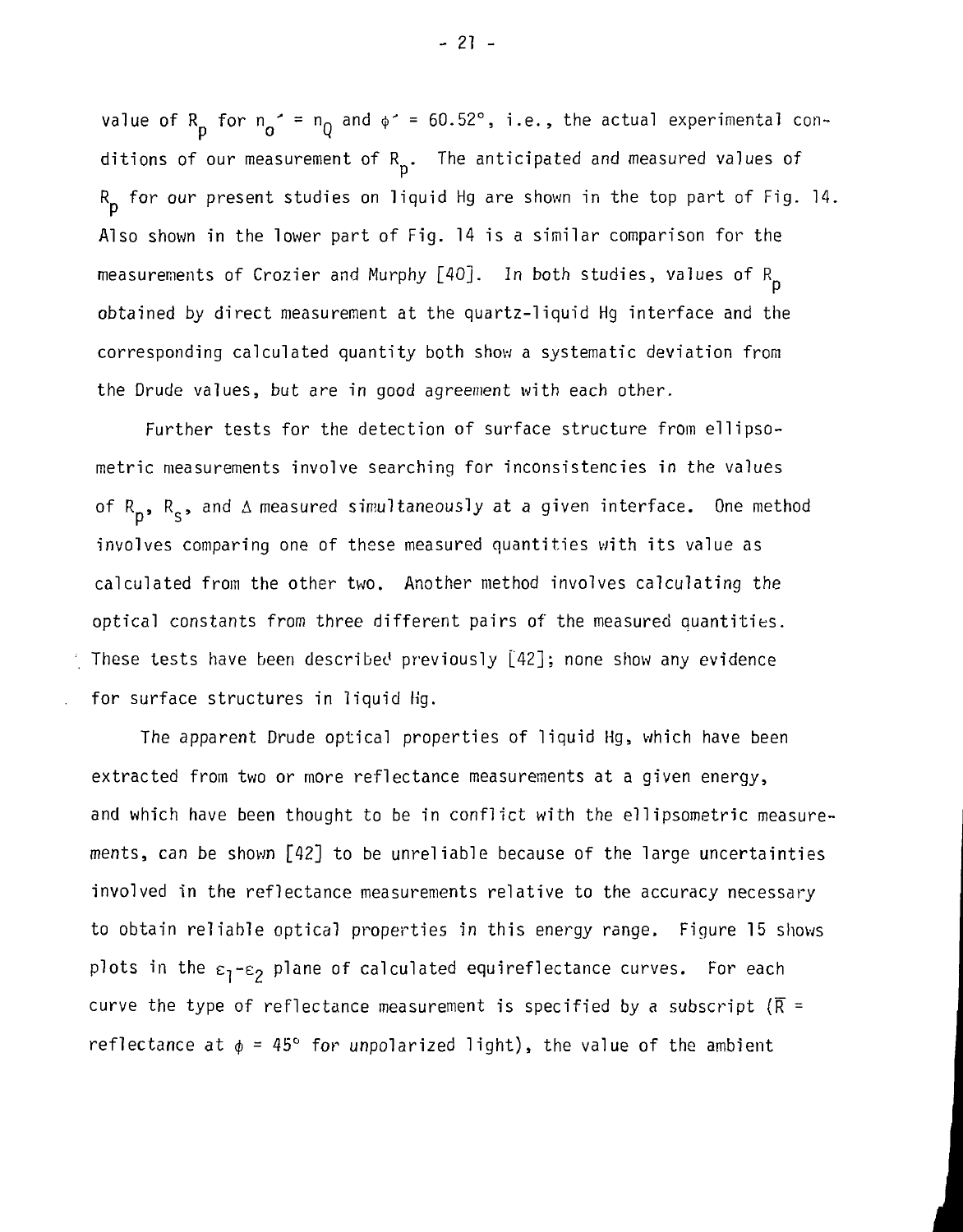refractive index is given, and the stated value of the reflectance has been obtained from the Drude values of  $\varepsilon_1$  and  $\varepsilon_2$  for liquid Hg at 2.27 eV. Also indicated on each curve is an error bar of length  $2R_{\text{err}}$  which corresponds to a typical range of the experimental uncertainty reported in the literature. This error bar specifies a path  $2R_{\text{err}}$  wide centered on the equireflectance curve. When two experimental values of reflectance, such as  $R_N(n_0 = 1.0)$ and R<sub>N</sub>(  $n_a$  = 1.4), at 2.27 eV are used to determine  $\varepsilon_1$  and  $\varepsilon_2$  for liquid Hg, the values obtained from the intersection of the equireflectance curves will lie within the overlap region of the corresponding paths. Because the equireflectance curves are almost parallel, the region of overlap for any two of the types of reflectance measurements shown in Fig. 15 extends from the top of the graph to beyond the bottom. This demonstrates that optical properties obtained from reflectance measurements have large associated errors: in the case of Fig. 15, depending on the pair of reflectances, this error may be  $\sqrt{60}$  to  $\sqrt{2100\%}$ . At lower photon energies the uncertainties associated with optical properties determined by this method are even larger. Bloch and Rice [39] report  $R_N$  for v in values of n while Mueller [49] reports R<sub>N</sub> and R<sub>S</sub> at  $\phi = 45^{\circ}$  for liquid Hg in contact with sapphire. In both cases, they contend that since they observe values of reflectance consistent with the Drude values of  $\varepsilon_1$  and  $\varepsilon_2$  that this proves the validity of the Drude values. We have shown that there is a very large uncertainty in the optical properties when they are determined from reflectance measurements, and that observing "Drude" reflectances does not necessarily imply Drude values of the optical properties. In fact, we demonstrate in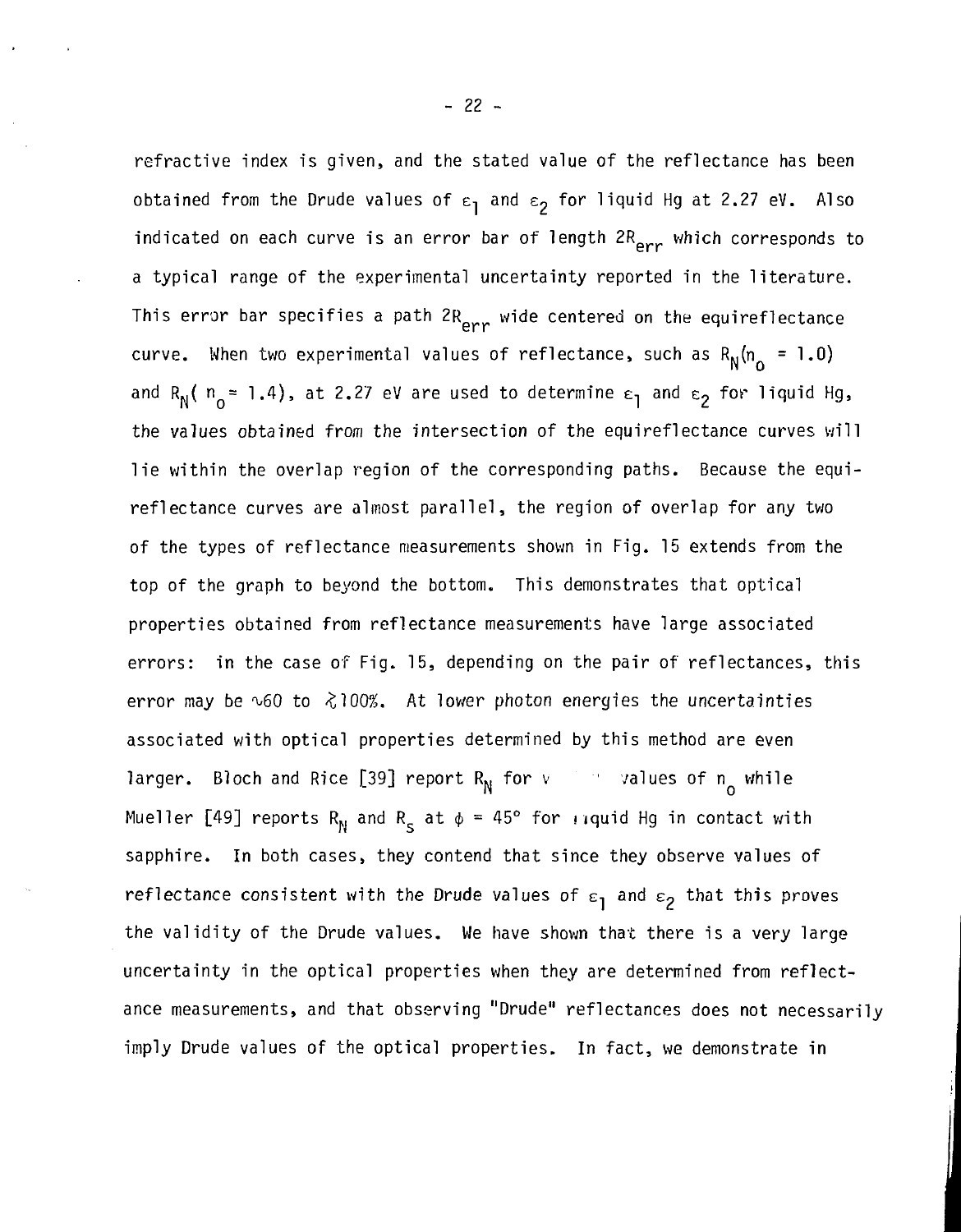Fig. 15 that the reflectances measured by Bloch and Rice and by Mueller are not inconsistent with the values of  $\varepsilon_1$  and  $\varepsilon_2$  obtained by ellipsometry for liquid Hg at 2.27 eV. These values, using the same notation as in Fig. 10, are shown in Fig. 15 together with a rectangle of dashed-lines indicating the probable upper and lower limits. In order to determine the optical constants by reflectance measurements with accuracy comparable to that of the ellipsometric results, reflectances would have to be measured ten to a hundred times more accurately than in the experiments so far reported in the literature. In fact, the high correlation between the determination of the optical properties from reflectance measurements and the consistency of those properties with the Drude theory seems to stem from the a priori assumption, in some cases, of the validity of Drude theory.

Of the reported reflectance measurements, only those of Schulz [29] do not fall in the above category. Schulz obtained values of the optical properties from measurements of  $\overline{R}$  and  $\theta$ , the phase change for reflectance at normal incidence. In a  $\varepsilon_1-\varepsilon_2$  plane, equi- $\overline{R}$  and equi- $\theta$  curves cross nearly at right angles and experimental errors introduce only small errors into the values determined for  $\varepsilon_1$  and  $\varepsilon_2$ . Similar considerations apply to equi- $\psi$  and equi- $\Delta$  curves which are employed in the ellipsometric determination of the optical properties. Schulz's experiments appear to have been performed to a high standard of experimental accuracy and examination of his published papers does not reveal any apparent reason to doubt the "Drude" values which he obtained [42]. However, detailed Kramers-Kronig analyses, over a wide energy range  $[42]$ , show that Drude optical properties are not possible for liquid Hg, whereas the optical properties

- 23 -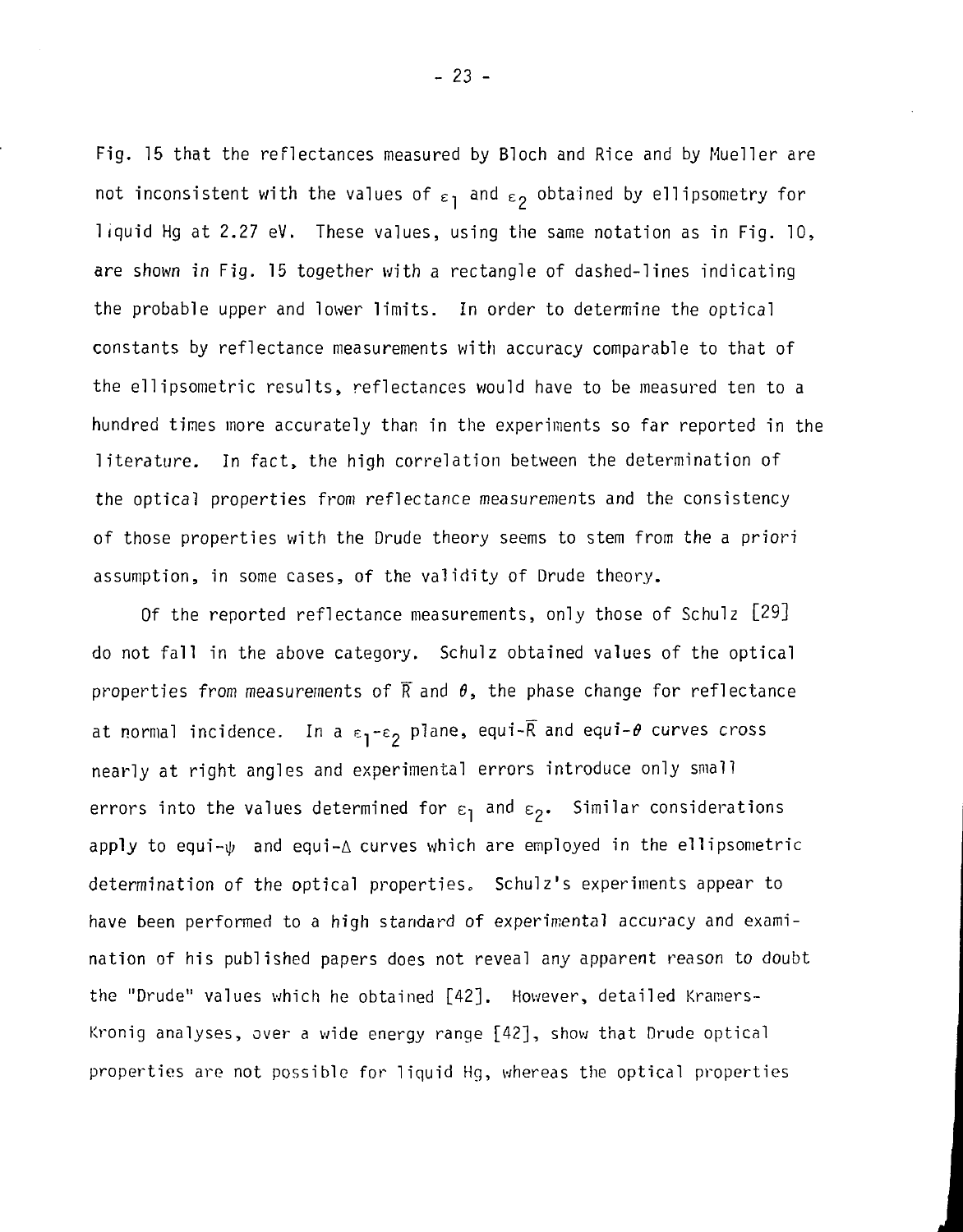obtained from ellipsometric measurements are internally consistent with the available data on liquid Hg above the limit of the ellipsometric measurements at ^5 eV.

ŧ

The Kramers-Kronig relation used was that for the phase change on reflection at normal incidence

$$
\theta(E) = -\frac{1}{\pi} \int_0^\infty \frac{E \ln R_N(E^*)}{(E^*)^2 - E^2} dE^*.
$$

If  $R_N(E^*)$  and  $\theta(E)$  are calculated from the pseudodielectric functions obtained from ellipsometric measurements on real surfaces on the assumption that there is no surface structure, this Kramers-Kronig relation would appear to break down in the presence of surface structure. However, this test for the presence of surface structure cannot be applied as experimental values of the pseudodielectric function are not available over the whole energy spectrum. We can use this relation to demonstrate that the Drude values of  $\theta$  obtained by Schulz are highly unlikely, whereas the optical properties determined from ellipsometric measurements are probably correct.

The measured values of the normal incidence reflectance,  $R_M$ , obtained by Wilson and Rice [30] from 2 to 20 eV are shown in Fig. 16. Wilson and Rice analyzed these data through the Kramers-Kronig relation by assuming the Drude form for  $R_N$  below 2 eV and an analytic extrapolation of the measured  $R_N$  to energies above 20 eV. They obtained values of the optical properties from 2 to 20 eV which are quite close to the Drude values in the region below 4 eV. This analysis was somewhat circuitous, however, since

 $- 24 -$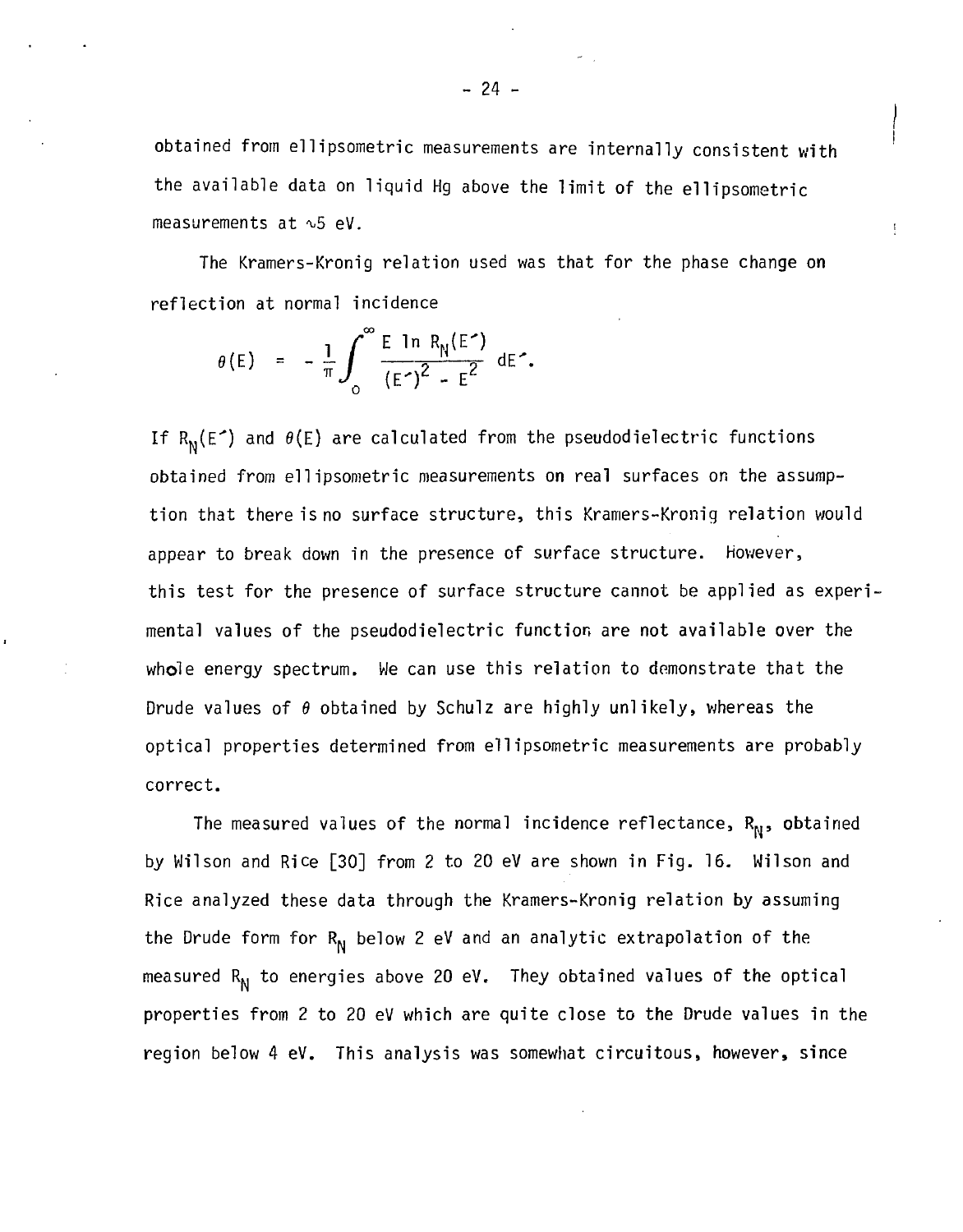the extrapolation of  $R_N$  to high energies was chosen to give the Drude value of  $\theta$  at 2.0 eV. In an attempt to obtain a more realistic extrapolation of  $R_{\rm N}$  above 20 eV, in the absence of optical data for either liquid or solid Hg, we have used the optical data available in the literature [50] up to 900 eV for two materials with atomic numbers close to that of Hg  $(Z = 80)$  to estimate values of R<sub>N</sub> for Hg. From solid Au  $(Z = 79)$ ,

$$
R_{N,Hg} = (D_{Hg}/D_{Au})^2 R_{N,Au} = 0.476 R_{N,Au}
$$

where  $D_{Hg}$  and  $D_{Au}$  are the atomic densities in liquid Hg and solid Au, respectively. Similarly, from solid Bi  $(Z = 83)$ ,

$$
R_{N,Hg} = (D_{Hg}/D_{Bi})^2 R_{N,Bi} = 2.077 R_{N,Bi}
$$
.

These estimated values of  $R_N$  are shown in Fig. 16 and appear to agree reasonably well with each other above  $\sim$  50 eV. This agreement demonstrates that this is a reasonable method of determining  $R_N$  for high Z materials at high enough energies, hence removing a major part of the uncertainty involved in the extrapolations used by Wilson and Rice. Above 900 eV we extrapolated  $\mathtt{R_{N}}$  according to an  $\mathtt{E}^{-4}$  dependence.

The results of our Kramers-Kronig analyses are demonstrated in Fig, 17 in the form of the difference between  $\theta(E)/E$  calculated from the R<sub>N</sub> values shown in Fig. 16 and the corresponding Drude values. The two solid lines were obtained, in this way, from the  $R_N$  values of Wilson and Rice [30] from 2 to 20 eV in combination with the  $R_{\text{N}}$  values of solid Au and solid Bi, respectively. The two dashed lines were obtained from  $R_M$  calculated from optical properties obtained from ellipsometric measurements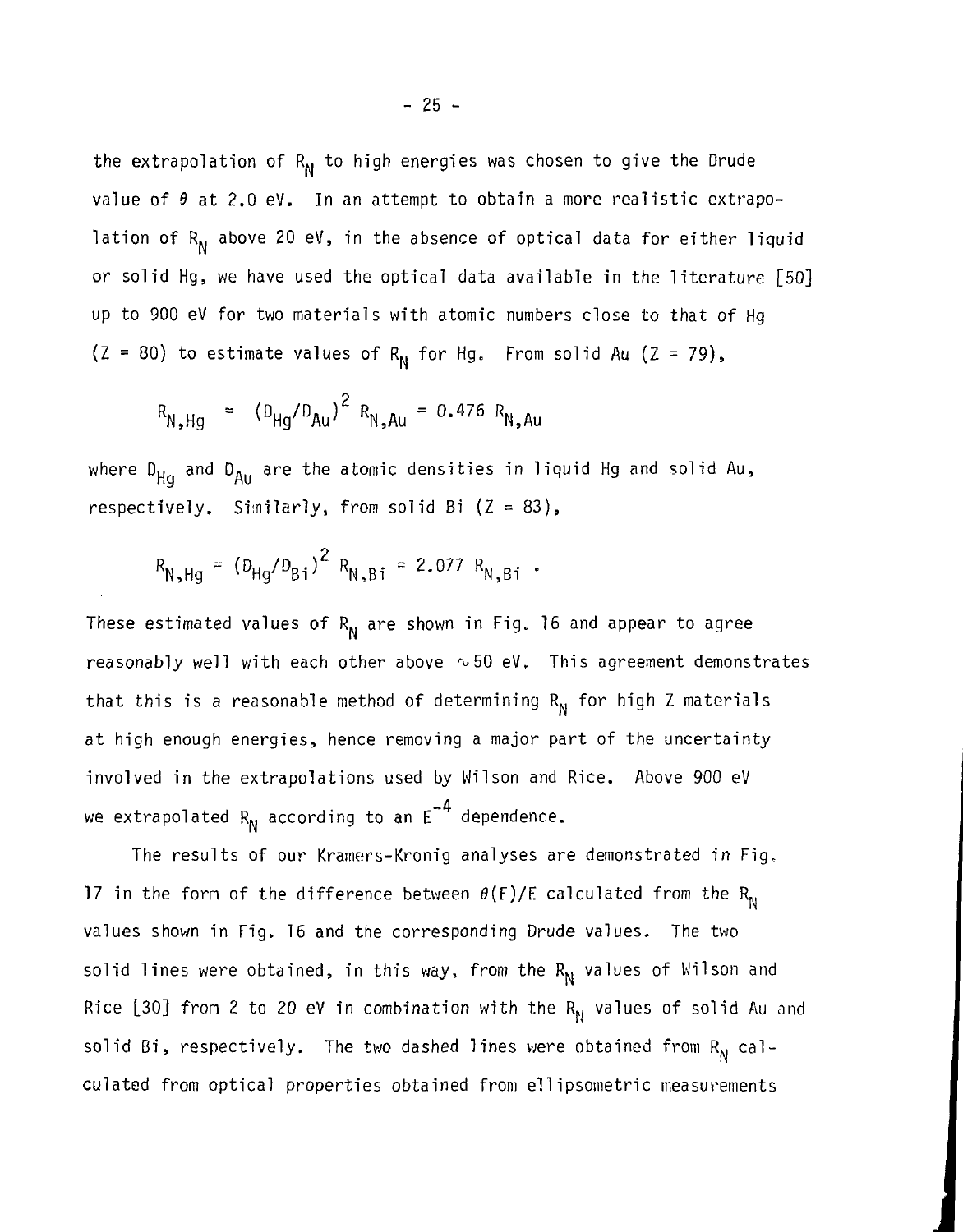from 0.2 to 4 eV in combination with the  $R_{\rm N}$  values of Wilson and Rice from 5 to 20 eV and the R<sub>N</sub> values of Au and Bi, respectively. Also shown in Fig. 17 are  $\theta(E)/E - \theta_0(E)/E$  calculated directly from the optical properties of liquid Hg obtained from ellipsometric measurements as summarized in Figs. 10 and 11 and from the "Drude values" of  $\theta(E)$  obtained by Schulz [29]. It is seen that the calculated values of  $\theta(E)/E - \theta_D(E)/E$ obtained from eilipsometric measurements lie essentially within the dashed curves. Thus, the variations with energy of the plotted function of  $\theta$ obtained through a Krarners-Kronig analysis are consistent with the ellipsometric optical properties of liquid Hg. Just as the estimated  $R_N$  values using the Au and Bi data between 20 and 50 eV obviously set. upper and lower limits, respectively, on the  $R_N$  for liquid Hg in this energy range, the dashed curves in Fig. 17 obtained from ellipsometric  $R_N$ , set reasonable limits on the ellipsometric data. By a proper choice of  $R_N$  between 20 and 50 eV it is obviously possible to reproduce the ellipsometric values of  $\theta$  from the ellipsometric values of R<sub>N</sub> using the Kramers-Kronig relation for  $\theta(E)$ .

On the other hand, the "Drude values" of Schulz are inconsistent with a Kramers-Kronig analysis employing any reasonable extrapolation. One possible explanation for this discrepancy is that the Ag film which Schulz deposited on a mica film in order to make a good mica-Hg contact did not dissolve away completely as expected.

In conclusion, it has been shown that the optical properties obtained from ellipsometric measurements are representative of bulk liquid Hg. No evidence is seen in any of the experimental data on liquid  $Hg$ ,  $\ldots$  one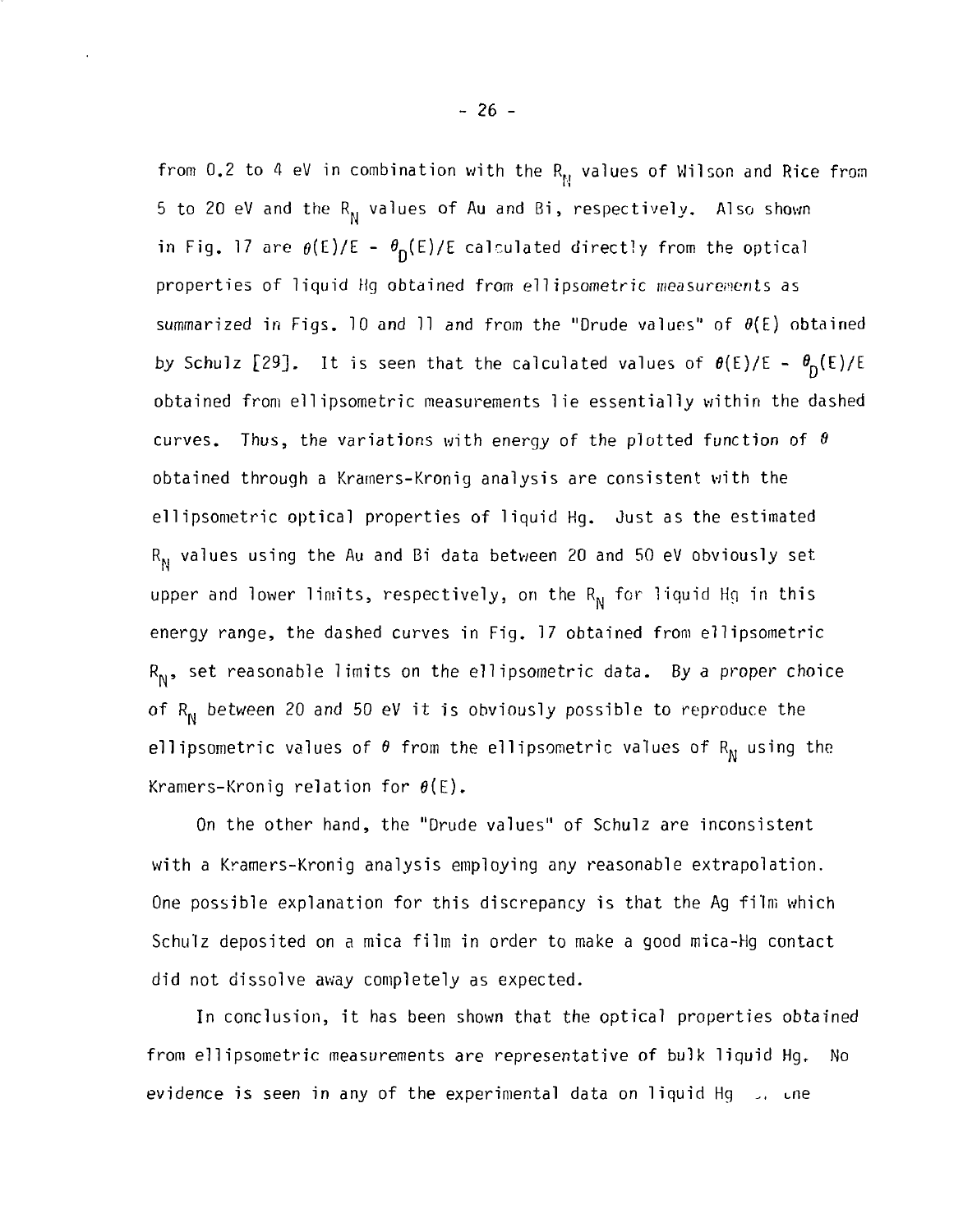existence of surface structure or anomalous surface properties. The optical properties of liquid Hg ere not Drude-like. The only known attempt to explain deviations from the simple Drude theory in liquid Hg is due to Smith  $[51]$ , Previously, with undue emphasis given to reflectance measurements and the expectation of Srude behavior, the deviations shown by ellipsometric measurements were suspect. Since it has now been established that the ellipsometric values are probably correct, there is a need for new theoretical efforts to explain the non-Drude behavior of liquid Hg.

#### Acknowledgment

Research sponsored by the Office of Health and Environmental Research, U. S. Department of Energy, under contract W-7405-eng-26 with the Union Carbide Corporation.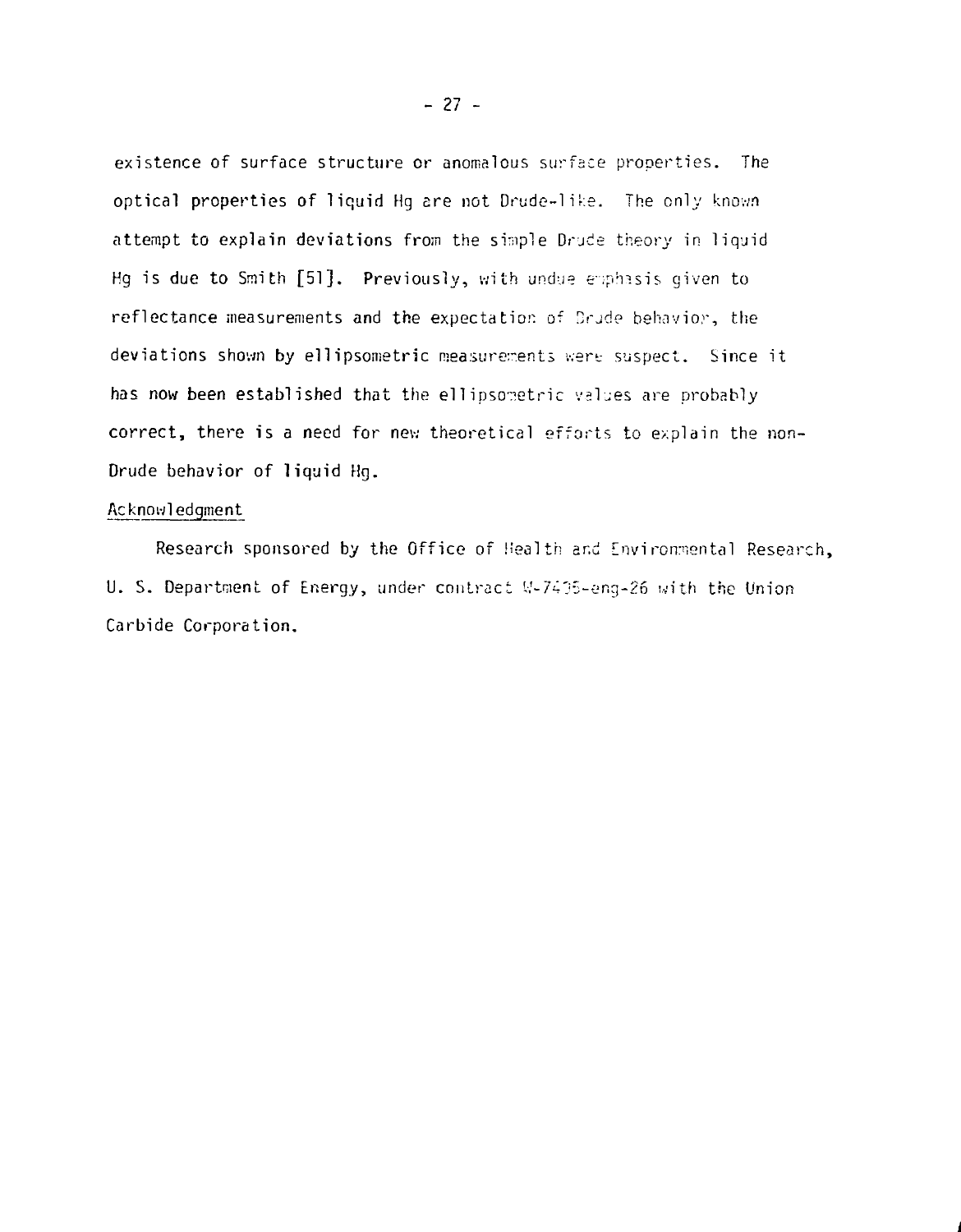References

- 1. D. E. Aspnes, in: Optical Properties of Solids; New Developments, Ed. B. C. Seraphin (North-Holland, Amsterdam, 1976) p. 799.
- 2. R. M. A. Azzam and N. M. Bashara, Ellipsometry and Polarized Light (North-Holland, Amsterdam, 1977).
- 3. Ellipsometry in the Measurement of Surfaces and Thin Films, Eds. E. Passaglia, R. R. Stromberg and J. Kruqer, "iBS Misc. Publ. 256 (U.S. GPO, Washington, D.C., 1964).
- 4. Recent Developments in El 1ipsometry, Eds. N. M. Bashara, A. B. Buckman and A. C. Hall (North-Holland, Amsterdam, 1969).
- 5. Third International Conference on Ellipsometry, Eds. N. M. Bashara and R. M. A. Azzam (North-Holland, Amsterdam, 1976).
- 6. A. Rothen, in: Progress in Surface and Membrane Science, Vol. 8, Eds. D. A. Cadenhead, J. F. Danielli and M. D. Rosenherg (Academic Press, New York, 1974) p. 81.
- 7. G. T. Ayoub and N. M. Bashara, J. Opt. Soc. Am. 68 (1978) 978.
- 8. H. F. Hazebroek and A. A. Holscher, Proc. 6th Internl. Vacuum Congr. 1974. Japan J. Appl. Phys. Suppl. 2, Pt. 1 (1974) 673.
- 9. F. Abeles, Surf. Sci. 56 (1976) 237.
- 10. E. C. Chan and J. P. Marton, J. Appl. Phys. 43 (1972) 4027.
- 11. K. Kinosita and M. Yamamoto, Thin Solid Films 34 (1976) 283.
- 12. N. V. Smith, Phys. Rev. Lett. 21 (1968) 96; Phys. Rev. 183 (1969) 634.
- 13. H. Mayer and B. Hietel, Optical Properties and Electronic Structure of Metals and Alloys, Ed. F. Abeles (North-Holland, Amsterdam, 1966) p. 47.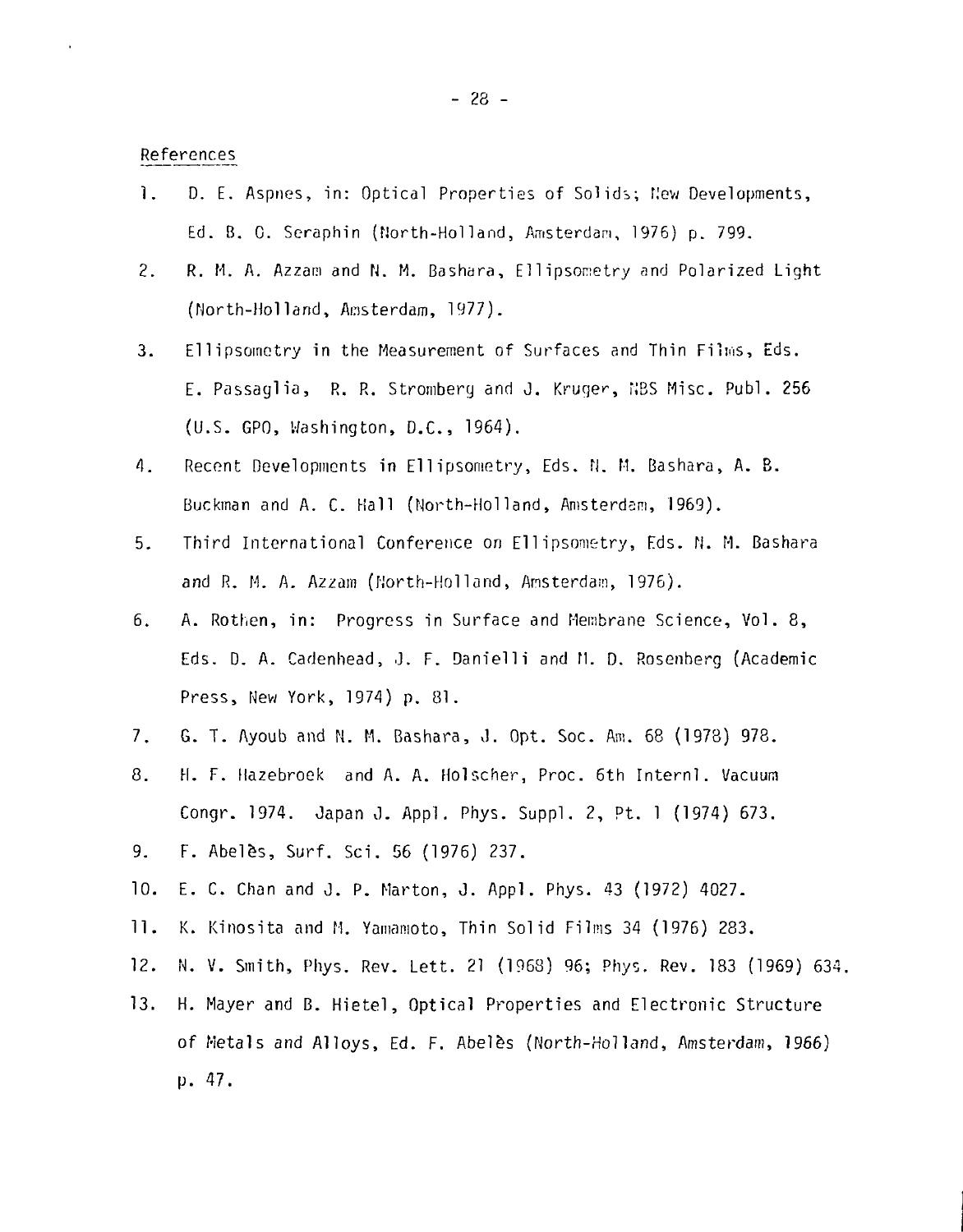- 14. T. Inagaki, L. C. Emerson, E. T. Arakawa and M. W. Williams, Phys. Rev. B13 (1976) 2305.
- 15. G. K. T. Conn and G. K. Eaton, J. Opt. Soc. Am. 44 (1954) 546.
- 16. S. N. Jasperson and 5. t. Schnatterly, Rev. Sci. Instrum. 40 (1969) 761.
- 17. A. G. Mathewson and H. P. Myers, Philos. Mag. 25 (1972) 853.
- 18. 0. Hunderi, Surf. Sci. 57 (1976) 451.
- 19. H. P. Myers and P. Sixtensson, J. Phys. F: Metal Phys. 6 (1976) 2023.
- 20. M. Rasigni and G. Rasigni, J. Opt. Soc. Am. 67 (1977) 54.
- 21. T. A. Callcott and E. T. Arakawa, J. Opt. Soc. Am. 64 (1974) 839.
- 22. C. V. Kent, Phys. Rev. 14 (1919) 459.
- 23. J. N. Hodgson, Phil. Mag. 4 (1959) 183; 5 (1960) 272; 6 (1961) 509; 7 (1962) 229; 8 (1963) 735.
- 24. L. G. Lelyuk, I. N. ShRlyarevskii and R. G. Yarovaya, Opt. Spectrosc. 16 (1964) 263.
- 25. N. V. Smith, Adv. Phys. 16 (1967) 629.
- 26. J. C. Miller, Phil. Mag. 20 (1969) 1115.
- 27. N. R. Comins, Phil. Mag. 25 (1972) 817.
- 28. T. Inagaki, E. T. Arakawa, R. D. Birkoff and M. W. Williams, Phys. Rev. B13 (1976) 5610.
- 29. L. G. Schulz, Adv. Phys. 6 (1957) 102.
- 30. E. G. Wilson and S. A. Rice, Phys. Rev. 145 (1966) 55.
- 31. N. H. March, Can. J. Chem. 55 (1977) 2165.
- 32. N. E. Cusack, in: The Properties of Liquid Metals, Ed. S. Takeuchi (John Wiley, New York, 1973) p. 157.
- 33. W. D. Knight and A. G. Berger, Ann. Phys. 8 (1959) 173.
- 34. N. V. Smith, Phys. Rev. 163 (1967) 552.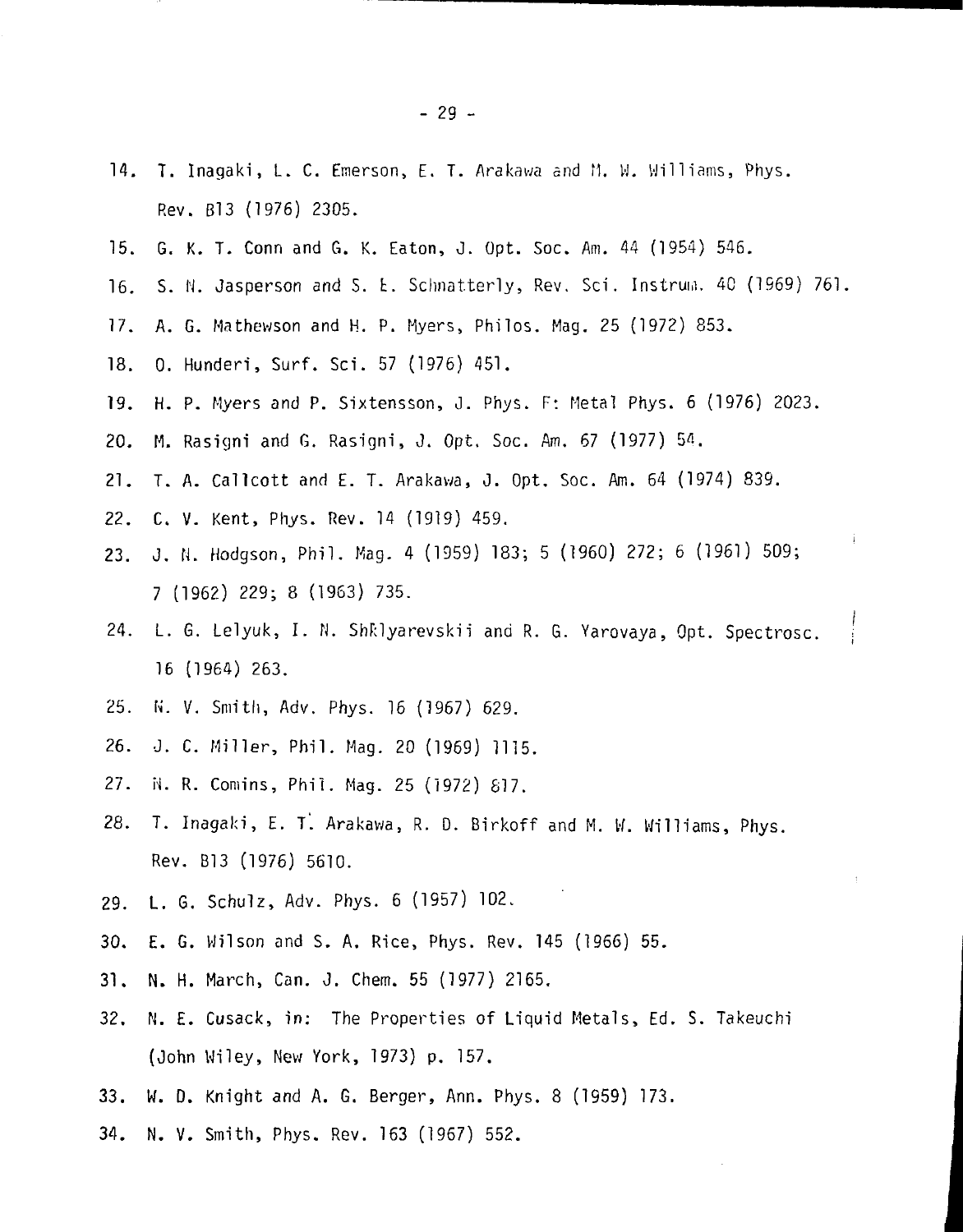- 35. J. S. Helman and W. Baltensperger, Phys. Rev. B15 (1977) 4109.
- 36. J. P. Petrakian, A. R. Cathers, J. E. Parks, R. A. MacRae, T. A. Callcott and E. T. Arakawa, Submitted to Phys. Rev.
- 37. R. A. MacRae, E. T. Arakawa and H. W. Williams, Phys. Rev. 162 (1967) 615.
- 38. T. E. Faber, Introduction to the Theory of Liquid Metals (Cambridge University Press, Cambridge, 1972).
- 39. A. N. Bloch and S. A. Rice, Phys. Rev. 185 (1969) 933.
- 40. E. D. Crozier and E. Murphy, Can. J. Phys. 50 (1972) 1914.
- 41. D. Guidotti and S. A. Rice, Phys. Rev. B15 (1977) 3796.
- 42. T. Inagaki, E. T. Arakawa and M. W. Williams, Submitted to Phys. Rev.
- 43. T. Smith, J. Opt. Soc. Am. 57 (1957) 1207.
- 44. T. E. Faber and N. V. Smith, J. Opt. Soc. Am. 58 (1968) 102.
- 45. G. Busch and J. Guggenheim, Helv. Phys. Acta 41 (1968) 401.
- 46. W. J. Choyke, S. H. Vosko and T. W. 0'Keeffe, Solid State Commun. 9 (1971) 361.
- 47. L. E. Smith and R. R. Stromberg, J. Opt. Soc. Am. 56 (1966) 1539.
- 48. D. K. Burge and H. E. Bennett, J. Opt. Soc. Am. 54 (1964) 1428.

49. W. E. Mueller, J. Opt. Soc. Am. 59 (1969) 1246.

50. H. -J. Hagemann, W. Rudat and C. Kunz, Report DESY SR-74/7 (1974).

51. N. V. Smith, Phys. Lett. A26 (1968) 126.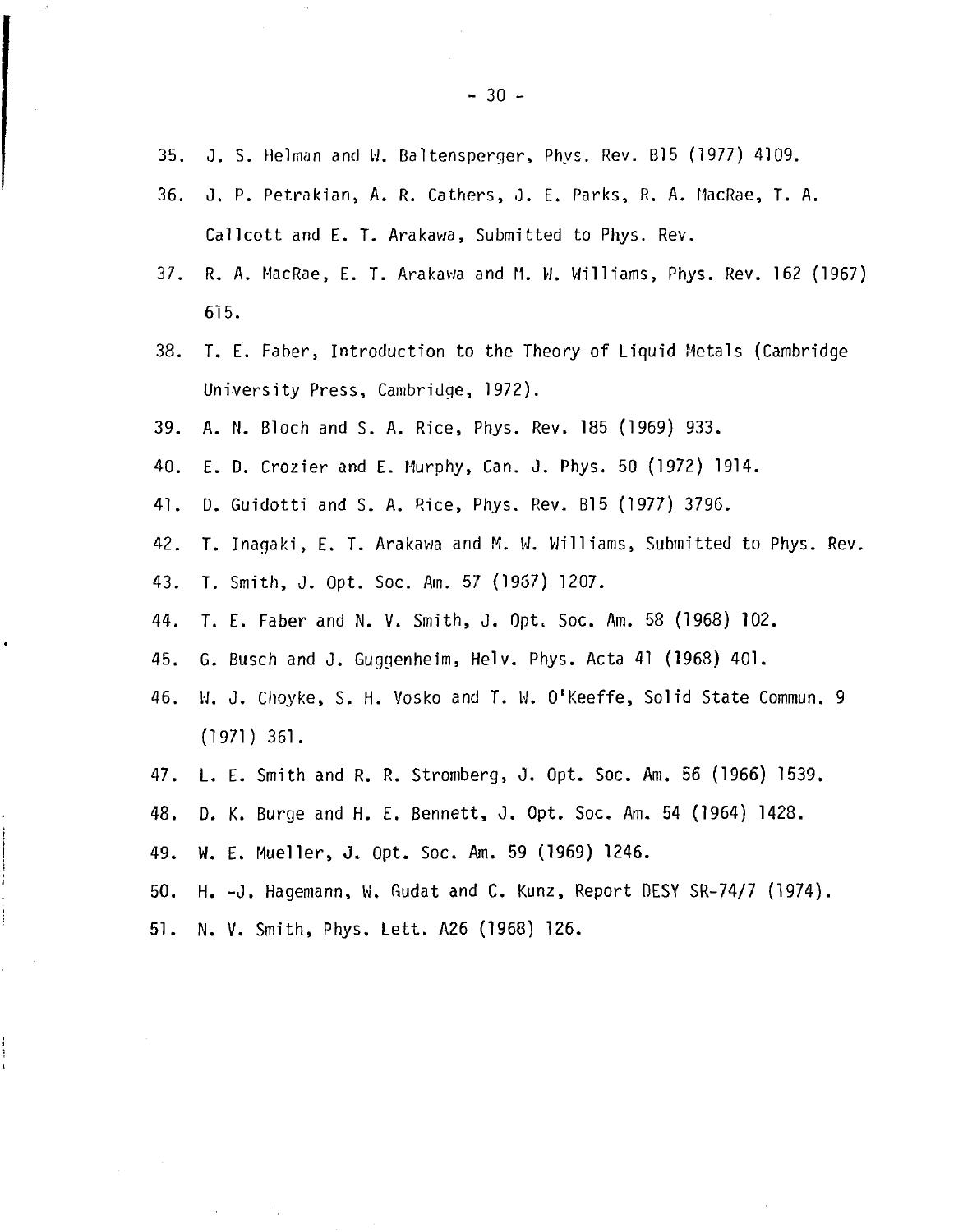Figure Captions

- 1. Optical conductivity vs incident photon energy of solid Ma at room temperature. References to the data shown are given in Ref. 14.
- 2. Optical conductivity of solid Na obtained by Inagaki et al. [14] and Smith [12].
- 3. Values of  $\beta$  defined by  $\psi = 45^{\circ} \beta$  for a quartz-Na interface. The lower open circles are Smith's data [12] obtained by the null method for a single reflection at an incidence angle of 75° and the upper open circles are  $4\beta$  obtained from four reflections. The filled circles are the data of Inagaki et al. [14] obtained by the photometric method for a single reflection at an incidence angle of 70°.
- 4. Real part of the dielectric constant of solid Na [14],
- 5. Optical conductivity vs incident photon energy of solid Li at room temperature.
- 6. Optical constants of solid Li obtained by Rasigni and Rasigni [20], Callcott and Arakawa [21] and Inagaki et al. [14].
- 7. Optical conductivity vs incident photon energy of liquid Na obtained by Inagaki et al. [28] and Mayer and Hietel [13].
- 8. Dielectric functions of liquid Sn vs incident photon energy. Drude curves for Hodgson's data and for our recent results have been calculated using parameters quoted in Ref. 36.
- 9. The plot of  $(1 \epsilon_1)^{-1}$  vs  $\lambda^{-2}$  for liquid Sn at 261°C, with  $\lambda$  in  $\mu$ m.
- 10. Optical conductivity vs incident photon energy of liquid Hg at room temperature. All values were obtained from ellipsometric measurements, as explained in the text. The dashed lines indicate the probable upper and lower limits of the observed conductivities.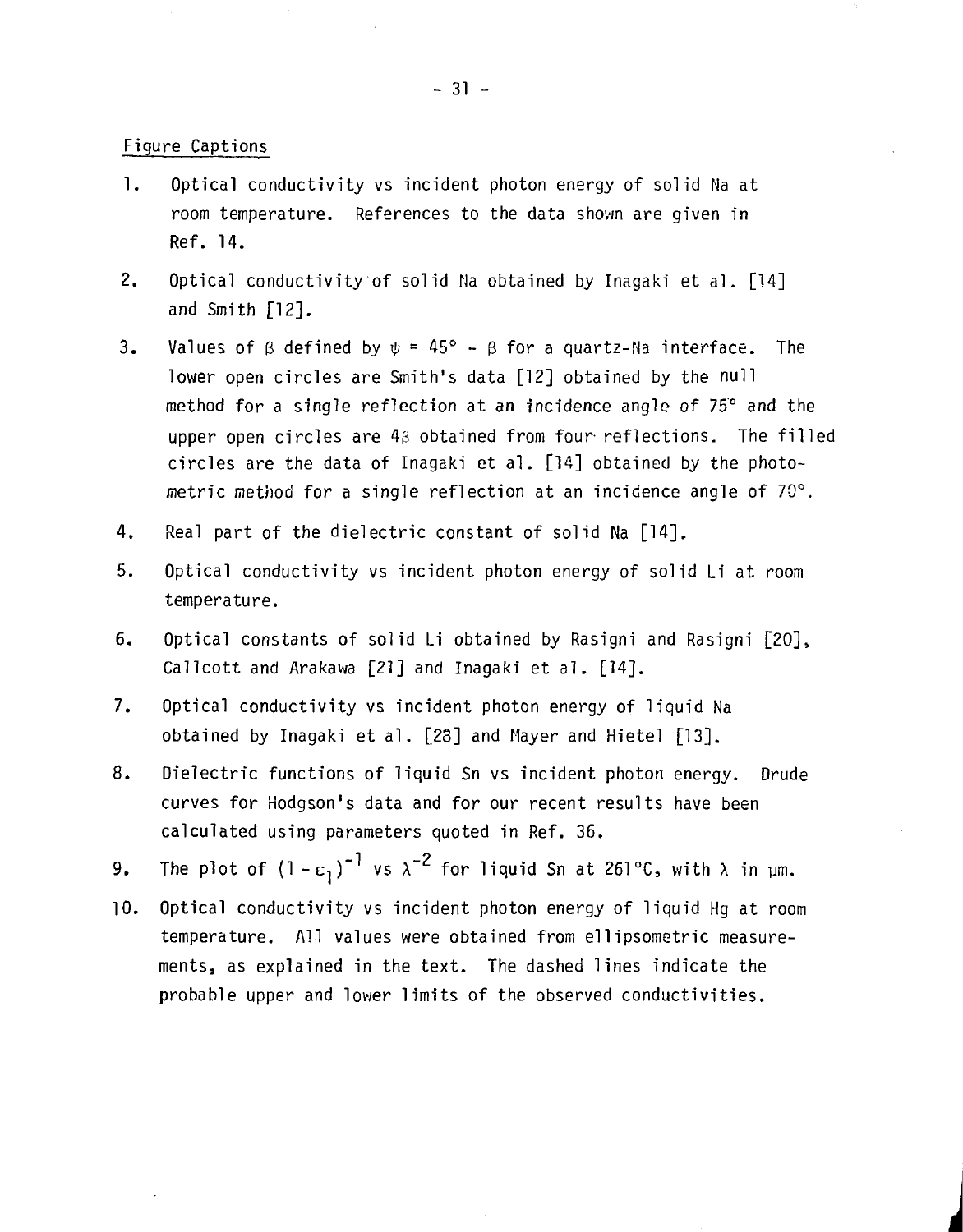- 11. Values of  $\varepsilon_1$  vs incident photon energy for liquid Hg obtained from ellipsometric measurements. The different symbols refer to the references indicated in Fig. 10.
- 12. The pseudodielectric functions  $\varepsilon_1$  and  $\varepsilon_2$  obtained at 2.27 eV for liquid Hg covered with a 10  $\AA$  thick transparent layer of refractive index 1.45 as functions of the angle of incidence  $\phi$  and the refractive index,  $n_{0}$ , of the ambient medium. The dielectric constants assumed for Hg are from Smith and Stromberg [47].
- 13. Differences between the anticipated and experimental values of  $R_n$ ,  $R_s$ ,  $\psi$ , and  $\Delta$  as functions of  $n_0$  and  $\phi$  for the system shown in Fig. 12. The anticipated values were obtained from the pseudodielectric function  $\varepsilon(n_0 = 1, \phi = 70^{\circ}).$
- 14. Values of R<sub>D</sub> measured at a quartz-liquid Hq interface compared with those anticipated from the values of the dielectric function measured at a free Hg surface.
- i  $\frac{1}{2}$ . Equives R  $\frac{1}{2}$ ,  $\frac{1}{2}$  presented in the e-,  $\frac{1}{2}$  presented in the e-,  $\frac{1}{2}$ The reflectance values are those corresponding to the Drude values<br>of the optical properties of liquid Hg at 2.27 eV. The type of of the optical properties of liquid Hg at 2.27 eV. The type of reflectance and the reflective index,  $0<sup>2</sup>$  of the ambient medium are indicated. The values of  $\varepsilon_1$  and  $\varepsilon_2$  obtained from ellipsometric measurements at 2.27 eV are shown using the same symbols as in Fig. 10. The dashed-line rectangle corresponds to the probable upper and lower limits of the ellipsometric data as indicated in Figs.<br>10 and 11. 10 and 11.
- 16. The  $R_N$  measured by Wilson and Rice [30] at a vacuum-liquid Hg interface combined with values of  $R_{\rm N}$  calculated from the experimental optical properties of solid  $\Lambda$ u and Bi  $[50]$ .
- 17. The phase shift on reflection  $\theta(E)$  divided by the photon energy E relative to the Drude values calculated from a Kramers-Kronig analysis of  $R_N$  for the vacuum-liquid Hg interface and from the dielectric function  $\varepsilon$ .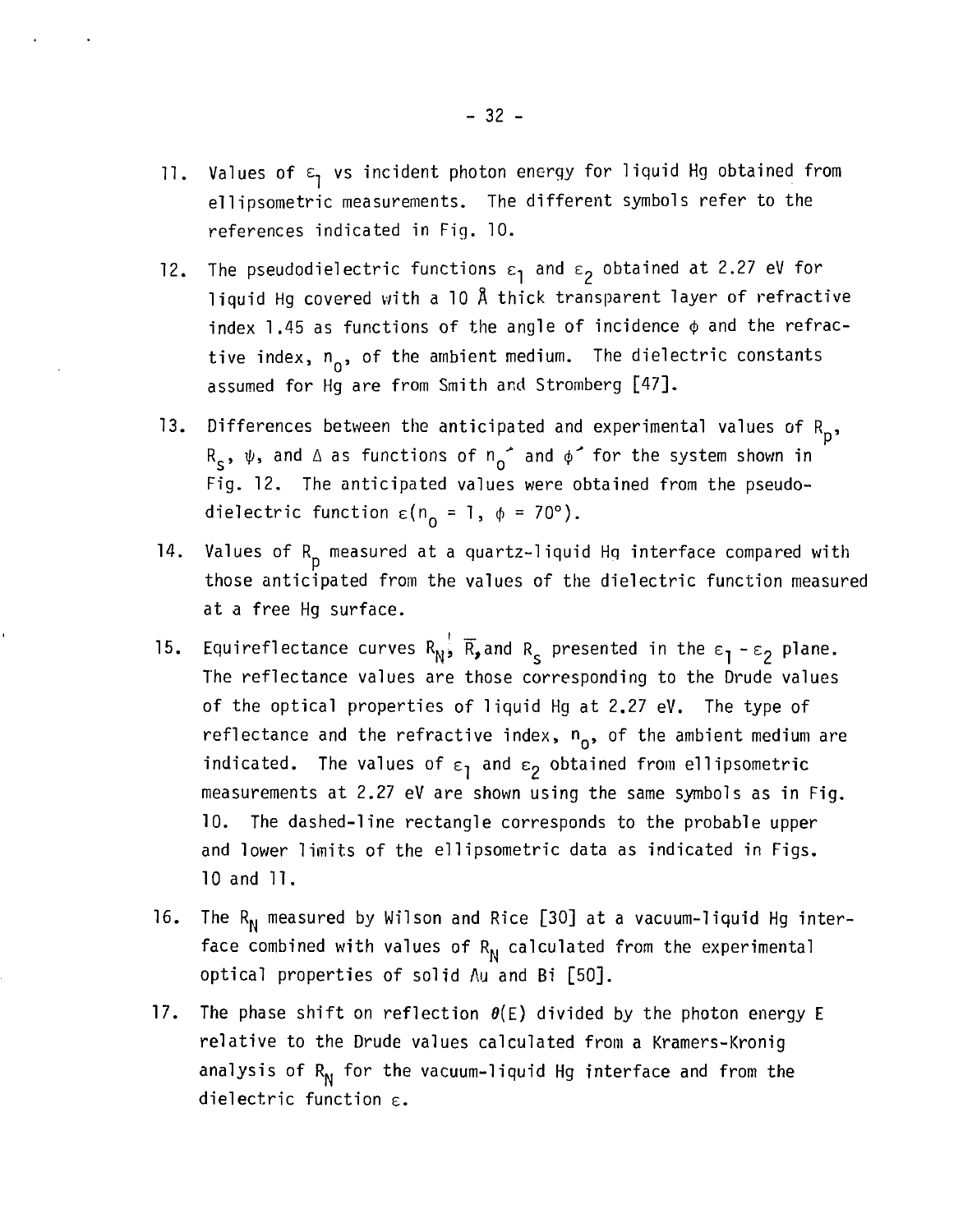

Figure 1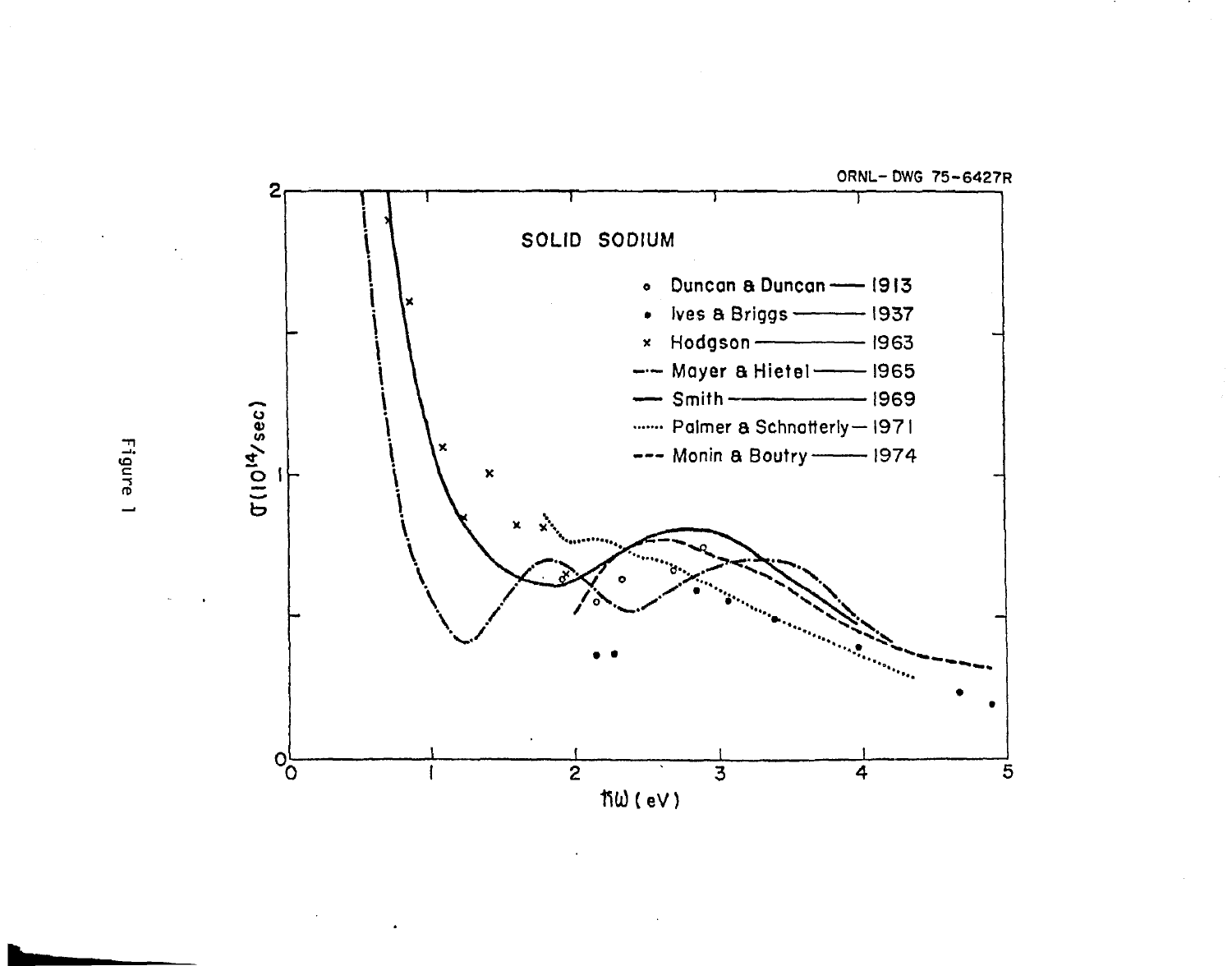

Figure 2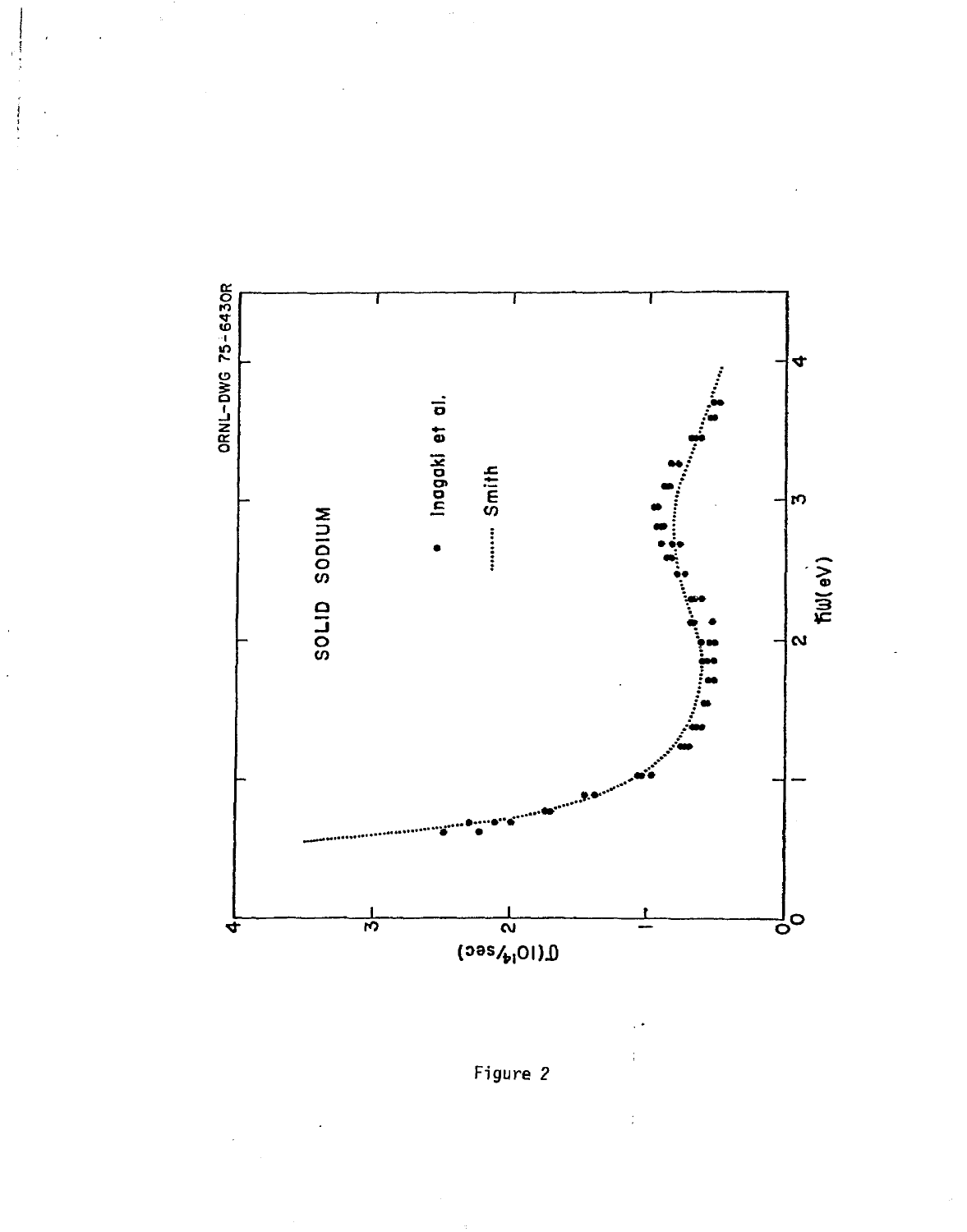

ORNL-DWG 75-6429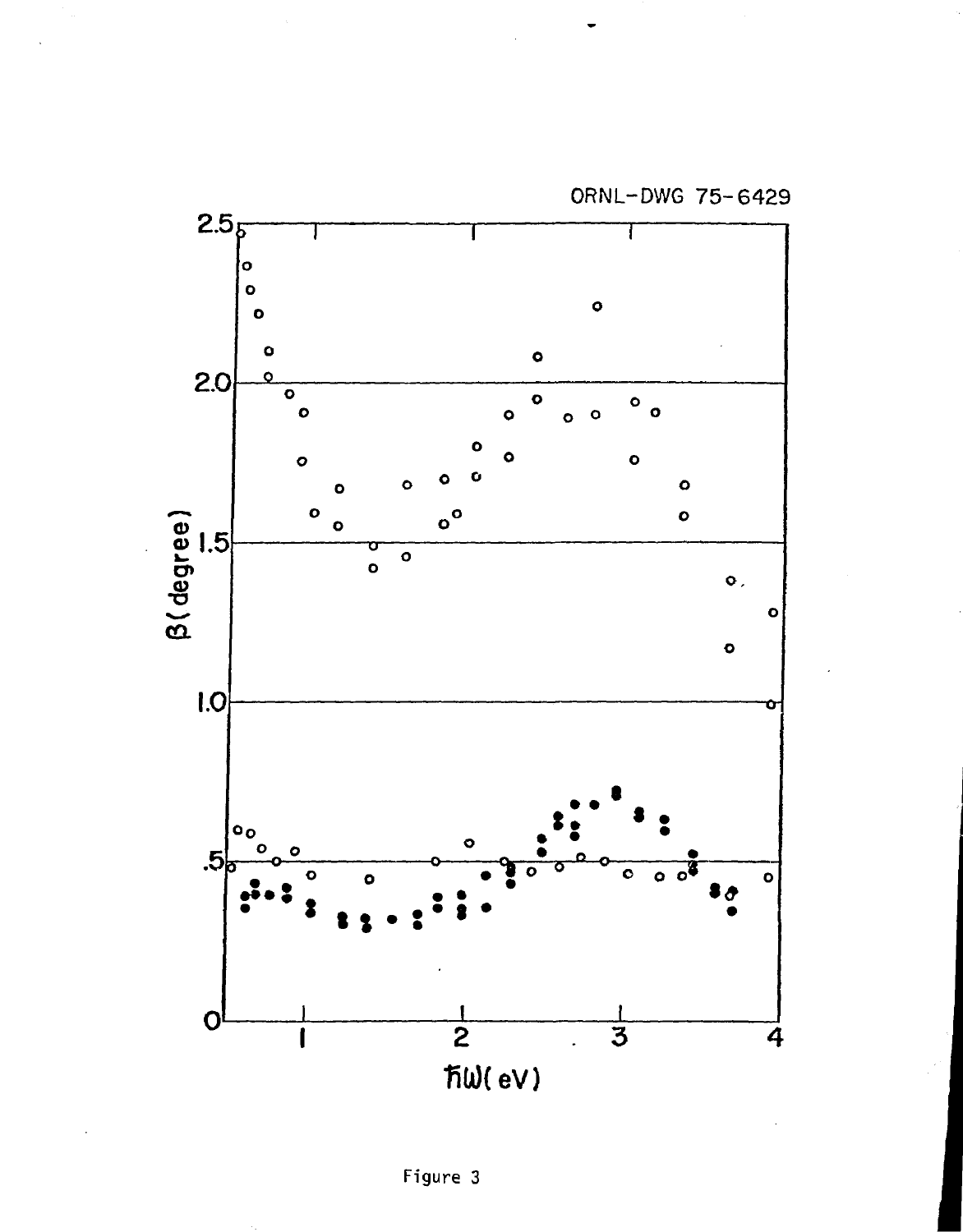

. .  $\mathcal{L}_{\mathcal{L}}$ 

Figure 4

 $\mathcal{L}$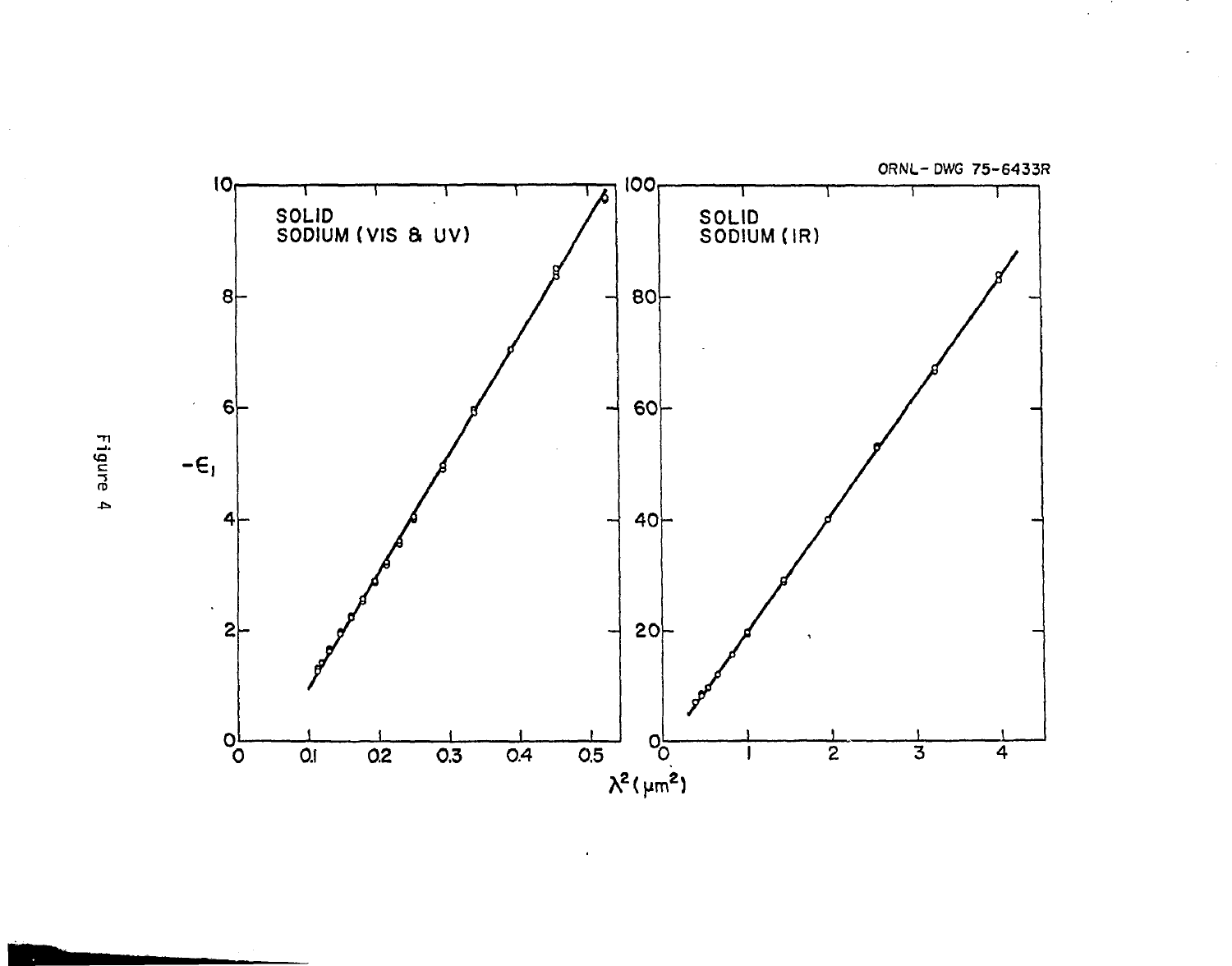

Figure 5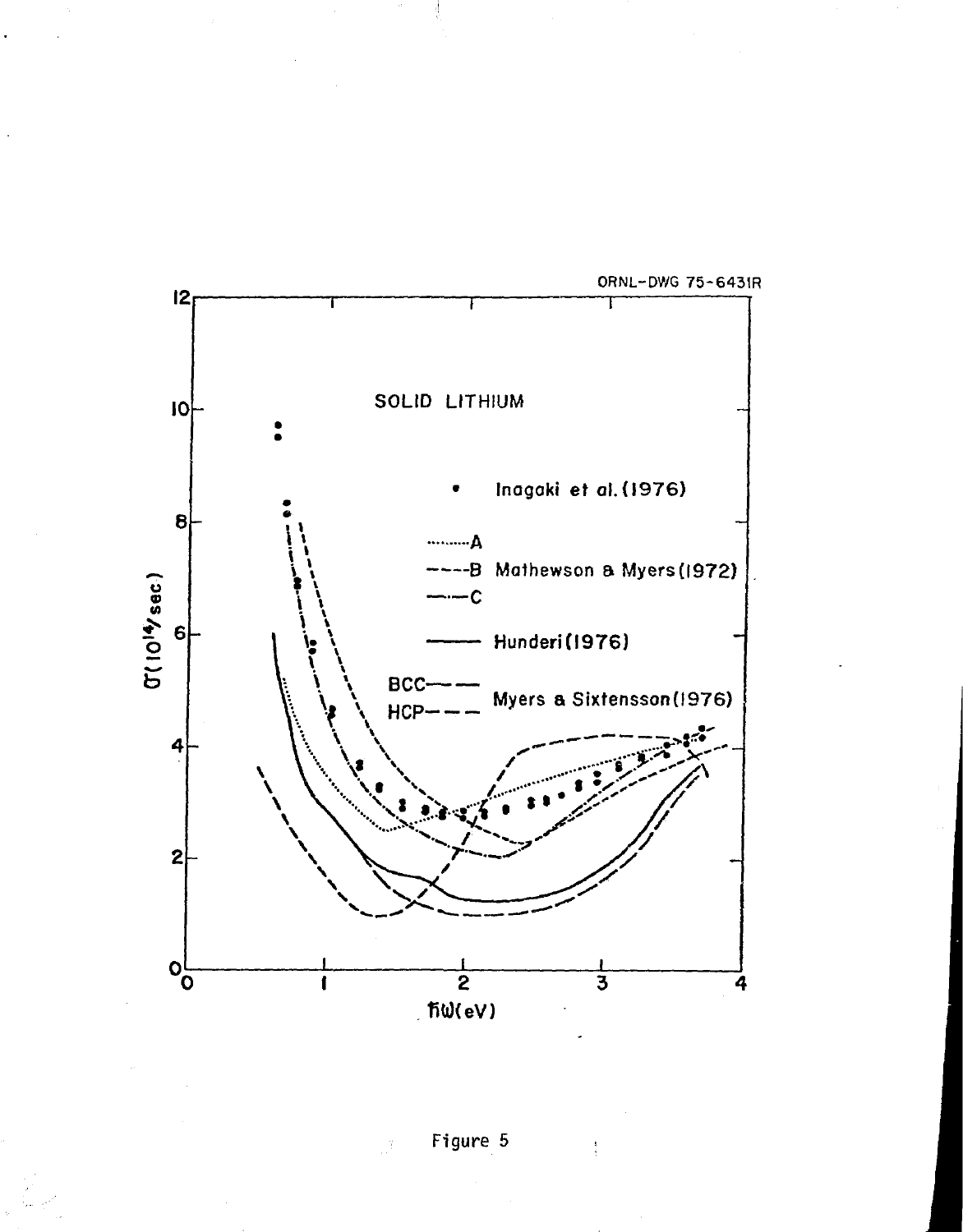

 $\frac{1}{2}$ 

Figure 6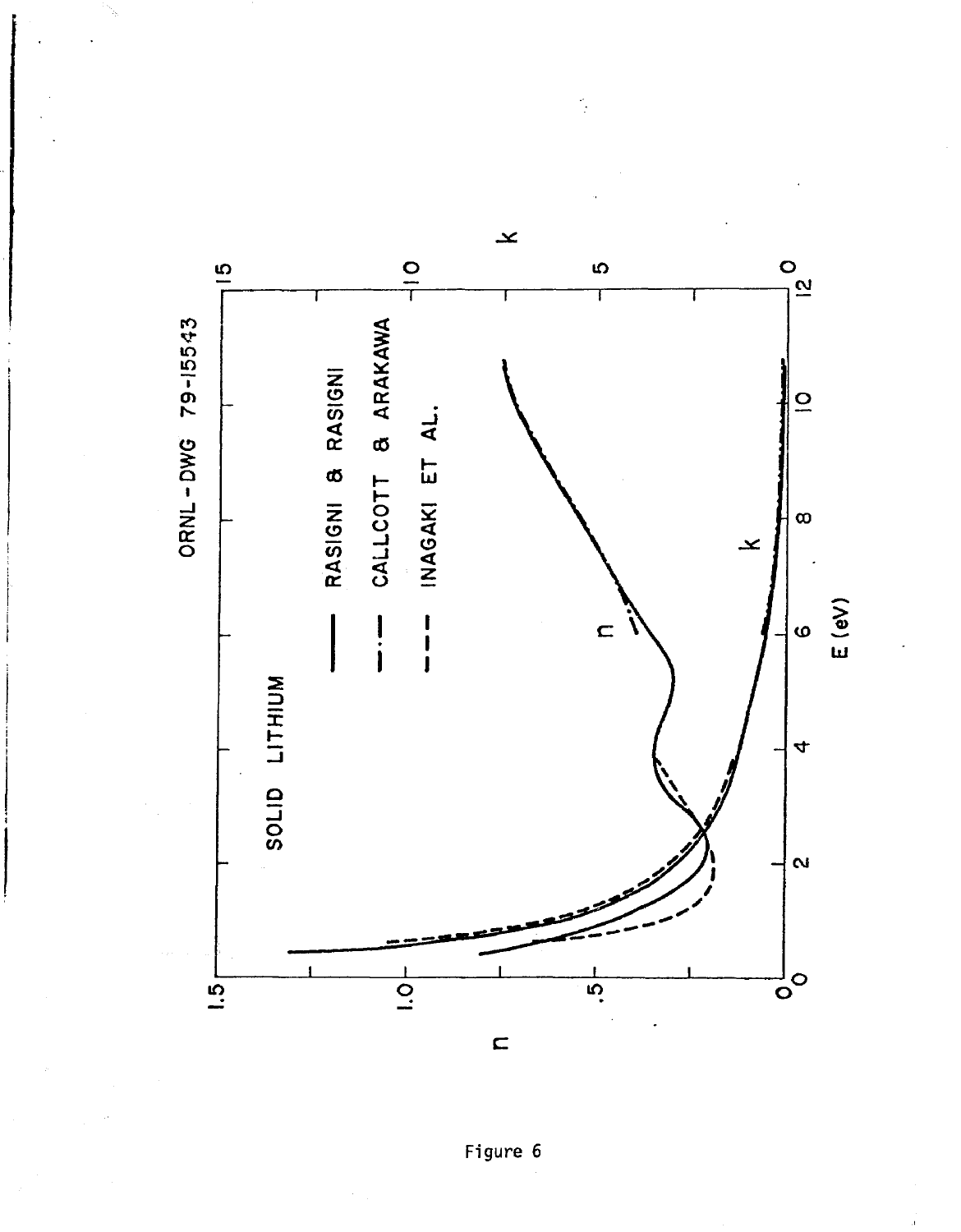

Figure 7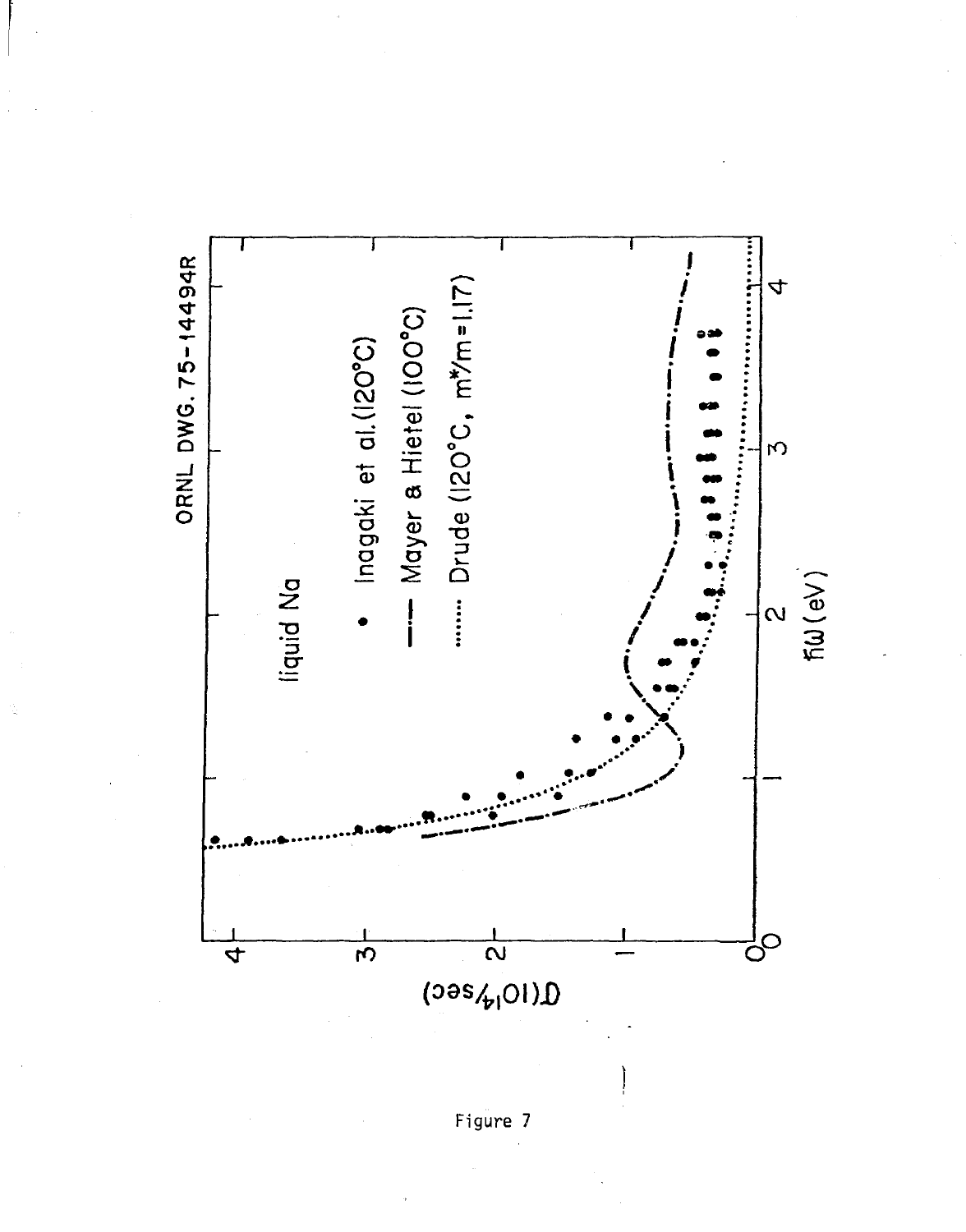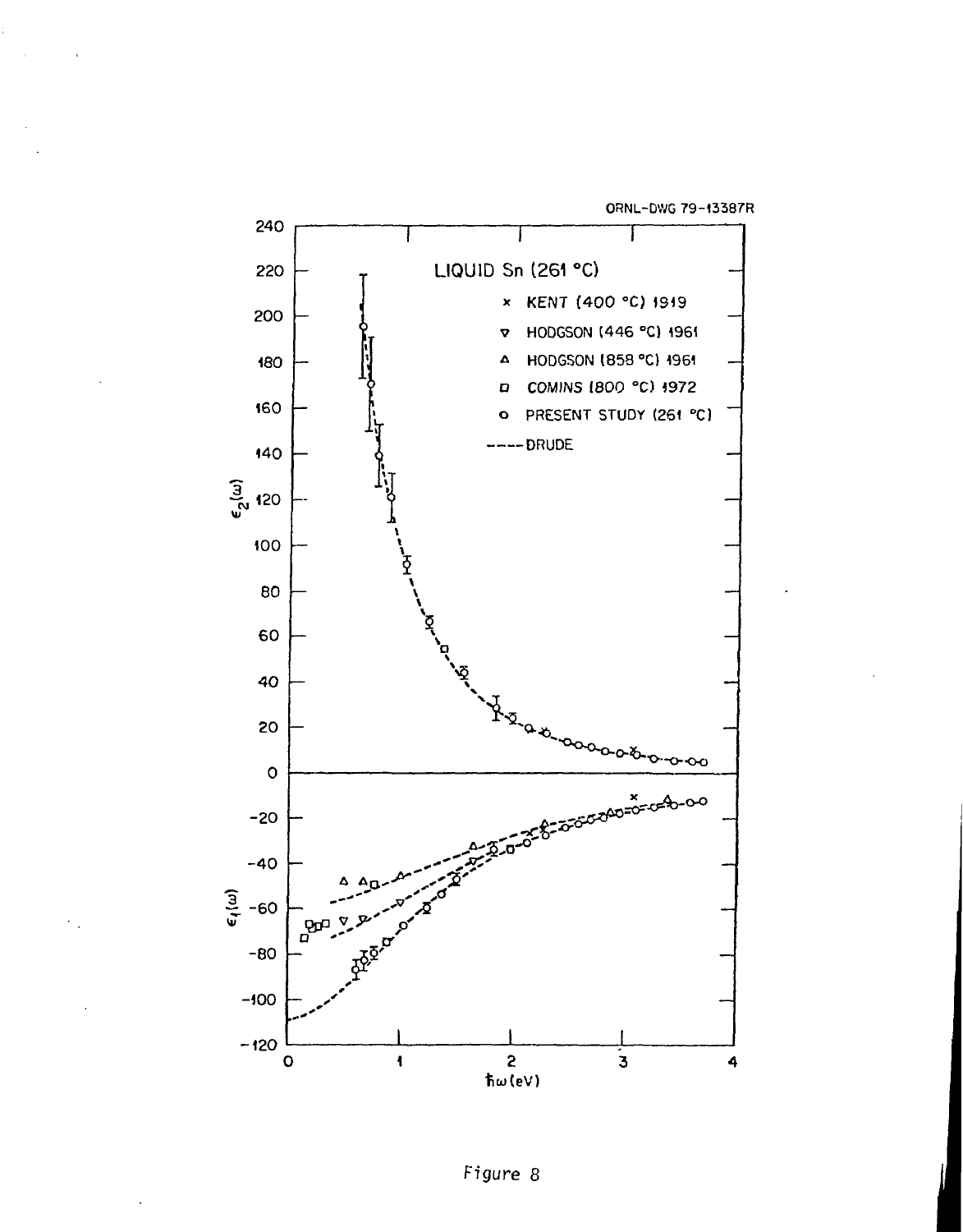

 $\hat{A}$ 

ORNL-DWG 79-13386R

Figure 9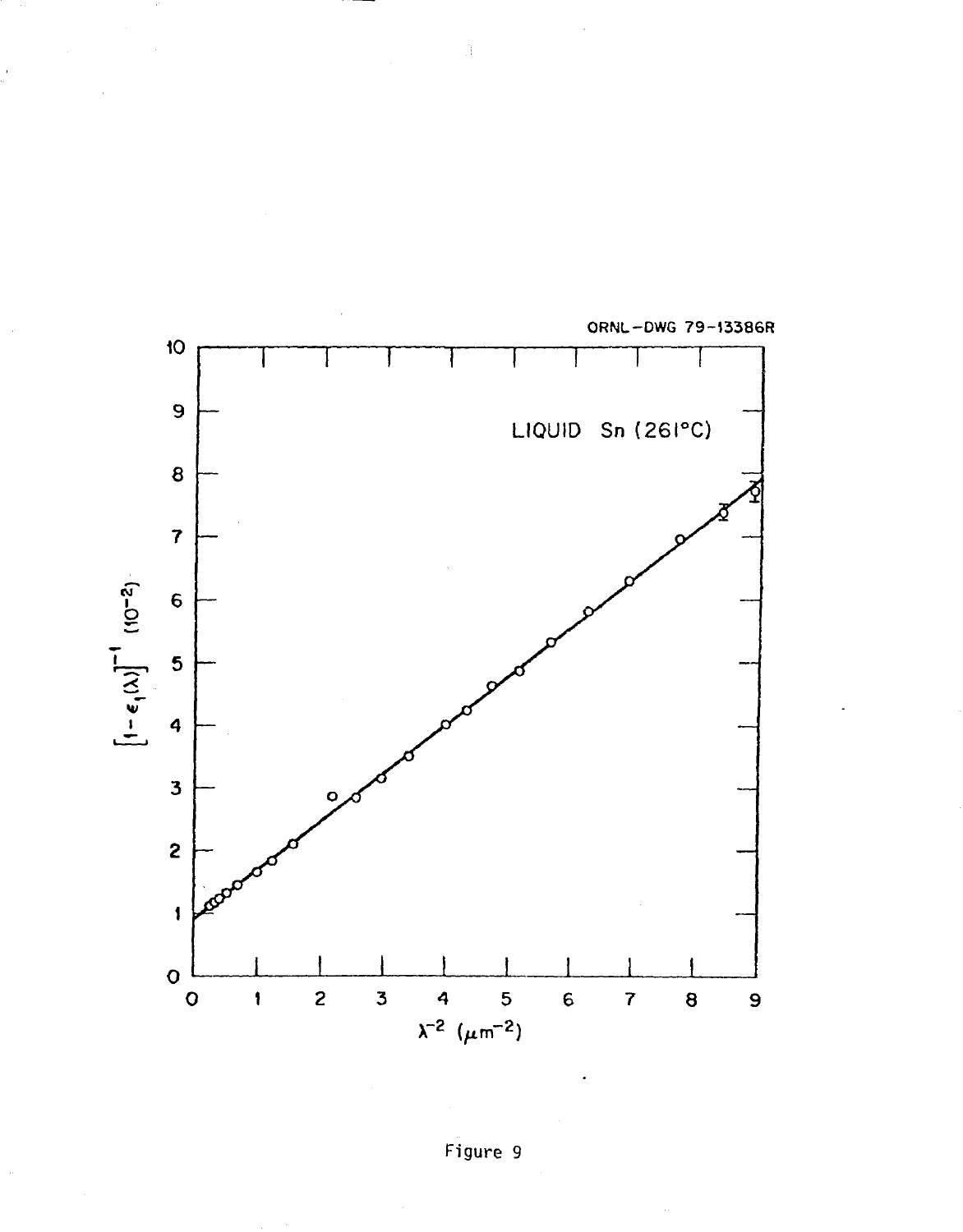ORNL-DWG 79-14517



Figure 10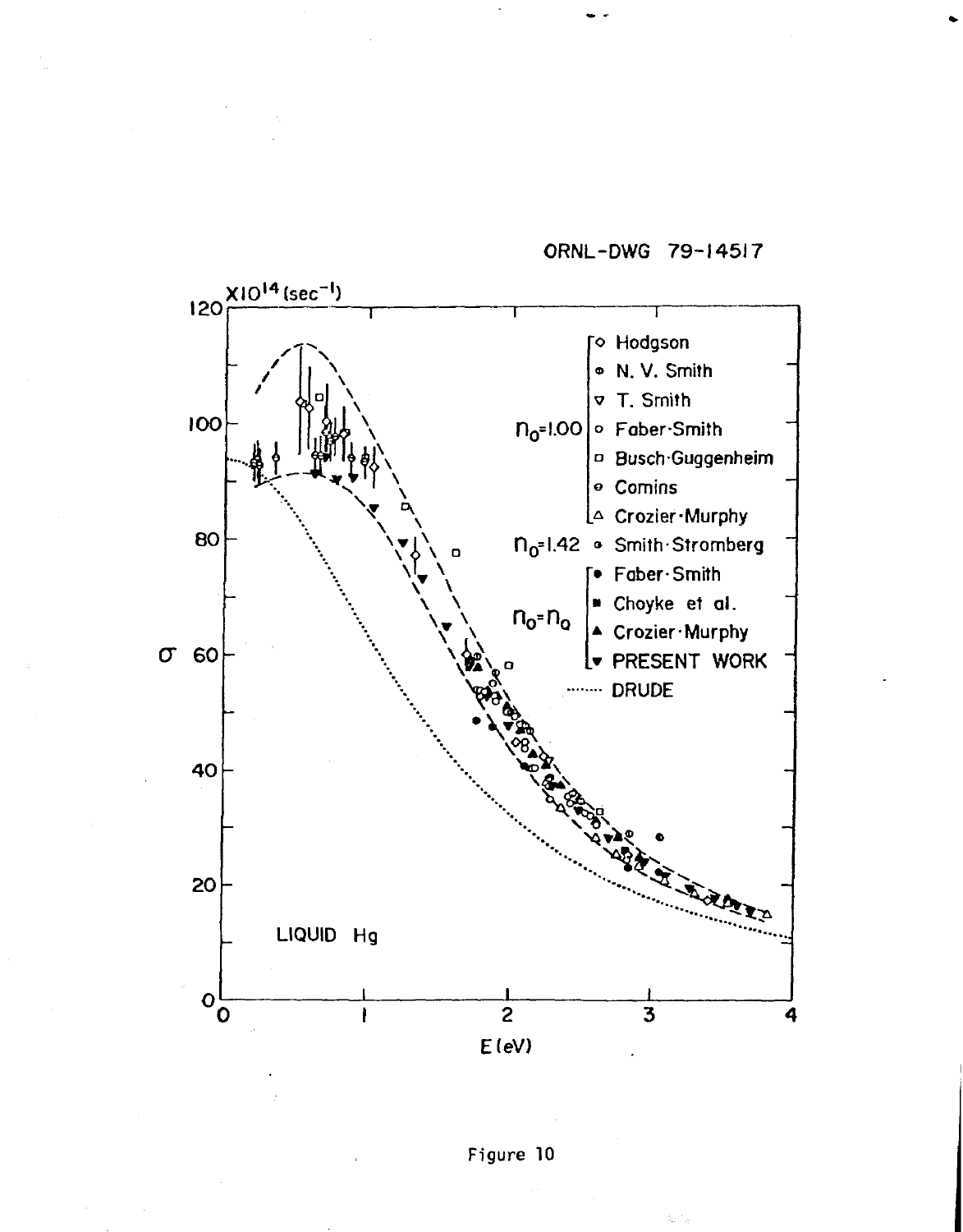

ORNL-DWG 79-14518

Figure 11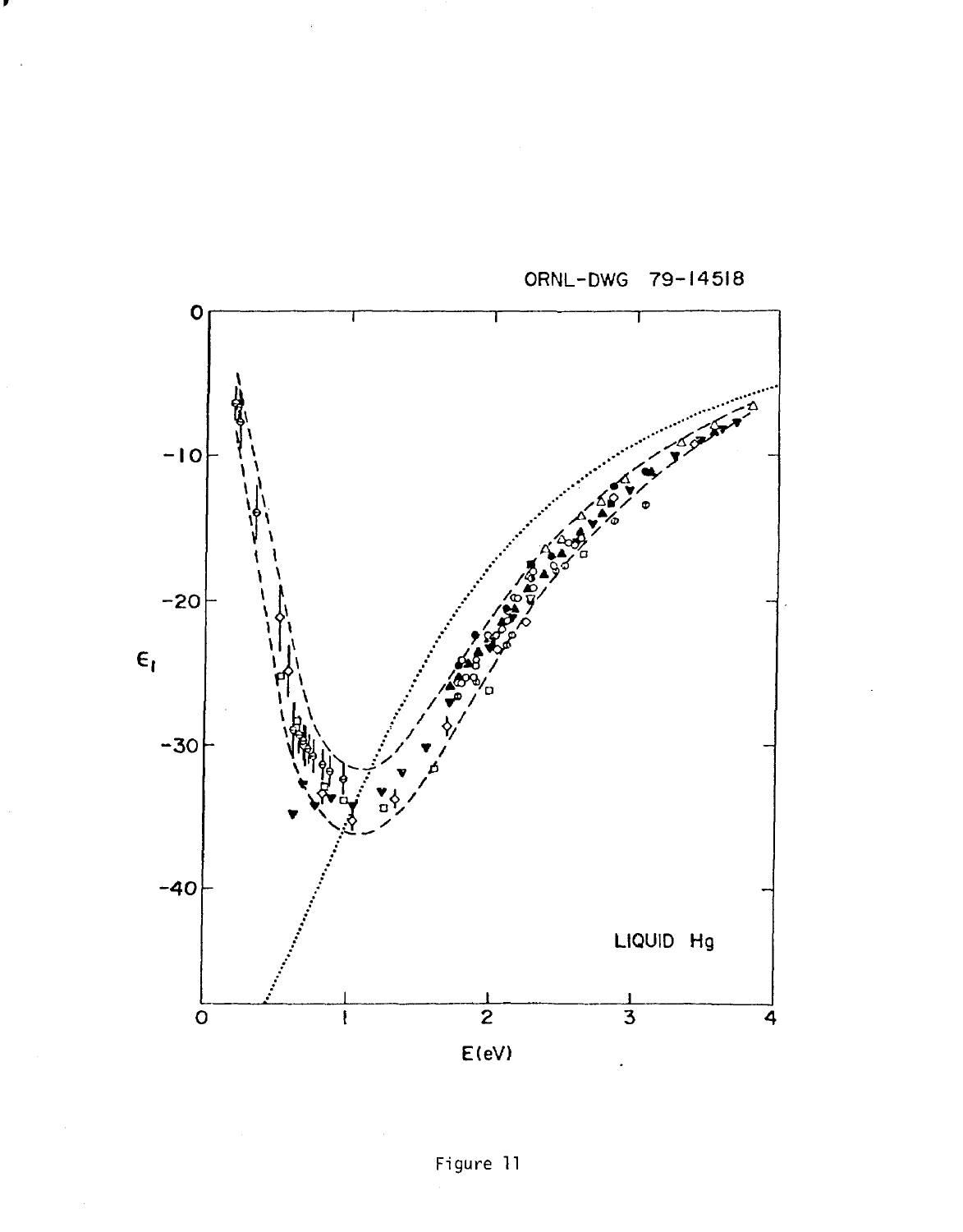

Figure 12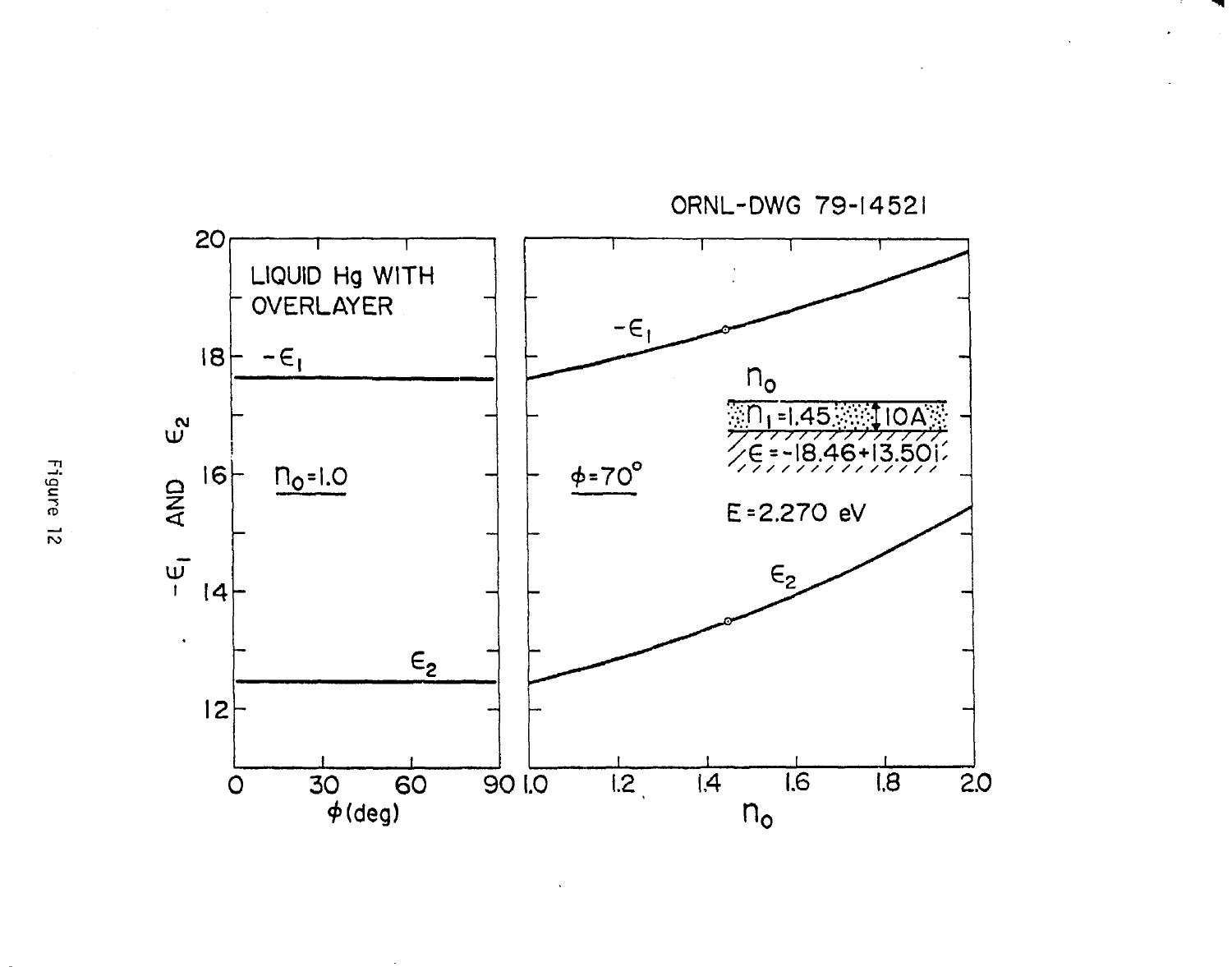ORNL-DWG 79-14522

 $\bar{\tau}$ 

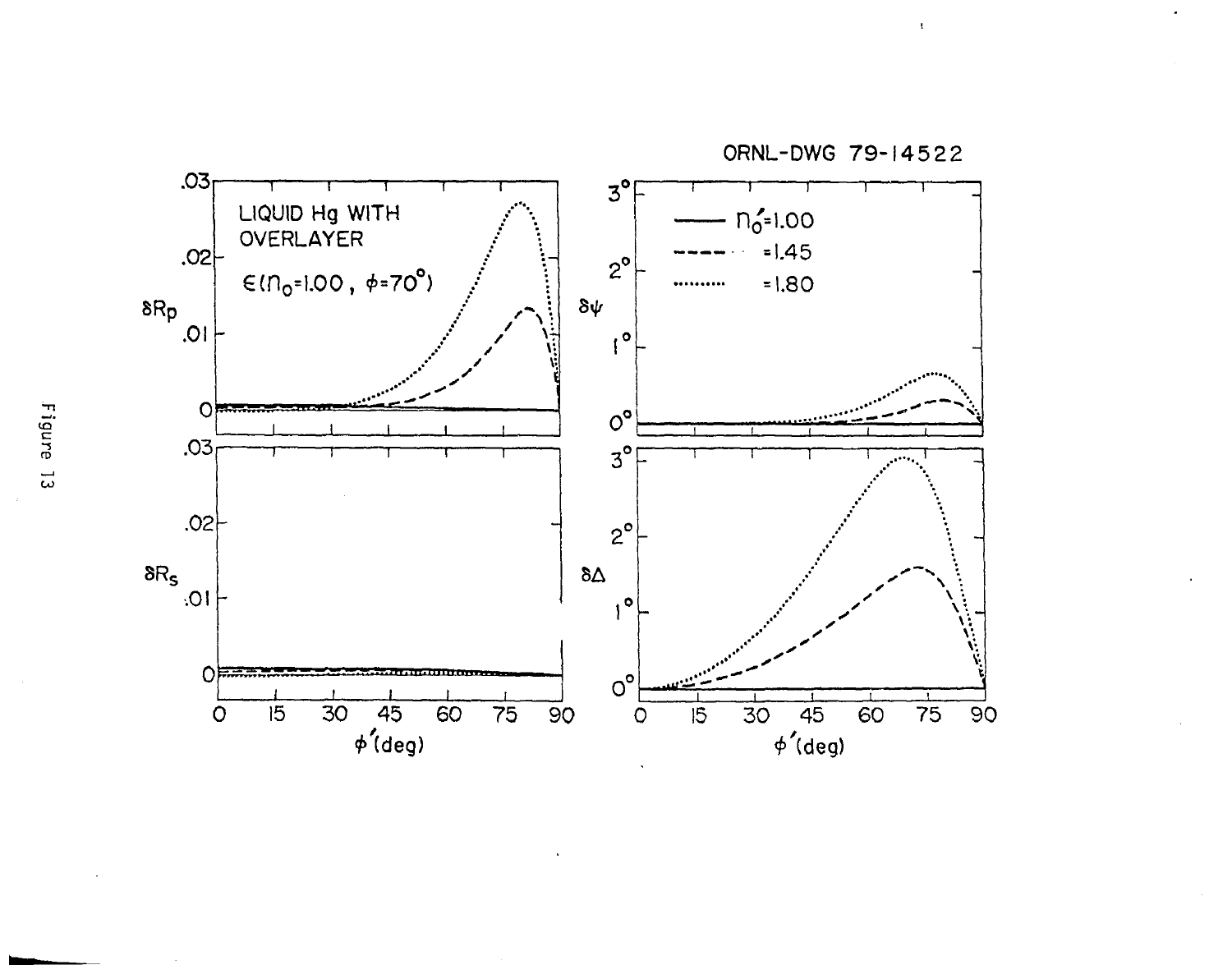



Figure 14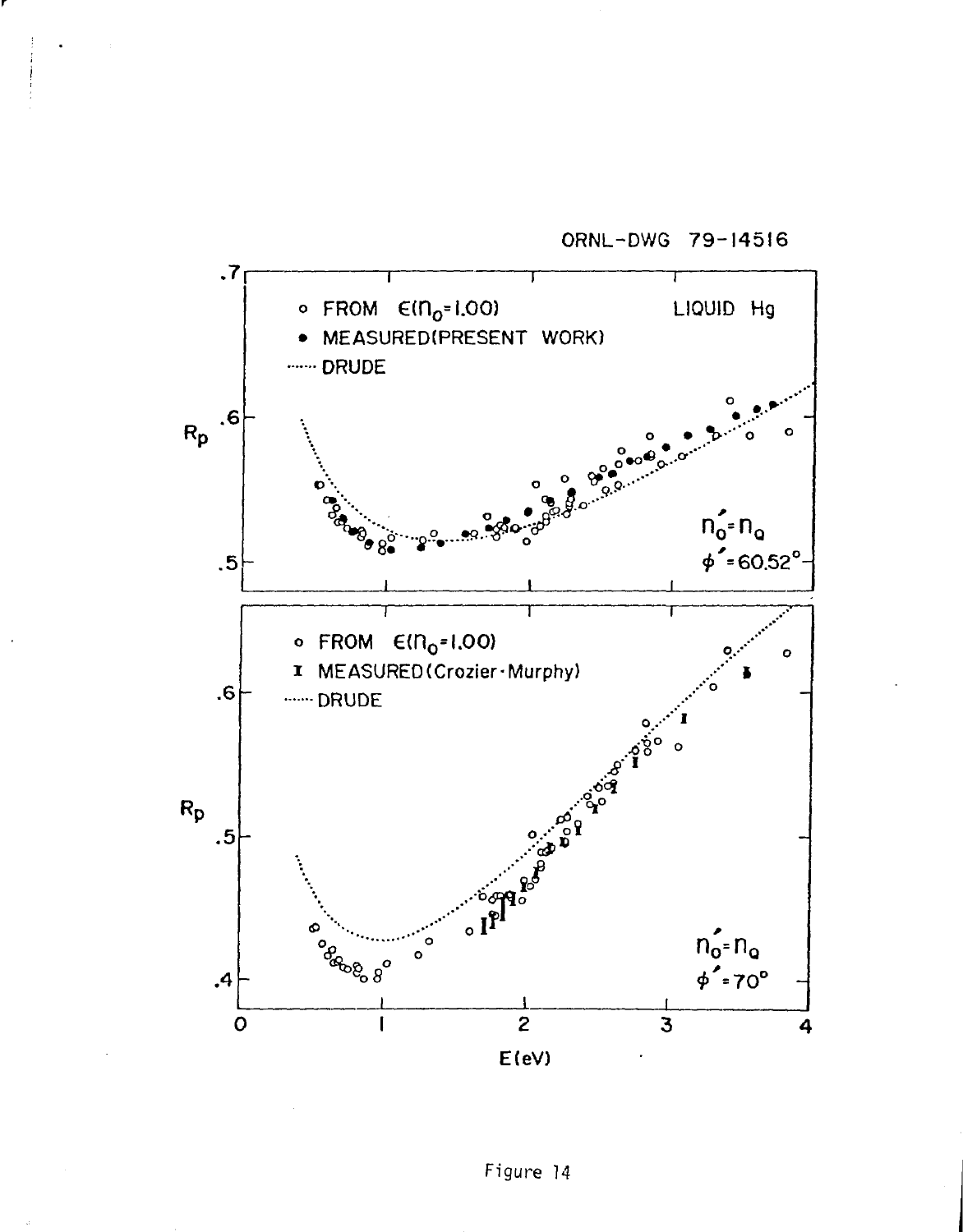

ORNL-DWG 79-14 512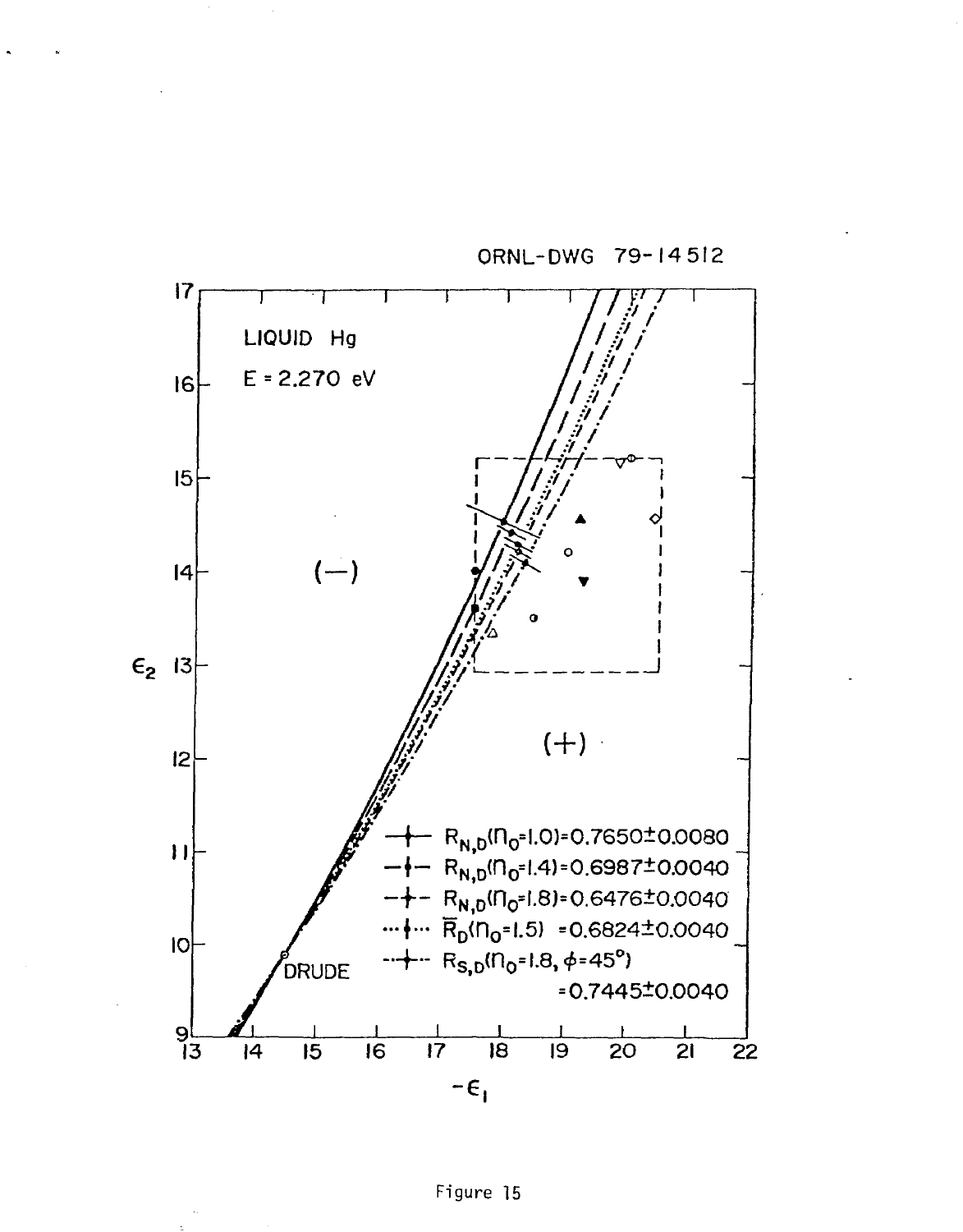

ORNL-DWG 79-14509